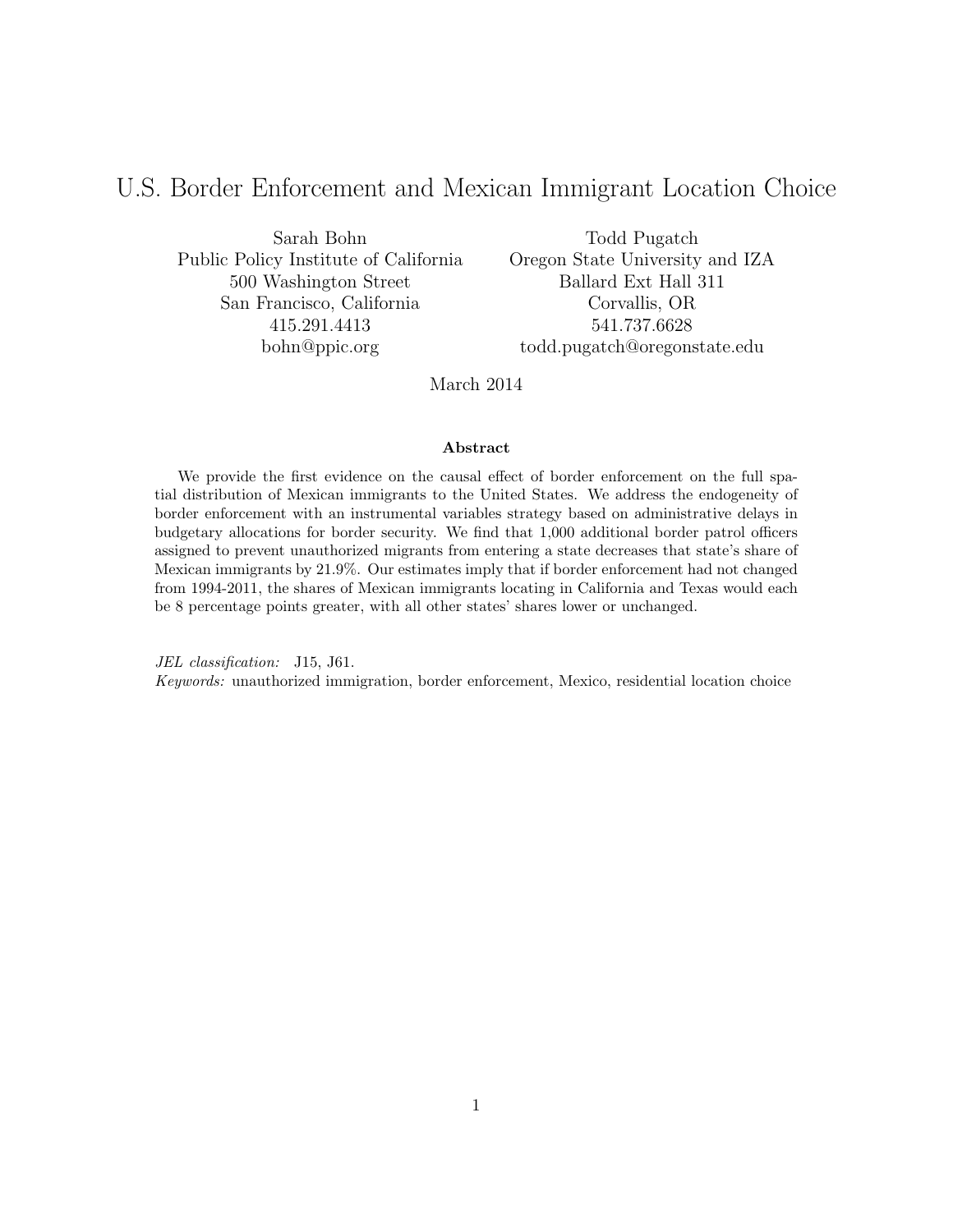U.S. Border Enforcement and Mexican Immigrant Location Choice March 2014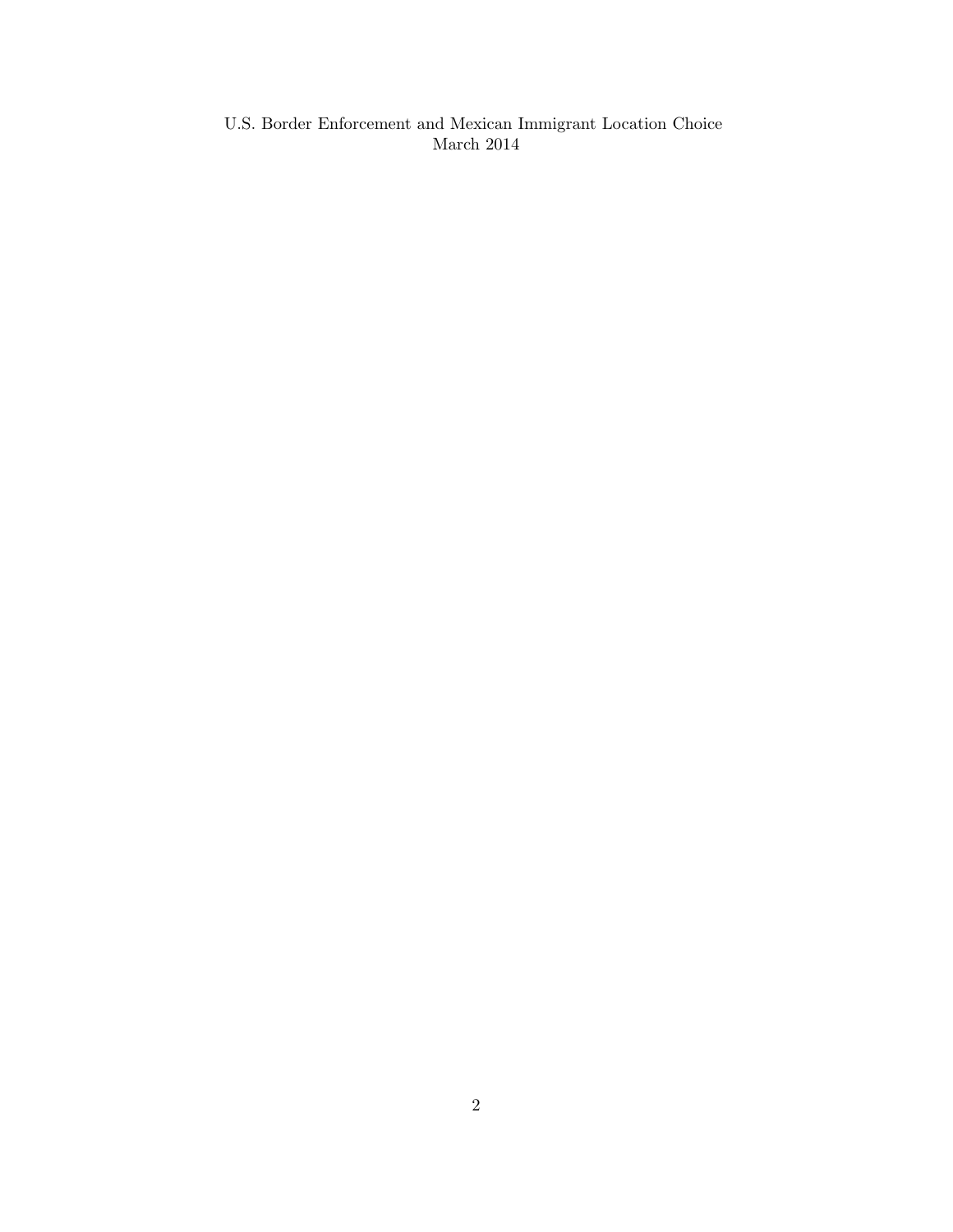# 1 Introduction

Since the early 1990s, Mexican immigrants to the United States have increasingly chosen nontraditional locations, i.e., locations other than those, such as California and Texas, with historically high Mexican density (Card and Lewis 2007). The reasons for this diffusion of the Mexican migrant population are complex and varied, but not yet well quantified. A hypothesis advanced by Massey, Durand and Malone (2002) is that increased border enforcement in traditional migrant crossing areas has led migrants to choose alternative border crossing routes, and in turn to choose nontraditional destinations. According to this view, an unintended consequence of strengthened border enforcement is a change in traditional settlement patterns among Mexican immigrants. In fact, between 1980 and 2010, the share of Mexican immigrants in California and Texas—the two states where border enforcement increases were most concentrated—fell from 80 percent to 58 percent. Of course, enforcement is not the only potential driver of location choice. Economic opportunities, interior enforcement policies, and social factors are also hypothesized to play a role.

To our knowledge, however, no causal analysis of the effect of border enforcement on the diffusion of Mexican migrants has been conducted. Indeed, the hypothesis is difficult to evaluate because of data limitations (crossing locations of Mexican immigrants to the U.S. are not available) and the endogeneity of border enforcement (the level of enforcement is likely responsive to illegal crossing behavior). This paper quantifies the causal effect of border enforcement on immigrant location choice. We overcome the measurement problem by constructing an index that combines data on enforcement intensity across sectors of the southern border and over time with the historical destination choice of immigrants, drawing on methods developed in the literature (Pugatch and Yang 2011, Borger, Hanson and Roberts 2012). We address the endogeneity of the enforcement index to contemporaneous migration flows by relying on administrative delay in enforcement budget allocations. Because of this institutional structure, lagged values of our enforcement index provide identifying variation for the effect of enforcement on immigrant location choice.

We find that increases in border enforcement decreased the share of Mexican immigrants across U.S. destinations. Specifically, we find that every 1,000 additional border patrol officers assigned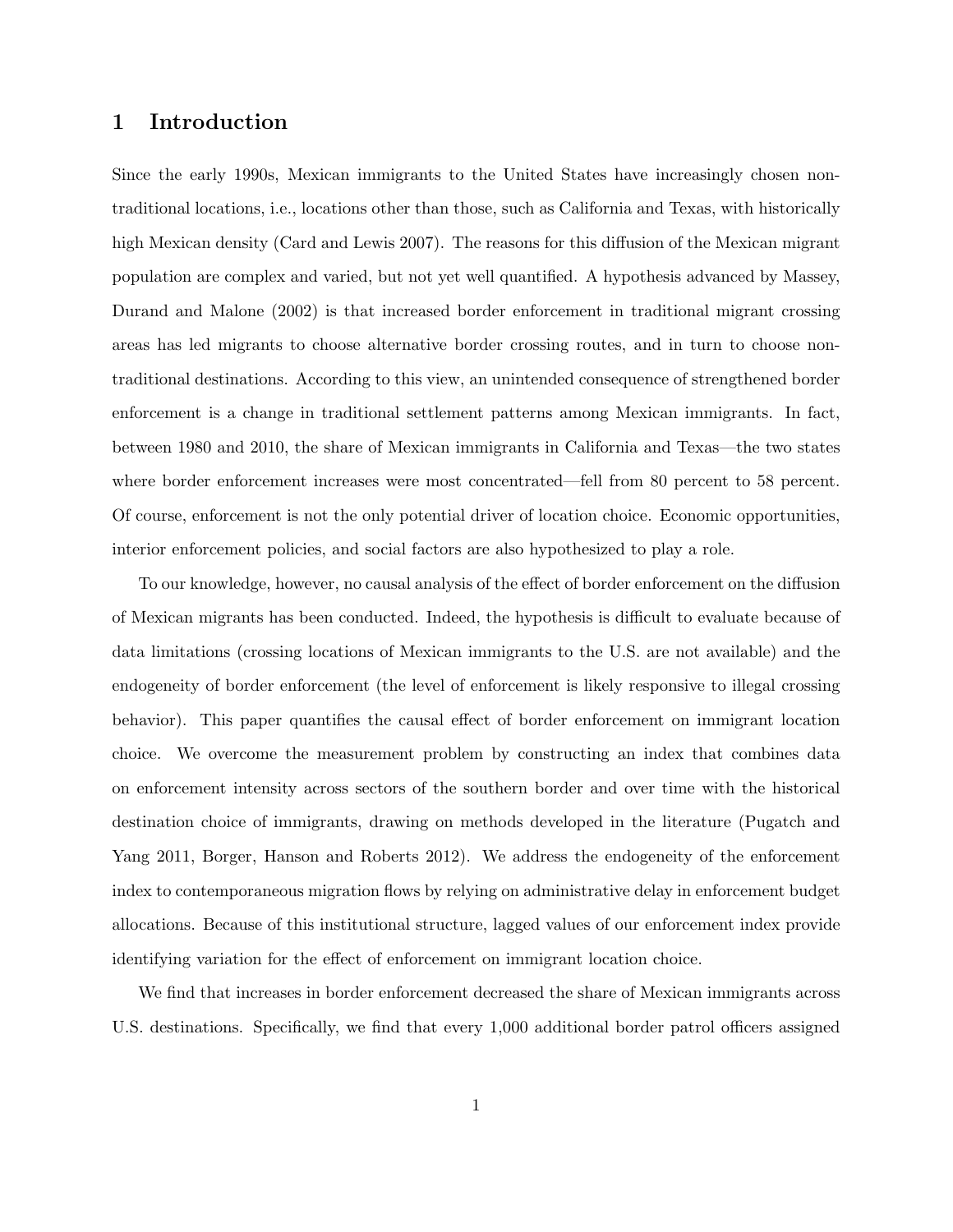to prevent unauthorized migrants from entering a state decreases that state's national share of Mexican immigrants by 21.9%. These results are stable across subgroups, with slightly stronger effects for likely or estimated unauthorized population shares, and null effects for immigrants less likely to be border crossers. Our estimates imply that if border enforcement had not changed from 1994-2011, the shares of Mexican immigrants locating in California and Texas would each be 8 percentage points greater, with all other states' shares lower or unchanged.

This study is motivated by the change in immigrant settlement patterns depicted in Figure [A1](#page-41-0) and the coincident increase in border enforcement displayed in Figure [1.](#page-37-0) The concentration of Mexican immigrants in a handful of traditional destinations began to decline in the 1990s, with states in the Southeast, Great Plains, and Midwest experiencing the fastest growth in Mexican immigration over the last two decades.<sup>[1](#page-3-0)</sup> At the same time, control of the southern U.S. border increased substantially. As shown in Figure [1,](#page-37-0) border enforcement increased in intensity concurrently with the falling share of Mexican immigrants in traditional destinations, prompting Massey et al. (2002) to hypothesize a causal relationship between them. "The massive buildup of enforcement resources in southern California, El Paso, and around other ports of entry," they wrote, "diverted the migratory flows away from traditional points of destination" (Massey et al. 2002, p. 127).

Gaining a better understanding of the effect of border enforcement on Mexican immigrant settlement patterns should be of major interest to policymakers. Immigrants play an important role in equilibrating local labor markets (Borjas 2001, Cadena and Kovak 2013), and their large share of the workforce has prompted renewed calls for national immigration reform in recent years. State legislatures have entered the immigration policymaking arena in the absence of federal reform, and evidence suggests that state policies themselves are driven by rapid inflows of new immigrant populations (Boushey and Luedtke 2011, Hopkins 2010). Because Mexicans constitute the largest immigrant group in the United States and have a high propensity to enter the United States without authorization, their location decisions hold particular importance. Moreover, attempts to thwart unauthorized immigration come at considerable expense, with the U.S. Customs and Border Patrol budget for 2012 at nearly \$12 billion (Department of Homeland Security 2013). The role that

<span id="page-3-0"></span><sup>&</sup>lt;sup>1</sup>These patterns are also amply documented in Card and Lewis  $(2007)$  and Singer  $(2004)$ .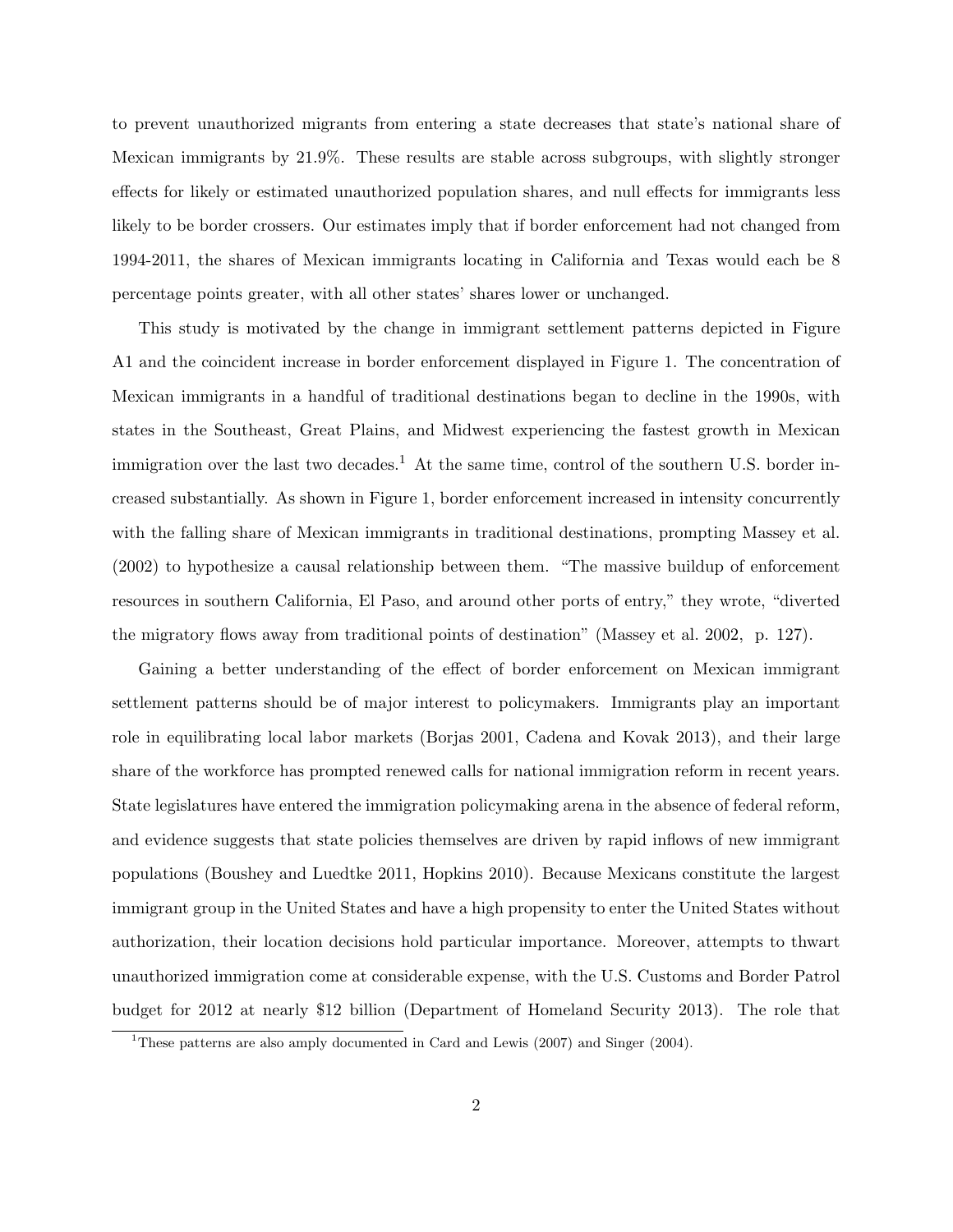border enforcement plays in Mexican immigrant locations is thus important at both the national and local levels.

Before proceeding with exposition of our methodological approach, we briefly place this paper in the context of two broad literatures—one on impacts of border enforcement and the other related to immigrant location choice. The influence of border enforcement on aggregate migration flows is the subject of considerable previous research (see among others Kossoudji 1992, Hanson and Spilimbergo 1999, Cornelius 2001, Reyes, Johnson and Van Swearingen 2002, Orrenius 2004, Gathmann 2008, Angelucci 2012). Increases in border enforcement alter migrant crossing locations (Cornelius 2001, Massey et al. 2002, Sorensen and Carrion-Flores 2007) and increase migration costs (Orrenius 2004, Roberts, Hanson, Cornwell and Borger 2010). While apprehensions at the border are apparently correlated with increases in enforcement (Orrenius 2004), it is unclear that illegal immigration is correlated with enforcement, in part because it is difficult to measure attempted crossing. However, research has indicated that one unintended effect of increased border enforcement may be to increase the length of stays in the U.S. by discouraging immigrants currently located in the U.S. from engaging in return and circular migration (Reyes et al. 2002).

While these papers, and many others, have studied migration decisions to and within the U.S, none (to our knowledge) has evaluated the causal role of border enforcement on the full spatial distribution of immigrants. The closest antecedents to this study are Pena (2009) and Lessem (2012), both of which develop models in which border enforcement may influence Mexican immigrant res-idential locations, rather than just aggregate flows.<sup>[2](#page-4-0)</sup> However, Pena's  $(2009)$  analysis is limited to agricultural workers in four U.S. states, while Lessem's (2012) sample is limited to returned migrants from rural Mexican communities that are not nationally representative. Crucially, neither study accounts for the endogenous response of border policy to migration flows. In contrast, our paper uses large-scale, nationally representative data on all Mexican immigrants to the U.S., and isolates plausibly exogenous variation in border enforcement.

Why might border enforcement influence the location of immigrants within the U.S. in addition to altering the magnitude of overall migration flows? As arguably the most mobile demographic

<span id="page-4-0"></span><sup>&</sup>lt;sup>2</sup>Lessem (2012) does not explicitly address the role of border enforcement in immigrant location decisions within the U.S., but the structural model she develops could be used for this purpose.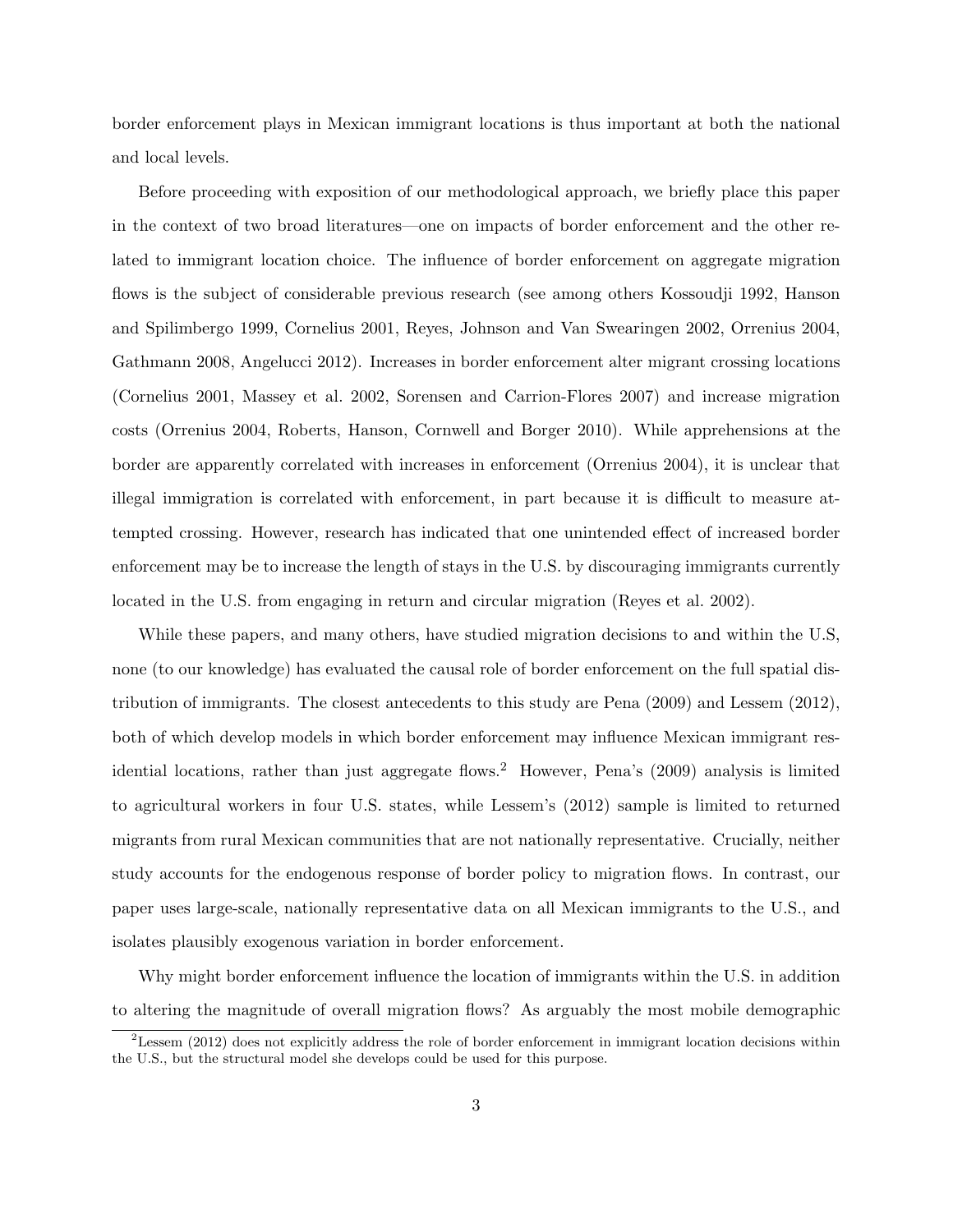group in the U.S., immigrants consider several factors when choosing where to reside, including the presence of others from their home communities (Bartel 1989, Munshi 2003), local employment opportunities (Cadena 2013a, Cadena 2013b), state immigration policies (Bohn, Lofstrom and Raphael 2011), and migration costs (Orrenius 1999, Chiquiar and Hanson 2005). The link between enforcement and location choice is most closely related to the latter. For illustration, suppose that there is a unique mapping between border crossing locations and U.S. destinations, so that crossing successfully in a particular location constrains migrants to locate in the associated U.S. destination. Then changes in enforcement at particular crossing points will alter the relative costs associated with U.S. destinations, leading marginal migrants to change both their border crossing and destination.

Of course, in reality migrants may reach any U.S. destination from any border crossing. Nonetheless, crossing locations vary in enforcement intensity, direct travel costs to reach a destination, foregone earnings during travel, and the availability of pre-existing networks to assist with arrival and employment at the destination. If enforcement intensity rises at the crossing location closest to a migrant's intended destination, alternate crossing locations become relatively more attractive. If migration costs to the originally intended destination become sufficiently large, the migrant's preference may change to an alternate destination. Alternately, a migrant intended for the original destination may remain in Mexico, with a migrant willing to reside in a different destination taking his place, consistent with previous studies that have documented changes in migrant composition in response to border enforcement (Orrenius and Zavodny 2005, Ibarrraran and Lubotsky 2007, Angelucci 2012, Lozano and Lopez 2013).

The propensity for return migration may also change differentially across destinations due to border enforcement, as circular migrants who anticipate more difficult round trips between the U.S. and Mexico choose instead to remain in the U.S. (Reyes et al. 2002). The effects on prospective immigrants and return migrants work in opposite directions, making the role of border enforcement in immigrant location choice theoretically ambiguous. This multiplicity of channels underscores the need for a theoretical framework and rigorous empirical analysis. We present a migration choice model that formalizes this argument and connects it to our empirical analysis in the following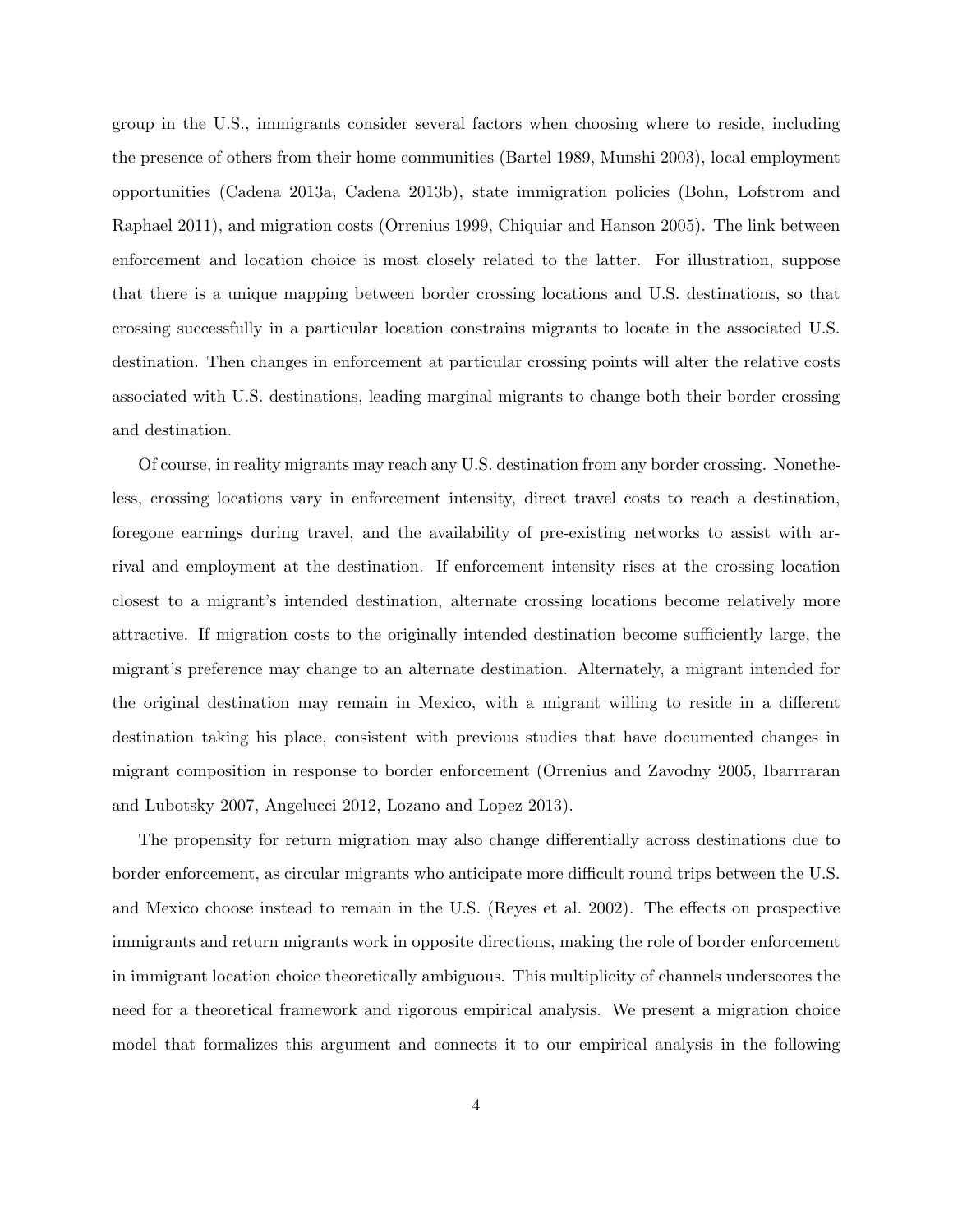section. Our focus is on consistent estimation of the total effect of border enforcement on the distribution of the immigrant population across destinations. We leave the question of the spatial dimension of selection in response to border enforcement to future work.

### <span id="page-6-2"></span>2 Model and Methodology

Suppose, as in Sjaastad (1962) and Borjas (1987), that a migrant chooses to reside in the location that offers the highest utility net of migration costs. We adapt their models to a random utility framework, following closely the exposition of Scanlon, Chernew, McLaughlin and Solon (2002) and Cadena (2013a) while placing emphasis on the role of border enforcement in the migrant's location decision. Conditional on migrating,<sup>[3](#page-6-0)</sup> the value function for immigrant *i* locating in U.S. destination  $k$  in period  $t$  is:

<span id="page-6-1"></span>
$$
V_{ikt} = \theta e_{kt} + X_{kt}\beta + \epsilon_{ikt} \tag{1}
$$

where  $e$  is the enforcement intensity associated with locating at the destination in that period, X is a vector of controls capturing the economic opportunities and other observable characteristics of a destination relevant to location choice, and  $\epsilon$  is the error term. (The controls X do not carry an i subscript because we will conduct the analysis using destination-level aggregates.) The immigrant chooses destination k if  $V_{ikt} \geq V_{ijt}$  for all  $j \neq k$ . Enforcement affects immigrant location choice by altering the costs of residing in a destination, as described in the introduction. We formalize this argument and provide more detail in Appendix [A.](#page-26-0) In addition to altering costs for unauthorized immigrants, enforcement can also affect the destination choices of authorized immigrants if migrants from the same source country prefer to live in geographic proximity (Bartel 1989, Munshi 2003).

Although straightforward, several challenges arise immediately in this formulation. First, it is not obvious how to measure the level of enforcement e faced by potential migrants to a destination k, particularly for destinations in the interior. Second, even if enforcement can be measured for a

<span id="page-6-0"></span><sup>&</sup>lt;sup>3</sup>The model could easily be extended to include the migration decision by specifying the choice to remain in the source country as the outside option. However, this choice will be unobserved when using U.S. data, so we focus on the case where a migrant is choosing among locations in the destination country.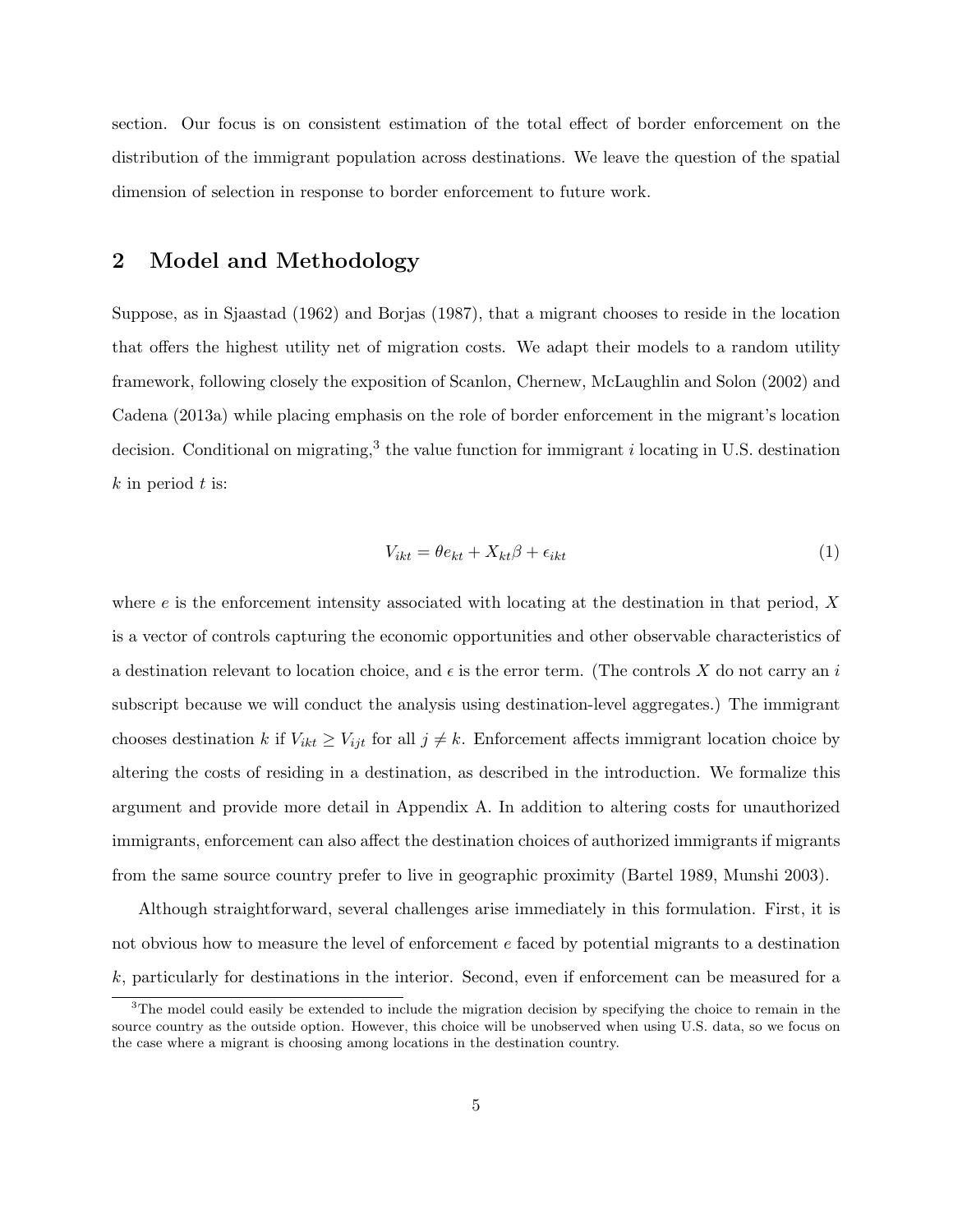destination, such enforcement is likely endogenous to immigrant location decisions. For instance, if the government responds to a rapid influx on unauthorized immigrants at a destination by increasing enforcement, then enforcement intensity e will be correlated with the error term, preventing us from consistently estimating  $\theta$ . We address the first of these challenges before returning to a discussion of how we use [\(1\)](#page-6-1) as the basis of our empirical specification. We close the section with a description of an instrumental variables strategy that addresses the second concern.

Consider the problem of measuring enforcement faced by a prospective migrant to destination k. No large-scale, nationally representative dataset exists that provides information on the current U.S. locations of Mexican immigrants and their point of entry. Even if such a dataset were available, it is not clear that enforcement at the migrant's point of entry is the proper measure of enforcement that he or she faced. Migrants have a choice among crossing locations, and could be influenced by enforcement at alternative locations as well. To address this issue, we build on methods developed by Pugatch and Yang (2011) and Borger et al. (2012) to construct a new measure of border enforcement intensity. We combine data on the historical border crossing and destination patterns of Mexican immigrants to the U.S. with current measures of border policy to assign a border enforcement index to U.S. locations.

The U.S. Customs and Border Protection (CBP) splits the southern border with Mexico into 9 sectors, with each sector responsible for preventing unauthorized crossings of people and goods in its territory. CBP adjusts enforcement intensity across sectors to meet perceived security needs, leading to variation in enforcement across sectors and over time. This variation will not affect the desirability of locating in all U.S. destinations equally. Suppose we observed, for example, that prior to our sample period all migrants to Missouri came from one of two sectors, the Rio Grande Valley (eastern Texas) and Laredo sectors. Suppose further that 10% of migrants crossing in the Rio Grande Valley sector located in Missouri, while Missouri's share of the Laredo sector was 5%. Then a natural measure of border enforcement intensity for Missouri would be to assign 10% of Rio Grande Valley and 5% of Laredo's enforcement to Missouri, with all other sectors contributing zero. This sector-weighted average of enforcement intensity leads to the following U.S. location-specific enforcement index: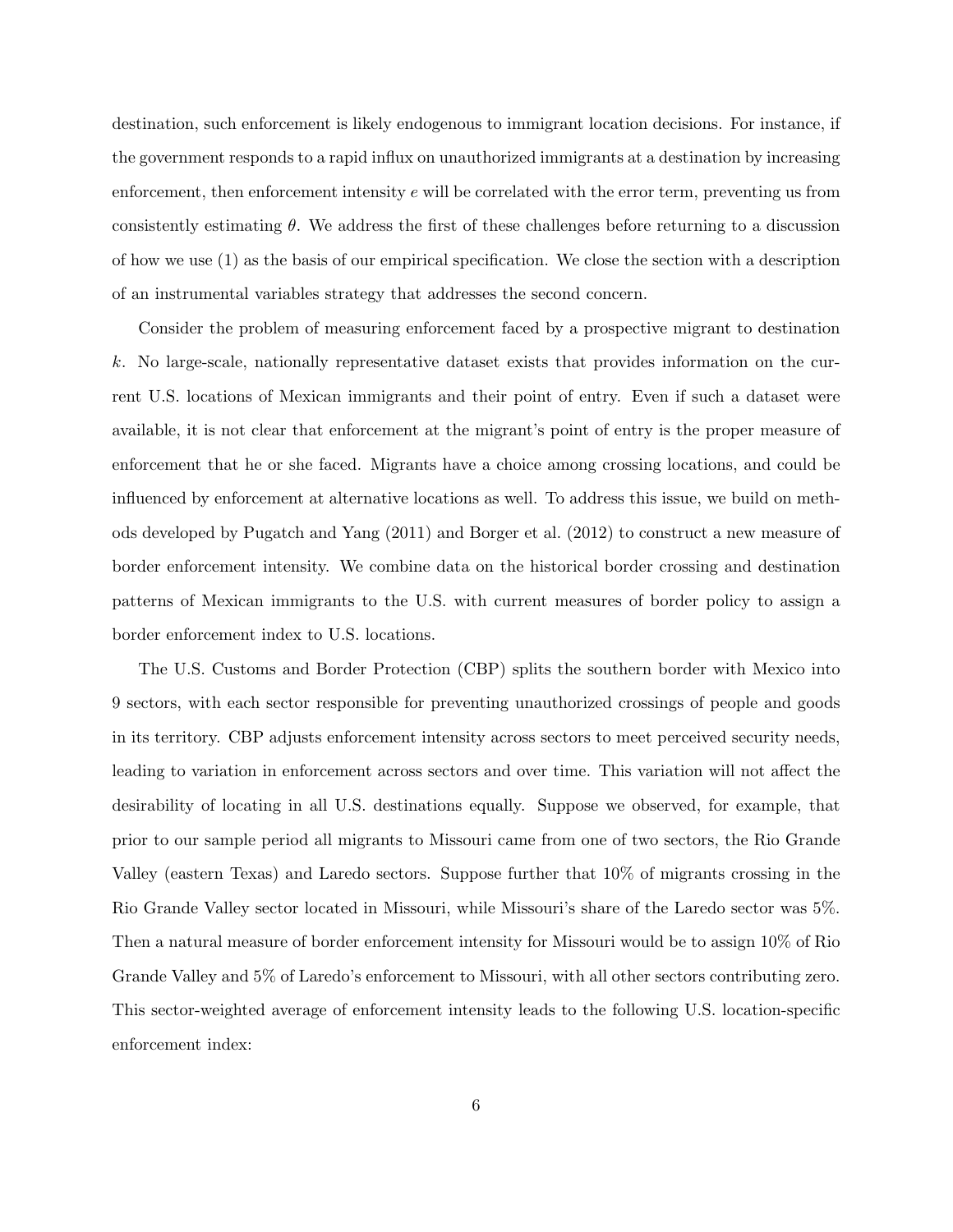<span id="page-8-0"></span>
$$
e_{kt} = \sum_{s=1}^{9} \omega_{ks} e_{st} \tag{2}
$$

where  $\omega_{ks}$  is the share of immigrants who cross at border sector s who locate in destination k, and  $e_{st}$  is enforcement intensity at sector s at time t. We use the number of border patrol agents (in thousands) as our enforcement measure, so that the index  $e_{kt}$  may be interpreted as border patrol agents assigned to prevent unauthorized immigration to location  $k$  at time  $t$ . Importantly, the weights used to construct the index are predetermined with respect to enforcement levels, so that enforcement patterns do not cause the observed immigrant destination choices. Identifying variation for the effect of border enforcement on immigrant location choice therefore comes from three sources: spatial variation in border enforcement across sectors; time series variation in border enforcement within sectors; and cross-sectional variation in the propensity of immigrants to follow particular routes from border crossings to U.S. destinations.

Return now to [\(1\)](#page-6-1), the migrant's value function for locating in a particular destination. Let  $\epsilon_{ikt} = \eta_{kt} + u_{ikt}$ , so that the error may be decomposed into a destination- and time-specific component  $\eta$  and an idiosyncratic component u that we assume to be i.i.d. Type I Extreme Value. Then the share of immigrants choosing destination k at time t, denoted  $\pi_{kt}$ , may be expressed as:

$$
\pi_{kt} = \frac{\exp\left(\theta e_{kt} + X_{kt}\beta + \eta_{kt}\right)}{\sum_{j} \exp\left(\theta e_{jt} + X_{jt}\beta + \eta_{jt}\right)}\tag{3}
$$

Note that this is just the familiar multinomial logit formula with an unobserved destination- and time-specific component  $\eta$  included. Letting the sample share of immigrants S differ from the population share  $\pi$  by a multiplicative error  $\nu$  (assumed uncorrelated with  $\pi$ ) and taking logs yields:

$$
\log(S_{kt}) = \theta e_{kt} + X_{kt}\beta + \eta_{kt} - \log(D_t) + \nu_{kt}
$$
\n(4)

where  $D_t = \sum_j \exp(\theta e_{jt} + X_{jt}\beta + \eta_{jt})$ , with the subscript acknowledging that this term is identical across all destinations at time t. Assume that  $\eta_{kt}$  may be further decomposed into time-invariant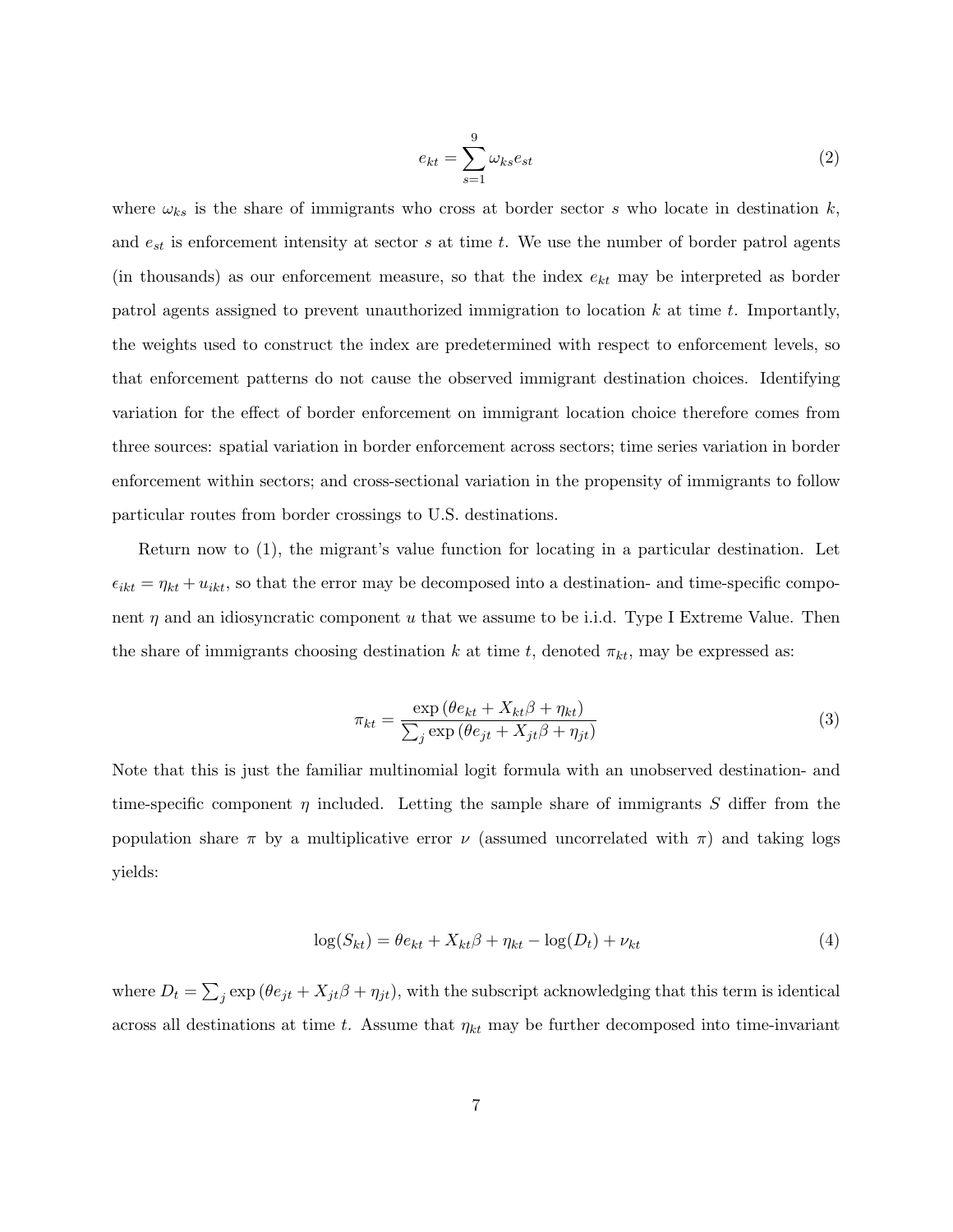and time-varying components as  $\eta_{kt} = \zeta_k + \phi_{kt}$ . Taking first differences of S yields:

<span id="page-9-1"></span>
$$
\Delta \log(S_{kt}) = \theta \Delta e_{kt} + \Delta X_{kt} \beta - \Delta \log(D_t) + \Delta \phi_{kt} + \Delta \nu_{kt}
$$
\n<sup>(5)</sup>

An empirical specification based on this first-differenced equation offers several benefits relative to multinomial choice estimation. First, it allows for linear estimation with easily interpretable coefficients; the coefficient of interest  $\theta$  is the *ceteris paribus* effect of a one-unit change in enforcement intensity on the percent change in the share of immigrants choosing a destination. Second, the specification allows for straightforward incorporation of factors common to all destinations within a time period through the inclusion of period fixed effects, which estimate  $\Delta \log(D_t)$ . Third, the specification also controls for permanent attributes of a location, such as climate, amenities, and the role of durable immigrant networks through the term  $\zeta$ , which differences out of the equation.

A remaining concern, however, is correlation between the destination- and time-specific innovation  $\Delta \phi_{kt}$  and changes in enforcement intensity. If border officials respond to shocks that increase the share of immigrants choosing a location by increasing enforcement intensity, then our estimates of  $\theta$  will be upward biased. We address this issue by instrumenting for  $\Delta e_{kt}$  with enforcement lagged two periods. As Borger et al. (2012) note, administrative delays in CBP budget approval lead to 2-year lags between initial requests and realized outlays. To set its budget, CBP implements a process known as the "Operational Requirements-Based Budget Program" (ORBBP), in which border patrol sectors request resources to enforce immigration and customs laws based on an assessment of current needs.[4](#page-9-0) This assessment is based on all available information at the time of the request, including data maintained by CBP on current enforcement levels and apprehensions of undocumented migrants. ORBBP occurs annually, but the lag between initial requests and resource allocation exceeds one year.

Although budget allocations determined through ORBBP follow a fairly rigid process, the Department of Homeland Security may also address unexpected border enforcement needs through a "surge" of agents or other resources to particular border sectors. Because these additional resources may be contemporaneously correlated with immigrant flows, we are concerned about inconsistent

<span id="page-9-0"></span><sup>4</sup>We base this section on information learned in discussions with former Department of Homeland Security officials.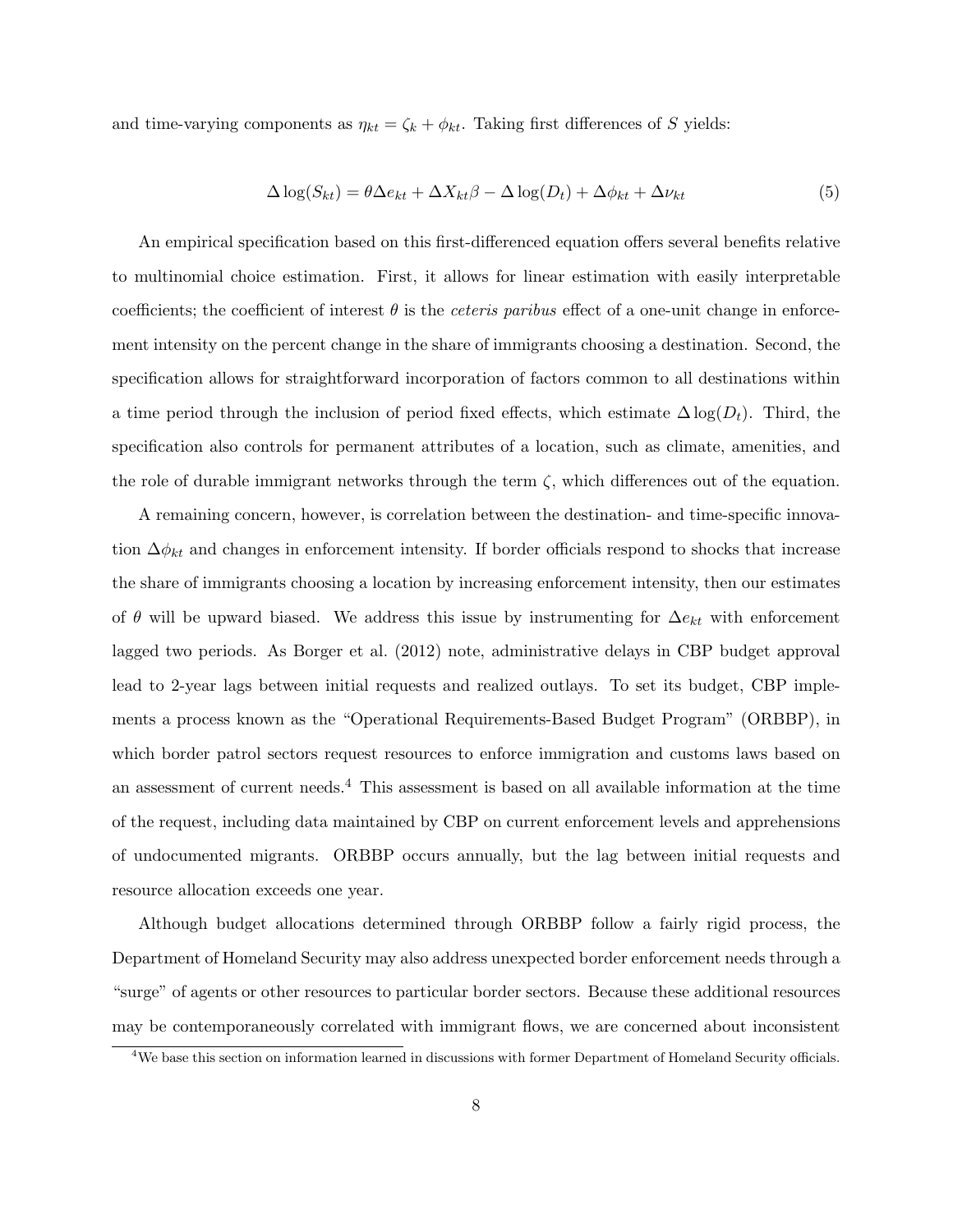estimates obtained through OLS. However, initial budget requests are based on an assessment of enforcement needs before such unexpected shocks are realized. If these initial requests are uncorrelated with the change in unobserved factors realized two years later, then the identifying assumption that  $e_{k,t-2}$  is uncorrelated with  $\Delta \phi_{kt}$  will hold. This approach also mirrors one that has been used in the labor supply literature, as in Ziliak (1997).

The choice of control variables to include in  $X$  is also important to isolate the role of border enforcement from other factors influencing immigrant location choice. We include a host of destination-specific controls for economic conditions most relevant to prospective immigrants: unemployment rates, hourly wages, GDP per capita, manufacturing output, agricultural output, construction output, and new housing permits. The economic sectors are chosen because of the high concentration of Mexican immigrants employed in these industries. Moreover, including new housing permits separately from current output helps to capture the role of economic expectations in immigrant location decisions.

We also include measures of state-level legislation aimed at immigrants, which have proliferated since 2004. Arguably in response to increasing unauthorized immigrant populations and federal inaction on comprehensive policy reform, state legislatures have enacted hundreds of laws between 2004 and the present. Most immigrant-related state laws are intended to deter employment or restrict services to unauthorized immigrants, and a few have been shown to be effective deterrents, at least to immigrant location choice, if not to the law's stated intent (Bohn et al. 2011). Because policymakers see both border enforcement and state-level legislation as important deterrents to unauthorized immigration, including data on this legislation is critical to isolate the role of border enforcement in immigrant location decisions.

### <span id="page-10-0"></span>3 Data

To conduct the analysis, we need data on population shares of Mexican immigrants (and other subpopulations) by U.S. destination; enforcement intensity by border patrol sector; choices of border crossings and destinations by migrants to construct the weights used in the enforcement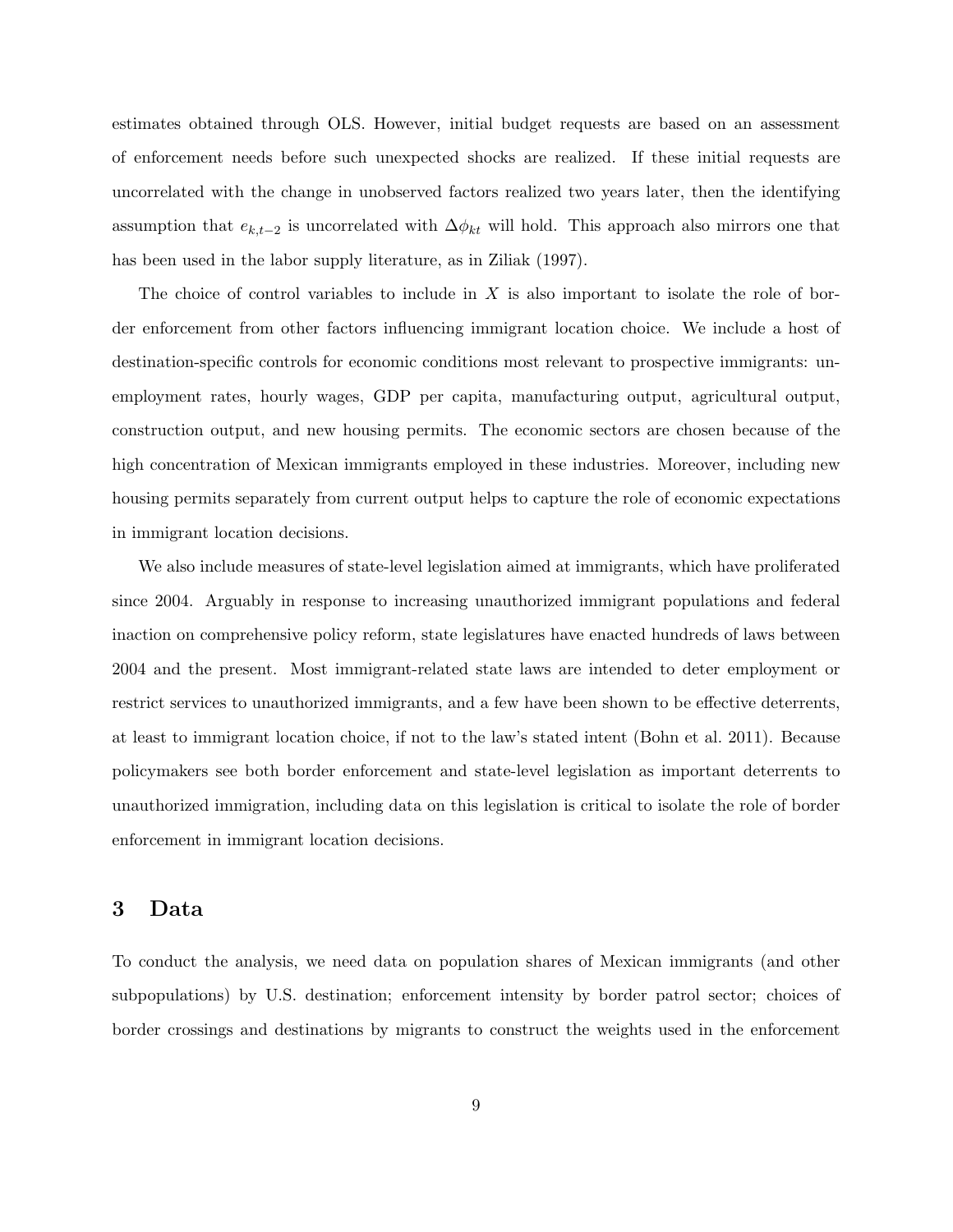index; and destination-specific control variables. We describe the sources of these data below, with additional details in Appendix [B.](#page-27-0)

The main source for population data is the U.S. Current Population Survey (CPS), 1994-2011. We classify immigrants by place of birth, while natives are those born in the United States. We also combine the 2000 U.S. Census and American Community Survey (ACS) 2001-2011 into an alternate dataset to check the consistency of the CPS results. We work with state-level aggregates derived from these sources.<sup>[5](#page-11-0)</sup> Relative to the Census/ACS, the CPS provides a longer time series, including a set of years (1994-1999) with notable fluctuations in border enforcement. These features lead us to prefer the CPS despite the larger sample sizes available in the Census/ACS.

Figure [A2](#page-41-1) compares the numbers of Mexican immigrants between the Census, ACS, and CPS. The CPS has notably lower counts of Mexican immigrants than the other sources over most of the period, with a considerable dip in 2008 likely due to a change in the Census Bureau's revision to population controls in that year. In particular, the Bureau made sizeable changes to the methodology for estimating changes in population due to international migration—disproportionately affecting estimates of foreign-born persons (Passel and Cohn 2010). Although these differences are problematic for estimates of Mexican immigrant population levels, they are less likely to bias results for the national share of immigrants at a particular location, our outcome of interest. The lower immigrant counts in the CPS will bias our current results compared to the Census/ACS only if the two sources differ because the CPS is differentially correlated with border enforcement. We have no reason to believe that this is the case, and will present results using both data sources to check for consistent results. Additionally, excluding data for 2008 from the CPS sample does not alter our findings (results not shown but available upon request).

Data on border enforcement are from the U.S. Department of Homeland Security (DHS). DHS reports the number of border patrol agents employed through the Customs and Border Protection agency annually in each sector of the southern U.S. border. We would prefer to measure border enforcement using linewatch hours, a more direct measure of enforcement used in several related

<span id="page-11-0"></span><sup>&</sup>lt;sup>5</sup>We prefer the U.S. state to other levels of geographic aggregation, such as the metropolitan statistical area (MSA), because there will be fewer state-year cells with zero immigrants than alternative geographic units. Passel and Cohn (2010) cautions against using the CPS and ACS for MSA-level analysis when focusing on unauthorized immigrants. States also leave greater scope to control for changing economic conditions because of greater data availability.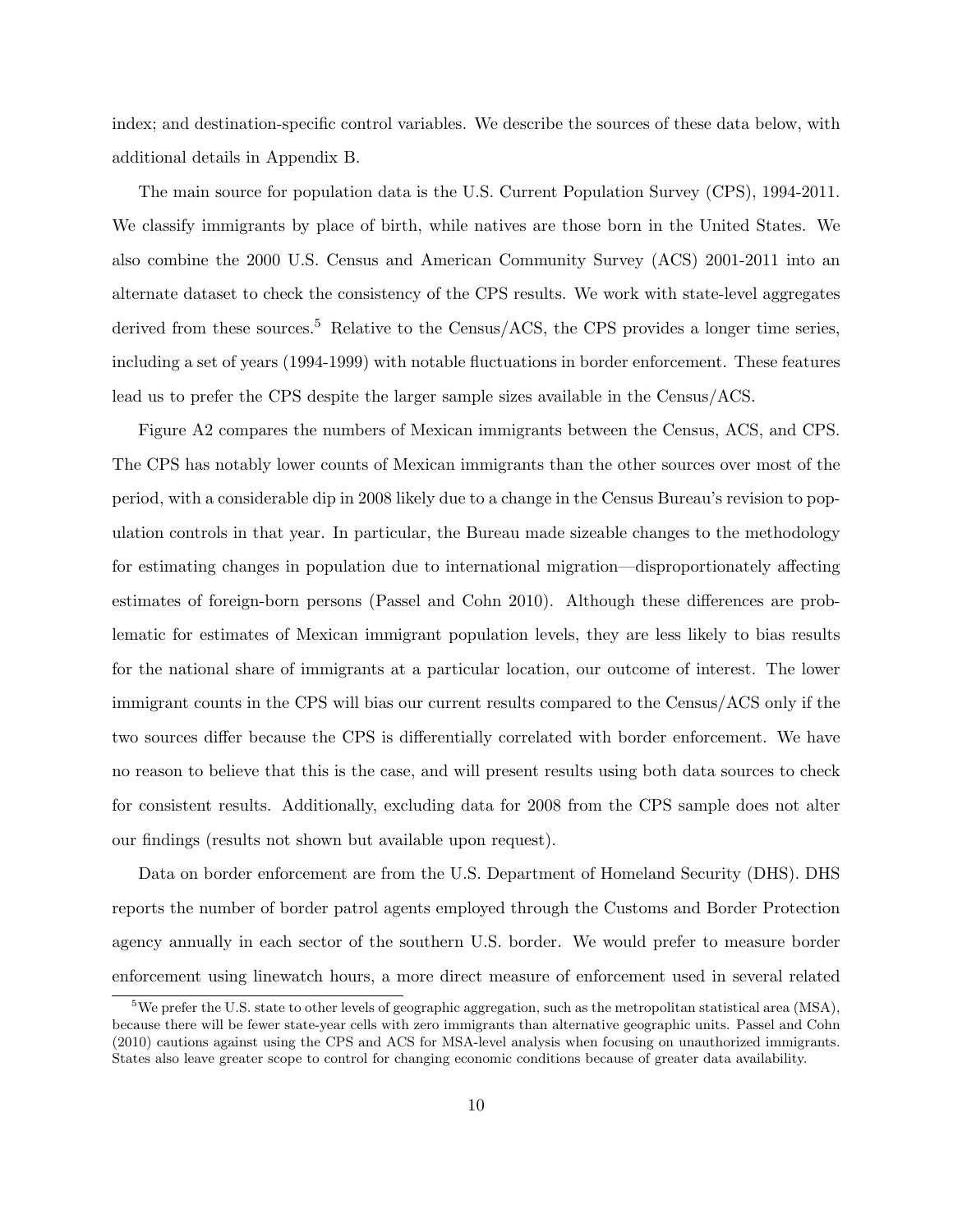studies (Hanson and Spilimbergo 1999, Orrenius 1999, Hanson, Robertson and Spilimbergo 2002, Orrenius 2004, Gathmann 2008, Angelucci 2012, Lessem 2012), However, DHS stopped reporting linewatch hours in mid-2004, and denied our repeated Freedom of Information Act requests to obtain related information that could be used to extend the series. Figure [A3](#page-42-0) compares agent counts and linewatch hours for the years in which there is overlap. Although the graph shows slightly different trends in these series, reflecting higher average annual linewatch hours per agent in more recent years, the series nonetheless track each other closely. This high correlation comports with DHS reports indicating the primary activity of border agents is toward linewatch (Department of Homeland Security 2002, Simanski and Sapp 2013), and makes us confident that an enforcement index based on border patrol agents appropriately captures enforcement intensity.

Data on border crossing patterns used to construct weighted enforcement are from the Northern Border Migration Survey (EMIF), a survey of migrants along the U.S.-Mexico border conducted by the Mexican government annually since 1993. We use the survey to construct, for each border patrol sector, the probability of entering each U.S. state. To do so, we assign each survey respondent to a border sector and a U.S. state according to the crossing point and place of main U.S. residence on his or her last trip to the U.S. We drop any respondents whose last trip was more than 10 years prior to the interview date in order to mitigate recall bias. The shares of migrants whose last trip to the U.S. occurred between 1983-1993 at border crossing s whose last U.S. residence was in state k are used to construct the crossing probabilities  $\omega$  that appear in [\(2\)](#page-8-0).<sup>[6](#page-12-0)</sup>

Control variables used in the analysis come from various sources, with details in Appendix [B.](#page-27-0) Data on state-level economic conditions are from U.S. government sources. Data on statelevel legislation aimed at immigrants was compiled from quarterly reports on all state laws related to immigrants from the National Conference of State Legislatures (NCSL). Our controls include passage of any deterrent state laws related to employment or enforcement, as of the date a law was signed by the state governor.

<span id="page-12-0"></span><sup>6</sup>Given the availability of data on an immigrant's crossing location and U.S. destination in the EMIF, one might reasonably ask why we do not use the EMIF to construct our outcome measures in addition to the enforcement weights. We prefer the CPS (and Census/ACS) for the outcome data because the much larger sample sizes (more than 1.5 million annually in the CPS compared to around 15,000 in the EMIF) will lead to more accurate measures of population shares. A similar argument applies to the Mexican Migration Project (MMP), which covers only selected Mexican communities, in addition to its relatively smaller sample.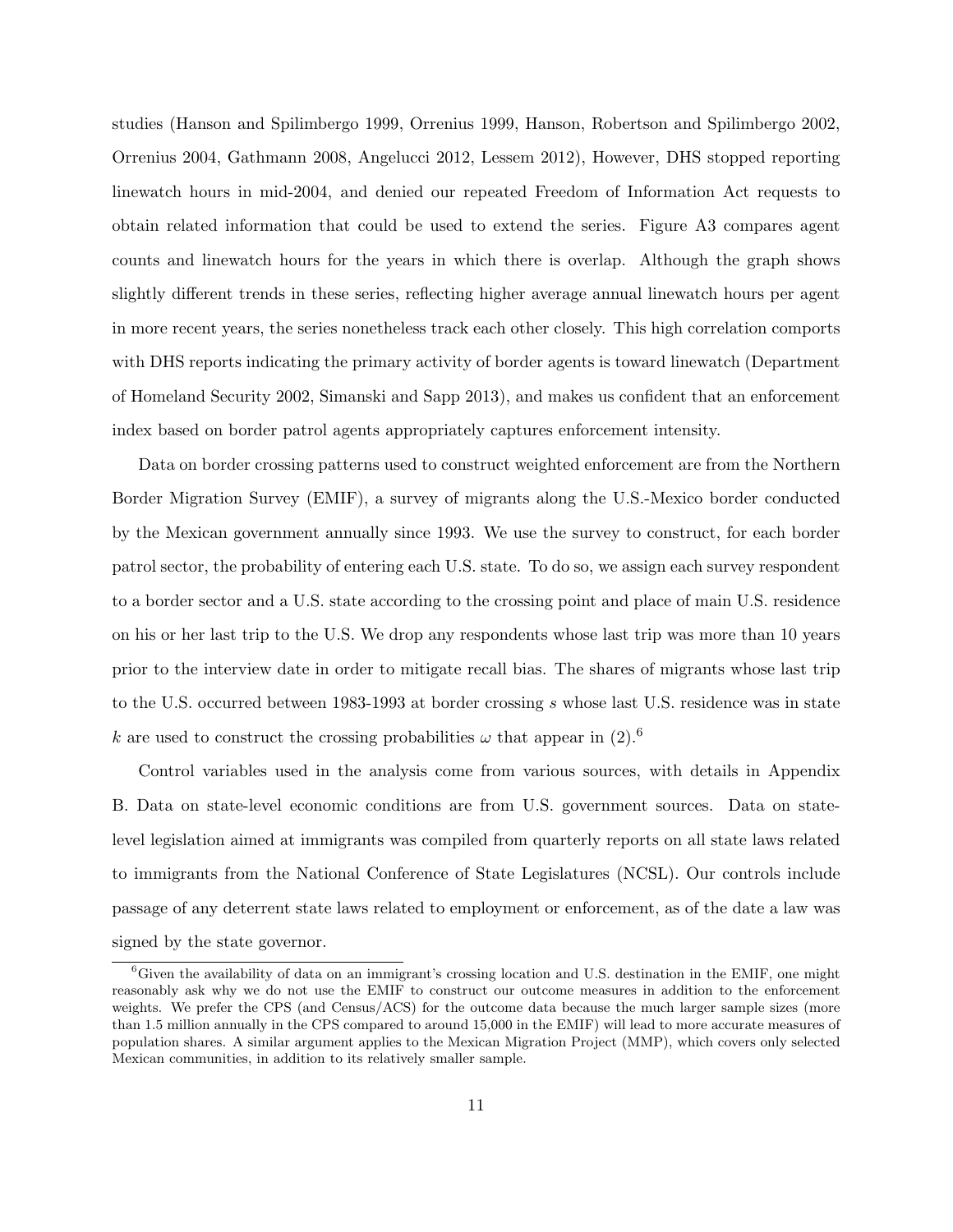The diffusion of Mexican immigrants to new U.S. destinations, the phenomenon that motivates our inquiry, is documented in Table [A1.](#page-34-0) The concentration of Mexican immigrants in traditional destinations—as measured by the shares in the top 5 states, top 10 states, and in California and Texas—was nearly unchanged between 1980 and 1990. These shares dropped considerably between 1990 and 2000, however, with the share in the top 5 states falling from 90% to 76%. A further though less precipitous drop occurred between 2000 and 2010. Figure [A1](#page-41-0) gives a sense of which areas absorbed these new migrants, with states in the Southeast, Great Plains, and Midwest experiencing the fastest growth in Mexican immigration. As Figure [1](#page-37-0) shows, over most of this period, declining concentration of immigrants in traditional destinations was correlated with increased investment in border enforcement. This correlation, as noted above, prompts the hypothesis that directed increases in enforcement diverted Mexican immigrant flows away from traditional destinations.

Figure [2](#page-38-0) presents data broadly consistent with this story. Panel (a) shows border enforcement in selected sectors (only a subset are shown for clarity), including a substantial increase in enforcement in the San Diego border patrol sector in the mid-1990s that leveled off later in the decade. The Rio Grande Valley (eastern Texas) sector also experienced an increase throughout the period, ending on a similar level as San Diego. The sharpest increase was in the Tucson sector, however. Panel (b) shows the share of unauthorized Mexican immigrants crossing at each sector. After remaining flat for most of the period 1980-1995, San Diego began to lose share beginning the mid-1990s, while Rio Grande Valley ended the period at a similar level as its historical average. Tucson's share increased considerably over the same period as San Diego's decline. Although the evidence is circumstantial, the figures do show a clear shift in enforcement and crossing activity from the traditional gateways on the western and eastern edges of the border towards the center.

This paper seeks to determine if these patterns also led to changes in the residential locations of Mexican immigrants. If changes in border enforcement during our sample period led immigrants to change their crossing patterns but not their destinations, then we would expect to see a weaker link between crossing location and destinations over time. In fact, we observe the opposite. Across all border sector-U.S. state pairs, the correlation coefficient between the state's share of migrants from a crossing location (the weights  $\omega$  in [\(2\)](#page-8-0)) and the distance between them is -.29 during 1983-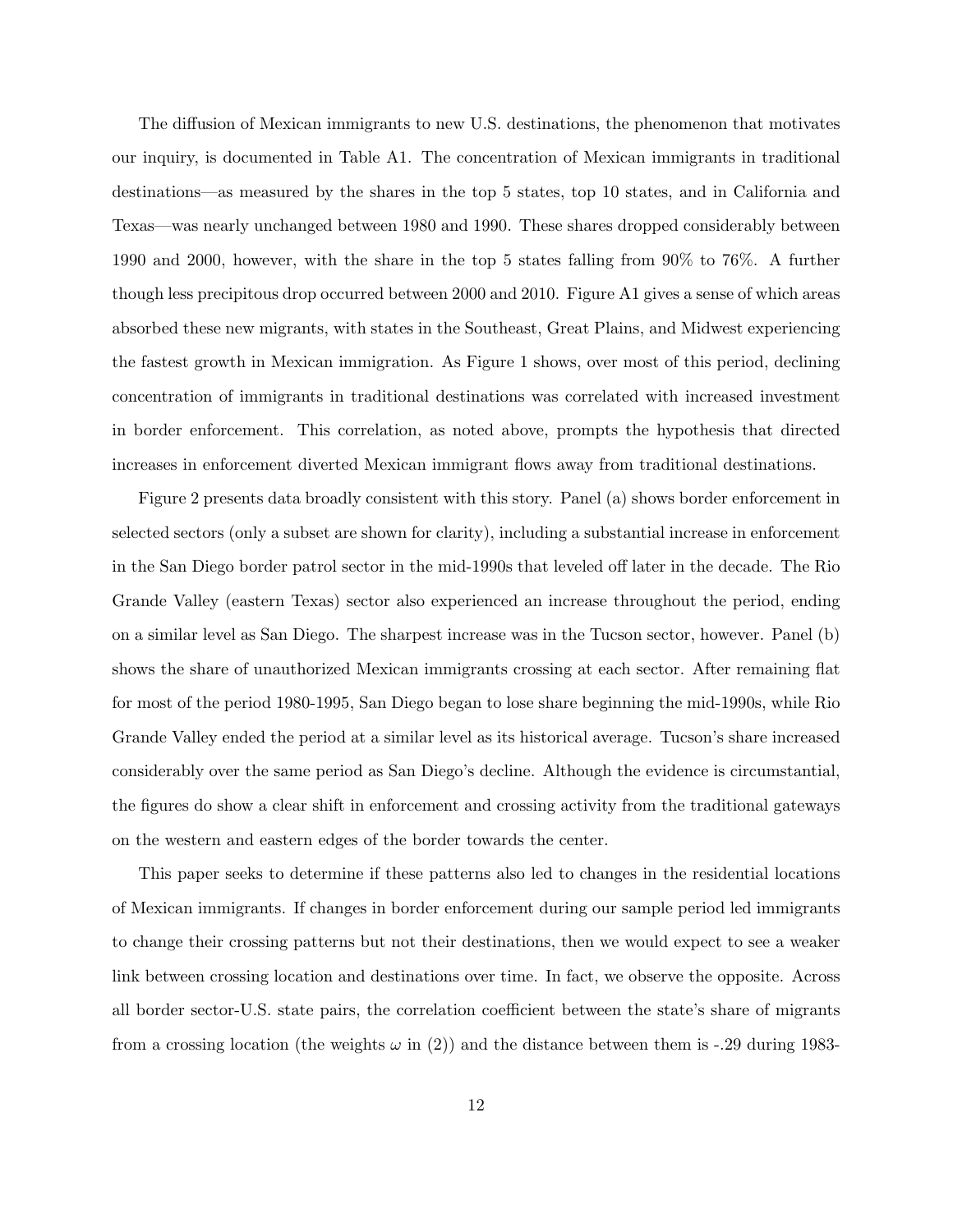1993, the period on which our weights are based. In the period 1994-2011, this correlation rose in magnitude to -.31. If migrants were changing their crossing locations in response to enforcement but not their destinations conditional on crossing, then border enforcement led to changes in immigrant locations. Although this simple correlation is not a substitute for a formal analysis, it does suggest that our premise matches basic patterns in the data.

The index we use to measure the border enforcement intensity faced by potential migrants to each U.S. state consists of two components: 1) enforcement intensity by border patrol sector and 2) weights representing the propensity of immigrants crossing at a sector to locate in a particular U.S. state. We have already presented data on (1). Figure [3](#page-39-0) shows data on (2), in the form of maps showing Mexican immigrant destinations for selected border crossings. Panel (a) shows the locations chosen from 1983-1993 by migrants crossing in the Rio Grande Valley sector (eastern Texas, with representative city Brownsville circled). Unsurprisingly, the modal destination is Texas, with southeastern states also popular. Panels (b) and (c) show the analogous maps for the El Paso (western Texas and New Mexico) and San Diego sectors. As in panel (a), immigrants crossing in these sectors choose destinations that are geographically proximate. This variation in U.S. destinations, conditional on border crossing location, allows us to transform the variation in enforcement across border patrol sectors into state-specific measures of border enforcement intensity.

Figure [4](#page-40-0) shows the resulting enforcement index for a representative state, Arizona. The solid line shows the enforcement index, which may be interpreted as the number of border patrol agents assigned to prevent unauthorized immigrants from entering Arizona. Enforcement in the Rio Grande Valley, San Diego, and Tucson sectors are also plotted. As shown in the graph, the correlation between Arizona's enforcement index and enforcement intensity in the Tucson sector is much higher than that for the other sectors. This is the result we would expect if enforcement in the Tucson sector is more relevant for potential migrants to Arizona than enforcement in the other sectors.

We close this section by presenting summary statistics in Table [1](#page-29-0) on the panel of U.S. states used in the analysis. The mean Mexican immigrant share is (approximately) 2%, which is a mechanical result of the sample size of 50 states and the District of Columbia; we omit reporting shares of other population groups for this reason. The next several rows show average levels of various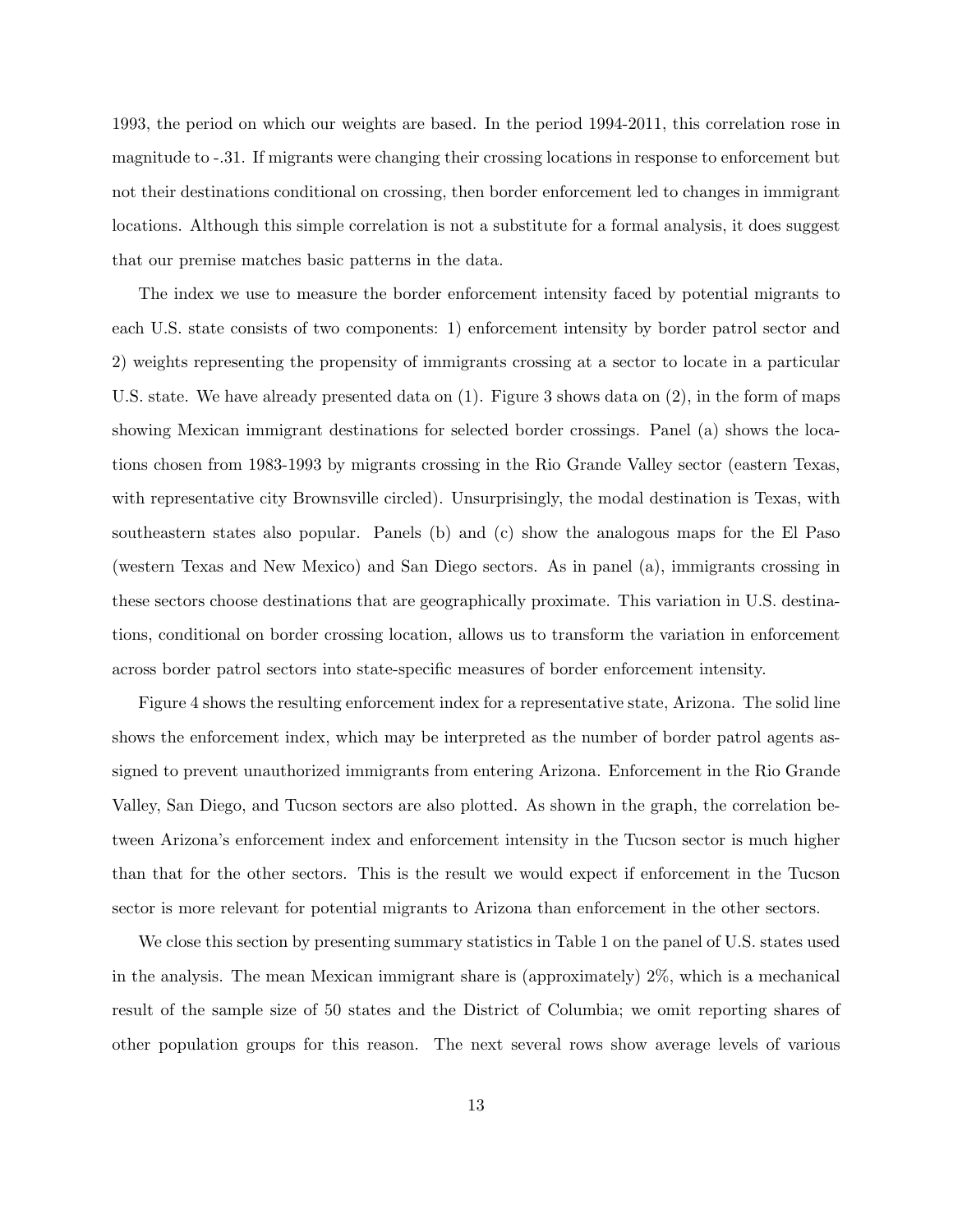subpopulations (sample sizes vary because of state-year cells with zero shares, in accordance with the sample used in the regression analysis). The average state has 184,480 Mexican immigrants, compared to 4.1 million natives. Levels of other subpopulations are mostly as expected, although our estimate of the unauthorized Mexican immigrant population implies that 34% of Mexican immigrants are unauthorized, which is low compared to Hanson's (2006, p. 870) estimate of 56%. The average level of the enforcement index is 0.21, indicating 210 border patrol agents assigned to prevent unauthorized immigration to an average state annually. An alternate enforcement index that replaces border patrol agents with apprehensions of unauthorized migrants in [\(2\)](#page-8-0) shows 21,200 apprehensions intended for an average state per year. The final rows of the table show border-sector specific enforcement, measured by number of agents. There is considerable variation across sectors, with San Diego, Tucson and El Paso assigned the largest numbers of agents.

### 4 Results

#### 4.1 Main results

In estimating  $(3)$ , we include in the vector of controls  $(X)$  unemployment rates, hourly wages, (log) GDP per capita, (log) manufacturing output, (log) agricultural output, (log) construction output, (log) new housing permits, and an indicator for passage of any punitive legislation aimed at immigrants, all in first differences. Unemployment rates and hourly wages are specific to the subpopulation whose population shares are under analysis. We also include a constant and year fixed effects. We cluster standard errors by state.

Before discussing results of estimating [\(3\)](#page-31-0), we present in Table [2](#page-30-0) the results of the first stage, in which we regress the first difference of the enforcement index on its second lag, with the same set of controls as described above. In column  $(1)$ , the coefficient on the instrument is .073, indicating that every 1,000 border patrol agents assigned to a state two years ago corresponds to an increase of [7](#page-15-0)3 agents in the past year.<sup>7</sup> The coefficient is precisely estimated, with an  $F$ -statistic of 74.2. In column (2) we restrict attention to the years 2000-2011, corresponding to the period of the

<span id="page-15-0"></span><sup>&</sup>lt;sup>7</sup>For ease of exposition, the enforcement index based on border patrol agents is specified in absolute numbers of agents in Table [2,](#page-30-0) but in thousands in all other results.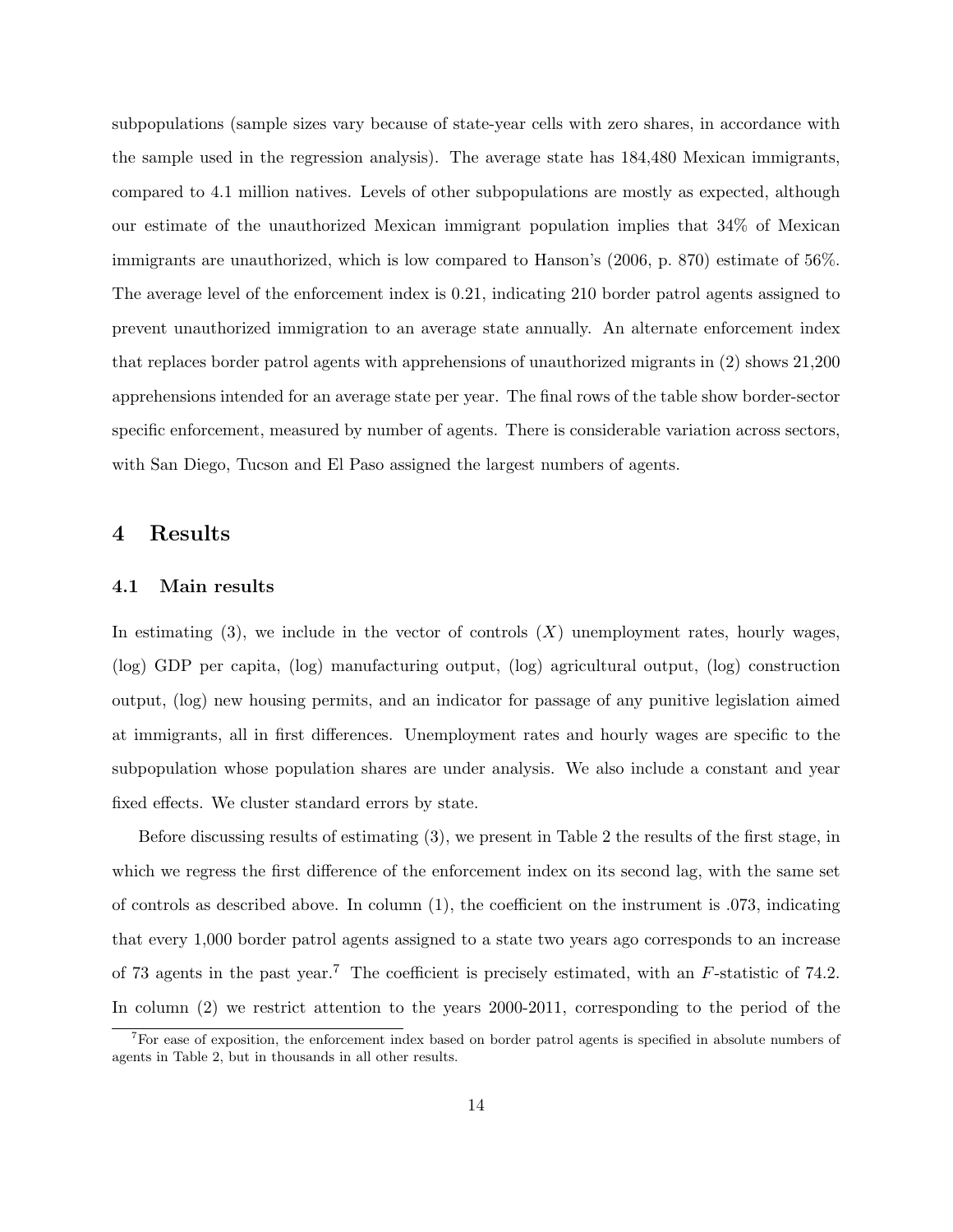Census/ACS sample. The coefficient falls slightly to .068, with an F-statistic of 59.

An alternate instrument that replaces border patrol agents with apprehensions of unauthorized migrants (in thousands) also produces strong first stage results. Column (3) shows the coefficient for the enforcement index based on apprehensions is 0.57, representing the additional agents assigned to a state for every 1,000 apprehensions two years ago. The coefficient using the Census/ACS sample in column  $(4)$  is very similar, and both have F-statistics greater than 25. We prefer the agent-based instrument for the second stage analysis, however, because it provides a stronger first stage.

Table [3](#page-31-0) presents the main results from estimation of [\(3\)](#page-31-0), with OLS results in Panel A and IV results in Panel B.[8](#page-16-0) Column (1) uses a state's share of all Mexican immigrants located in the U.S. as the dependent variable. The OLS coefficient of -.176 indicates that an increase of 1,000 border patrol agents assigned to a state is correlated with a 17.6% decrease in a state's share of Mexican immigrants. In an average state with a 2% share, this would reduce the share to 1.65%. The corresponding IV coefficient in Panel B is -.219, meaning that a 1-unit increase in the enforcement index leads to a 21.9% decrease in a state's Mexican immigrant share. The larger magnitude of the IV coefficient is as we would expect if OLS coefficients are upwardly biased because enforcement intensity responds to immigrant inflows. Both coefficients are statistically significant at  $1\%$ .

In subsequent columns of Table [3](#page-31-0) we focus on subpopulations of Mexican immigrants to look for differential responses to border enforcement. In column (2) we restrict attention to males aged 16-50 with a high school education or less, a group with a high propensity to migrate. The IV coefficient is nearly 1.5 times both the corresponding OLS coefficient and that for all Mexican immigrants in column (1). The larger magnitude is as expected if this group is more likely to be affected by border enforcement. In column (3) we investigate the response of unauthorized

<span id="page-16-0"></span> ${}^{8}$ First-stage F-statistics reported in Table [3](#page-31-0) do not correspond exactly to those in Table [2,](#page-30-0) column (1) because estimation samples vary due to state-years with a zero population share, for which the log population share is undefined. Cells with a zero share also explain the uneven sample sizes across columns. We check the sensitivity of results to exclusion of these observations in Table [A3.](#page-36-0)

<span id="page-16-1"></span> $9T\sigma$  give a further sense of the magnitudes of our estimates, the average change in the enforcement index is 0.017, representing an annual increase of 17 border patrol agents assigned to a state. Multiplying this figure by our IV estimate of -.219 results in a predicted annual decline of 0.37% in an average state's Mexican immigrant share. In the average state with a 2% Mexican immigrant share, this will result in a decline to 1.99% in one year, or a decline to 1.88% when compounded over the 17 years of our sample.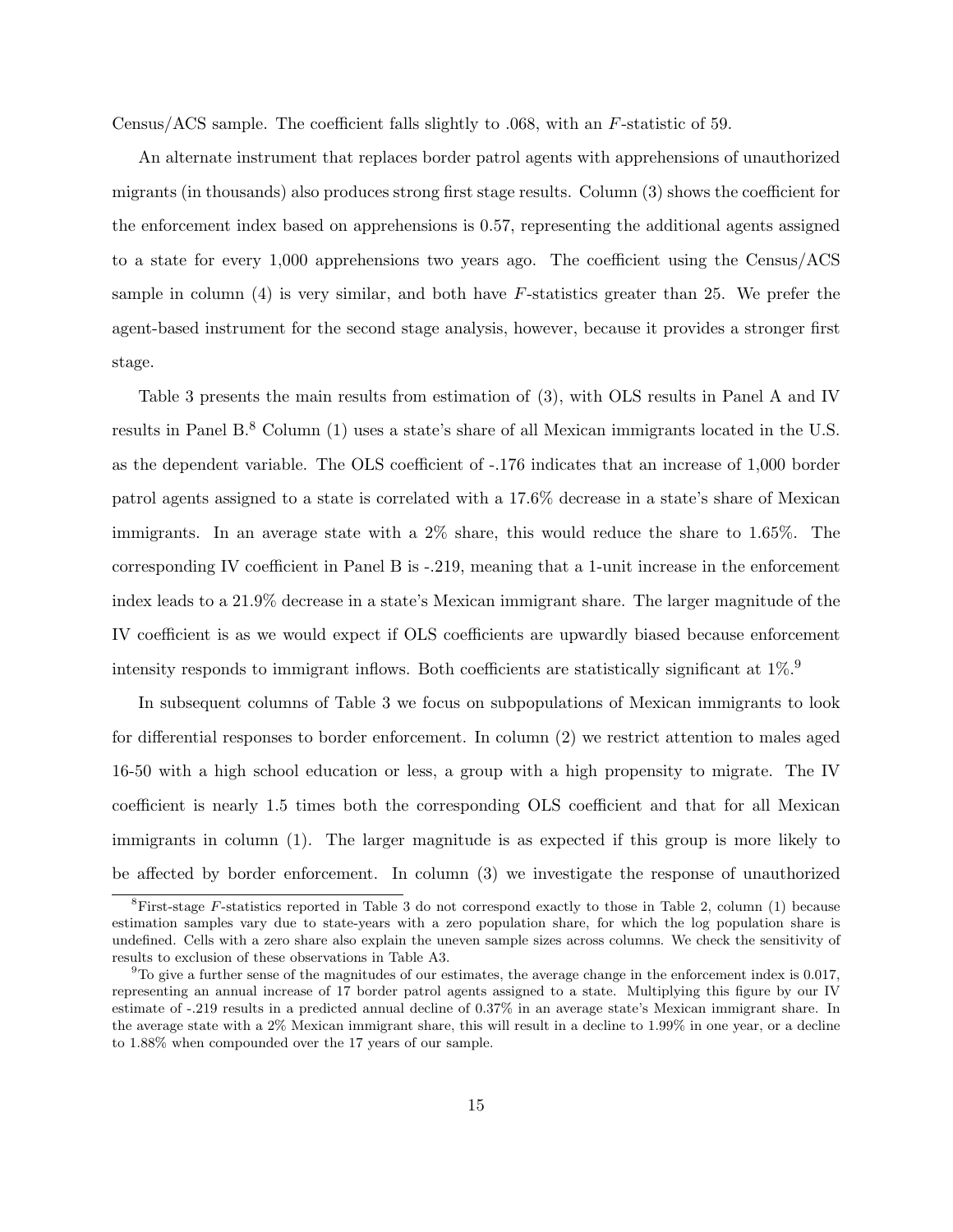immigrants. U.S. government surveys do not ask about immigrants' legal status. Instead, we use state-level estimates of unauthorized immigrants from Warren and Warren (2013), multiplied by the proportion of immigrants who are Mexican (according to the state-year cell of the CPS panel) to obtain an estimate of a state's share of unauthorized Mexican immigrants.[10](#page-17-0) The IV coefficient is -.324, significant at 1% and considerably larger than the coefficient for all Mexican immigrants, indicating a greater responsiveness of unauthorized Mexican immigrants to border enforcement, as we would expect.

Despite the lack of information about immigrant legal status in the data, data on U.S. citizenship can be used to identify a subgroup of immigrants with certain legal status. These immigrants are not at risk of deportation and therefore should not respond to border enforcement in the same manner as non-citizens. Splitting the sample of those born in Mexico into naturalized citizens and non-citizens in columns (4)-(5), we find that naturalized citizens are not responsive to border enforcement when deciding where to reside in the U.S., but non-citizens are. The non-citizen response is of similar magnitude as the unauthorized immigrant group examined in column (3).

Mexican immigration to the U.S. is characterized by high rates of circular migration, with migrants cycling back and forth between countries with some regularity (Rendon and Cuecuecha 2010). For migrants currently at a U.S. destination, greater enforcement increases the cost of return migration to Mexico by making it more difficult to engage in circular migration. This increases the incentives for migrants to remain at their U.S. destination when border enforcement tightens (Kossoudji 2002, Angelucci 2012). Although U.S. government surveys do not ask directly about circular migration, they do ask for a respondent's migration status one year ago. Mexican immigrants who report being abroad last year were presumably residing in Mexico, and are likely re-entrants or newly arrived migrants to the U.S., compared to those who report residing in the U.S. the previous year. We split Mexican immigrants into groups by their migration status one year ago in columns  $(6)-(7)$ . In column  $(6)$ , the IV coefficient for those residing abroad one year ago is nearly zero, while the coefficients for those not abroad one year ago are similar to those for the full sample. The results are consistent with border enforcement leading to postponement of

<span id="page-17-0"></span><sup>&</sup>lt;sup>10</sup>Appendix [B](#page-27-0) provides more detail on the methodology used by Warren and Warren (2013). These data end in 2010, leading to fewer observations than the main sample.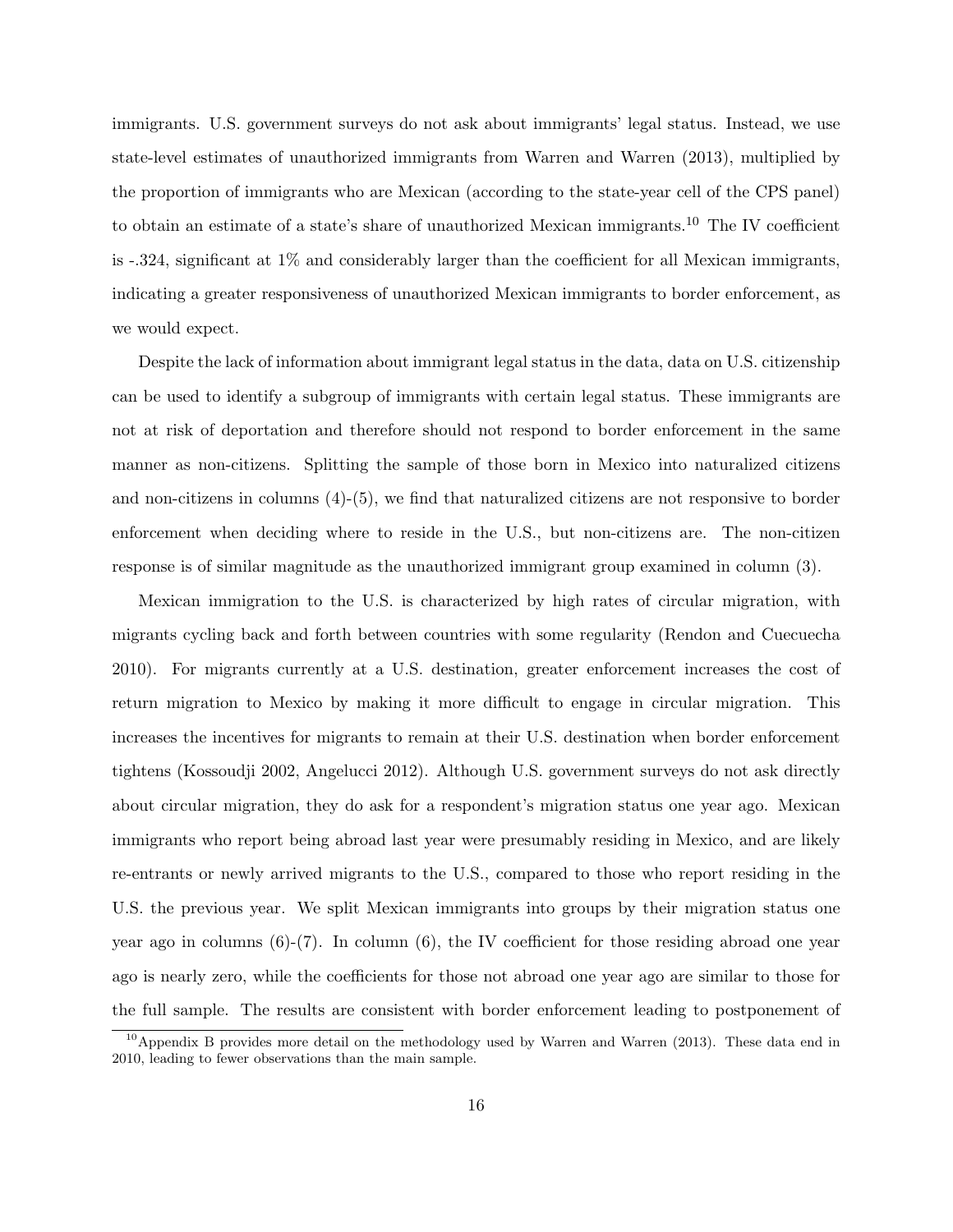return migration to Mexico, rather than deterring re-entry or new migration to the U.S.

If migrants are responding to local shocks other than border enforcement, then they may switch locations within the U.S. rather than change their entry or exit decision. While our specification controls for many shocks at the state level, the data allow us to further test these responses by classifying Mexican immigrants as internal migrants if they resided in a different U.S. state one year ago, and a non-internal migrant otherwise. We expect border enforcement to exert a greater influence on non-internal migrants. The IV coefficient for non-internal migrants in column (9) is almost identical to that for the full sample in column  $(1)$ . In column  $(8)$ , however, the IV coefficient for internal migrants is positive but not statistically significant. These findings show that the effect of border enforcement on location choice is driven by movements across the border, not between U.S. states. This differential response helps alleviate concerns that the enforcement index is correlated with a more general, but unobserved, adverse environment for all Mexican immigrants at a location.

In Table [4](#page-32-0) we repeat the specification of [\(3\)](#page-31-0) using additional population groups. In these regressions, we replace controls for the Mexican immigrant unemployment rate and hourly wage with those for the relevant subpopulation, but all other covariates are unchanged. In columns  $(1)-(2)$ , we analyze shares of all non-Mexican immigrants and non-Mexican unauthorized immigrants, respectively, where the latter are constructed by multiplying the Warren and Warren (2013) estimates by the state's proportion of immigrants who are non-Mexican. In both cases, the OLS and IV coefficients are statistically indistinguishable from zero, in contrast to our earlier findings for Mexican immigrants. The results are sensible because unauthorized immigrants from countries other than Mexico are probably more likely to arrive by air, sea, or through the northern border.

Column (3) shows the response of natives to border enforcement. Although fear of deportation should not lead natives to respond to border enforcement, they might nonetheless respond indirectly through the effect of border enforcement on the location decisions of other groups. The results show that this is the case, with the IV coefficient positive and significant. This result is consistent with natives engaging in wage arbitrage as immigrants relocate from high to low enforcement intensity states. The response is relatively mild, however: the IV coefficient of .037 implies that an increase of 1,000 border patrol agents assigned to a state increases the native population share by 3.7%, or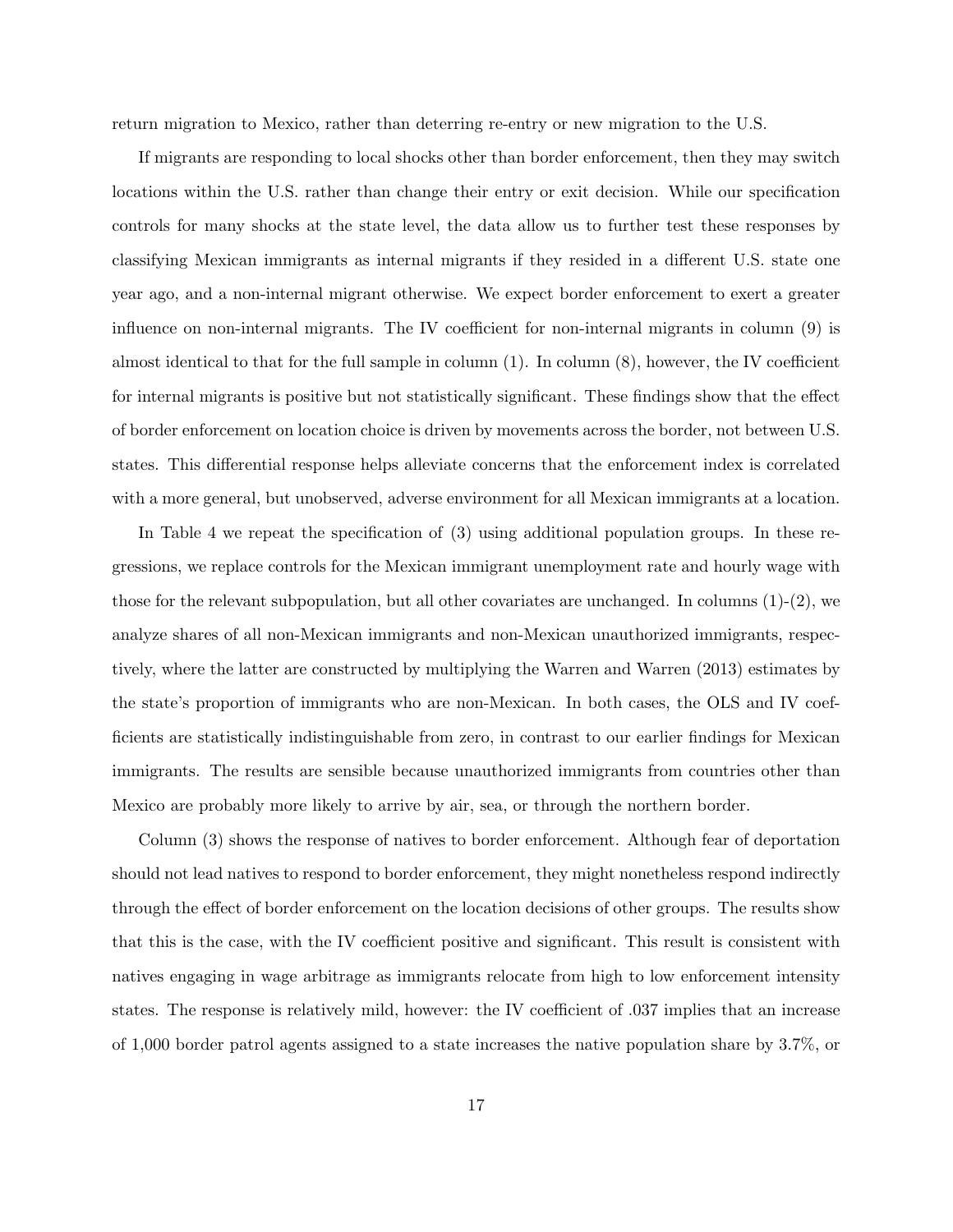from 2% to 2.07% in the average state.

In column (4) we examine the response of Puerto Ricans, who provide a useful falsification test for our main results because of their linguistic and cultural similarities with Mexicans and their U.S. citizenship. We find no statistically significant movements of Puerto Ricans in response to border enforcement, as might be expected. Column (5) shows the response of Central Americans, with the IV coefficient on the enforcement index of -.201 significant at 5%. This is an interesting result, suggesting that Central Americans respond to border enforcement in similar fashion as Mexicans, consistent with anecdotal evidence of relatively large flows of unauthorized Central Americans into the U.S. through Mexico and the southern U.S. border.

#### 4.2 Robustness checks

In Section [3,](#page-10-0) we discussed the reasons we preferred the longer panel based on the CPS relative to the shorter Census/ACS panel. However, the Census/ACS panel provides larger sample sizes than CPS, and thus is a better source for the years over which the panels overlap. Table [A2](#page-35-0) shows results analogous to Table [3](#page-31-0) using the Census/ACS panel, which covers the years 2000-2011. The results are quite similar to those from the CPS panel. In particular, all negative and statistically significant IV coefficients on the enforcement index from Table [3](#page-31-0) are also negative and statistically significant when using Census/ACS data. The negative coefficient on naturalized citizens is now significant at the  $5\%$  level in column  $(4)$ , suggesting that border enforcement influences location choices for Mexican immigrants beyond concerns about legal status. This effect would be consistent with immigrant preferences to live with others from their home country (Bartel 1989, Munshi 2003).

In all results presented to this point, state-year observations with a zero population share were omitted from the analysis, because the log population share is undefined for these cells. We check whether including these observations leads to different results by adding one person to all state-year subpopulations and recalculating the population shares, so that the log share is defined for all cells. The results, presented in Table [A3,](#page-36-0) are similar to Table [3.](#page-31-0) Although some IV coefficients that are statistically significant in Table [3](#page-31-0) lose significance when including all state-year cells, the signs and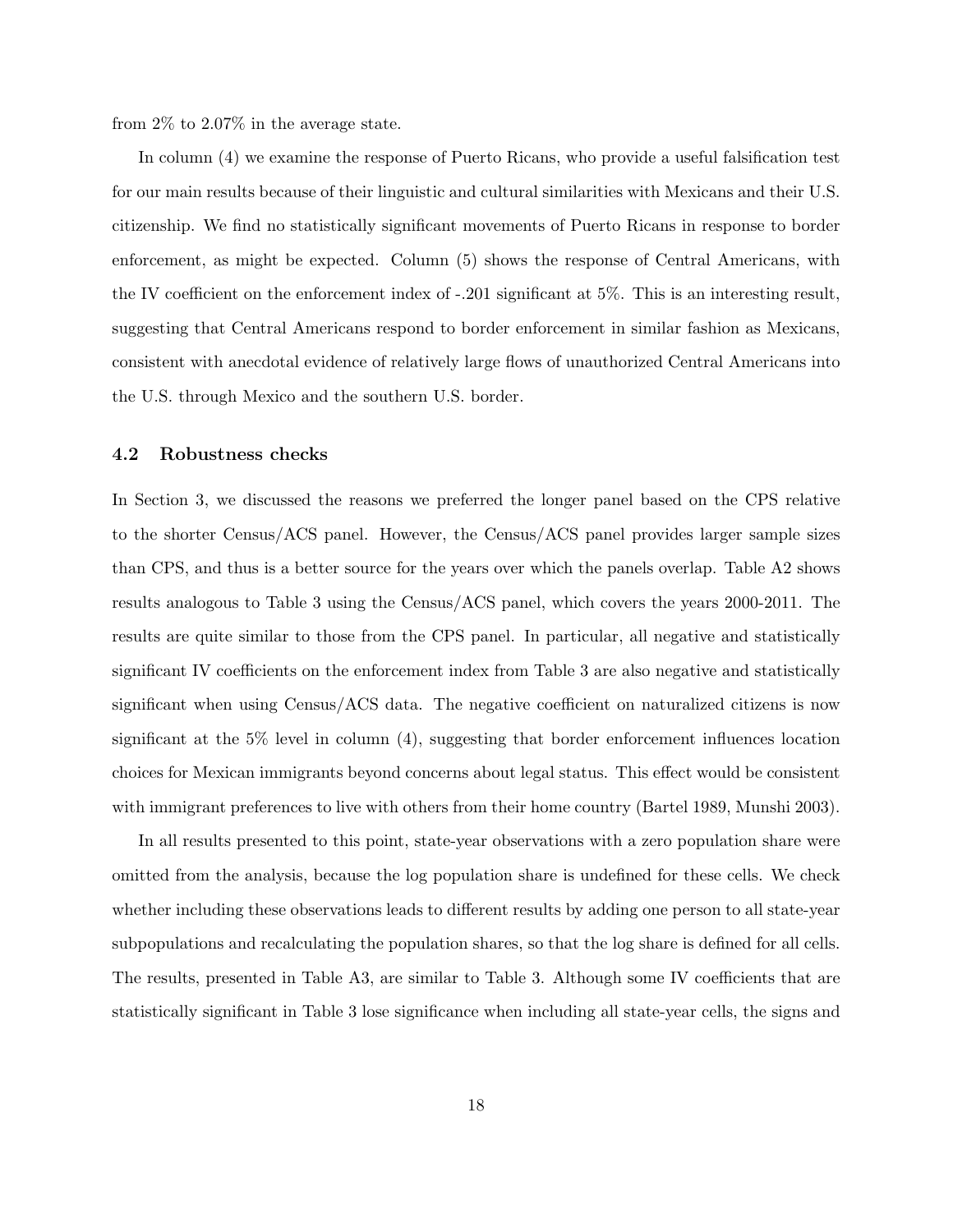magnitudes are mutually consistent.<sup>[11](#page-20-0)</sup>

#### 4.3 Discussion: how much does border enforcement matter for location choice?

Given the robustness of our results, it would be instructive to determine the extent to which U.S. border enforcement accounted for the spatial diffusion of Mexican immigrants during the sample period. To quantify the effect of border enforcement, we compare actual state shares of the Mexican immigrant population to those implied by our estimates under a counterfactual of no change in enforcement. To calculate these counterfactual population shares, we subtract our baseline estimate of the border enforcement effect (the IV coefficient reported in Table [3,](#page-31-0) column [1], multiplied by observed changes in border enforcement during the sample period) from actual changes in population shares. Details of the calculation appear in Appendix [C.](#page-28-0)

Table [5](#page-33-0) presents results of this exercise. Columns (1)-(2) show each state's observed share of the Mexican immigrant population at the beginning and end of the sample period. Column (3) shows the end-period share if border enforcement had not changed over the same period. Taking the first state in the list, Alabama, as an example, we observe that between 1994 and 2011 its share of the Mexican immigrant population rose more than tenfold, from 0.05% to 0.51%. This change is indicative of the diffusion of Mexican immigrants to southeastern states. In column (3), we see that our estimates imply that if border enforcement had not changed since 1994, Alabama's share would be only 0.26%. The corresponding 0.25 percentage point discrepancy reported in column (4) indicates that border enforcement played an important role in the increased presence of Mexican immigrants in Alabama during the sample period.

Similar insights appear throughout the table. Of particular note are our estimates for the southern border states. We find that Mexican immigrant shares in California and Texas would be considerably higher if border enforcement had remained static, by more than 8 percentage points

<span id="page-20-0"></span><sup>&</sup>lt;sup>11</sup>Because our model stems from a multinomial logit formulation, it will be misspecified if the independence of irrelevant alternatives (IIA) is violated, for instance if nearby states are closer substitutes for a given destination than states farther away. To allow for this possibility, we run specifications with enforcement in nearby states as an additional control variable. In one version of this specification, we include the a population-weighted average enforcement index of neighboring states; in another, we include the average enforcement of all other states, weighted by the inverse distance between state centroids. Results, which are not shown but available upon request, are similar in magnitude to our main estimates, with the coefficients on the enforcement index estimated at -.200 and -.373, respectively, and significant at the 1% level.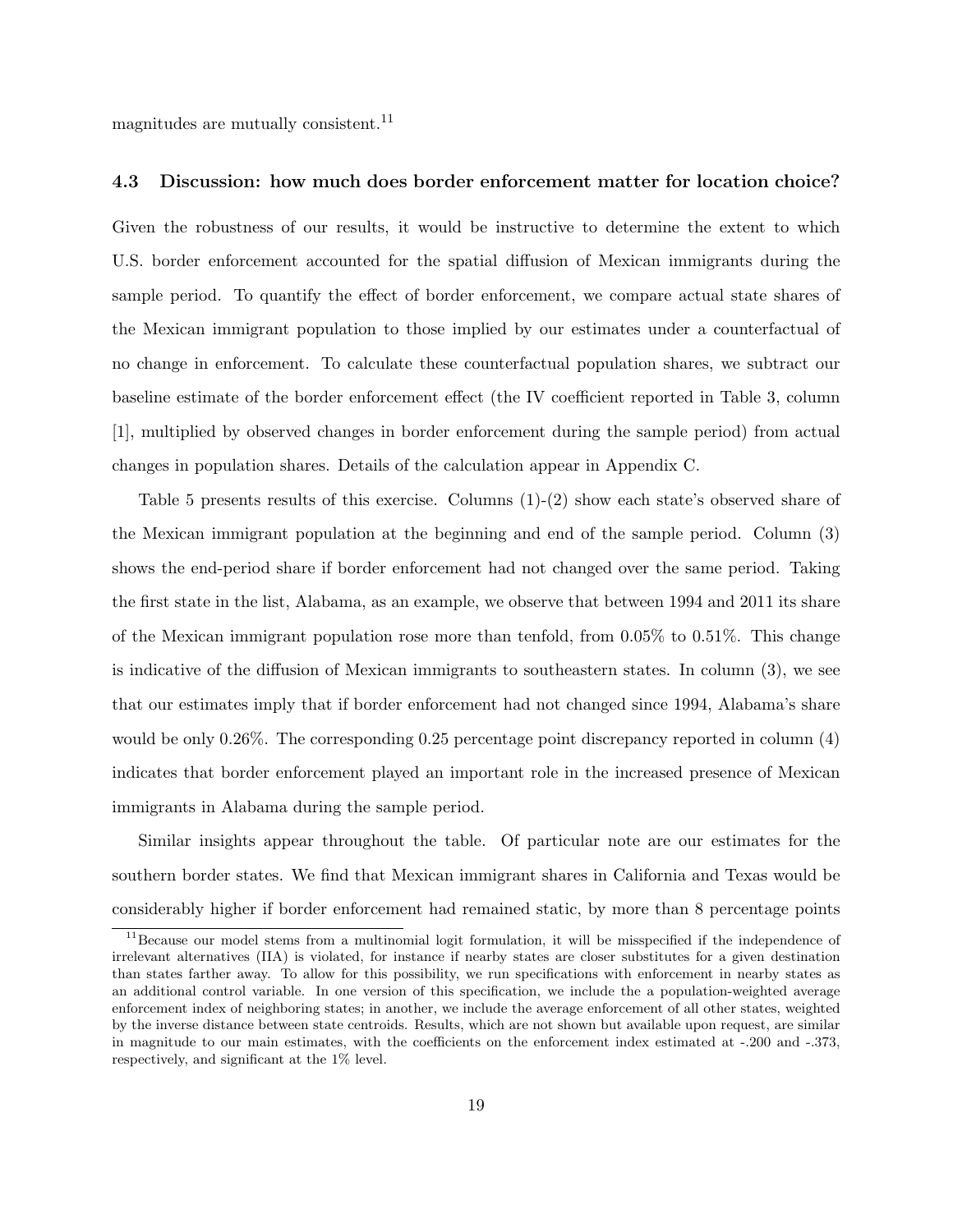in each case. Conversely, immigrant shares in Arizona and New Mexico would be lower, consistent with the Massey et al. (2002) hypothesis of enforcement in high-traffic areas of the border leading to increasing crossing and settlement in border areas with less historical traffic. In fact, our estimates imply that all states would have a lower (or unchanged) share of Mexican immigrants if enforcement had not changed, with the exceptions of California and Texas. The maps presented in Figure [5](#page-40-1) help to visualize the results presented in the table. Panel (a) shows the empirical change in Mexican immigrant shares, while panel (b) presents our estimates from Table [5,](#page-33-0) column (4). The map shows that the Mexican immigrant population would not have diffused as extensively across the country if enforcement had remained unchanged.

Although the estimates in this section stem from an empirical specification derived from a theory of immigrant location choice, several caveats are in order. First, we ignore the effects of border enforcement on aggregate flows between Mexico and the United States, and focus only on the spatial distribution of immigrants across states. Second, the empirical specification embeds policy and economic variables, such as state-level legislation targeted to immigrants and conditions in industries with large concentrations of immigrant workers, that would also likely change in response to any changes in border enforcement. Nonetheless, we think this exercise is instructive to gauge the relative importance of border enforcement in the diffusion of Mexican immigrants to new U.S. destinations in the past two decades.

# 5 Conclusion

To our knowledge, no causal analysis has been conducted on the impact of border enforcement on immigrant location choice. The influential Massey et al. (2002) hypothesis is difficult to evaluate because of data limitations, the presence of competing factors in location choice, and in particular the endogeneity of border enforcement. We attempt to overcome this latter problem by proposing an instrumental variables approach. We construct an index of enforcement intensity that varies across time and place, that, on a lagged basis, we argue provides exogenous variation. Our strategy controls for a host of location choice factors including state economic conditions and deterrent state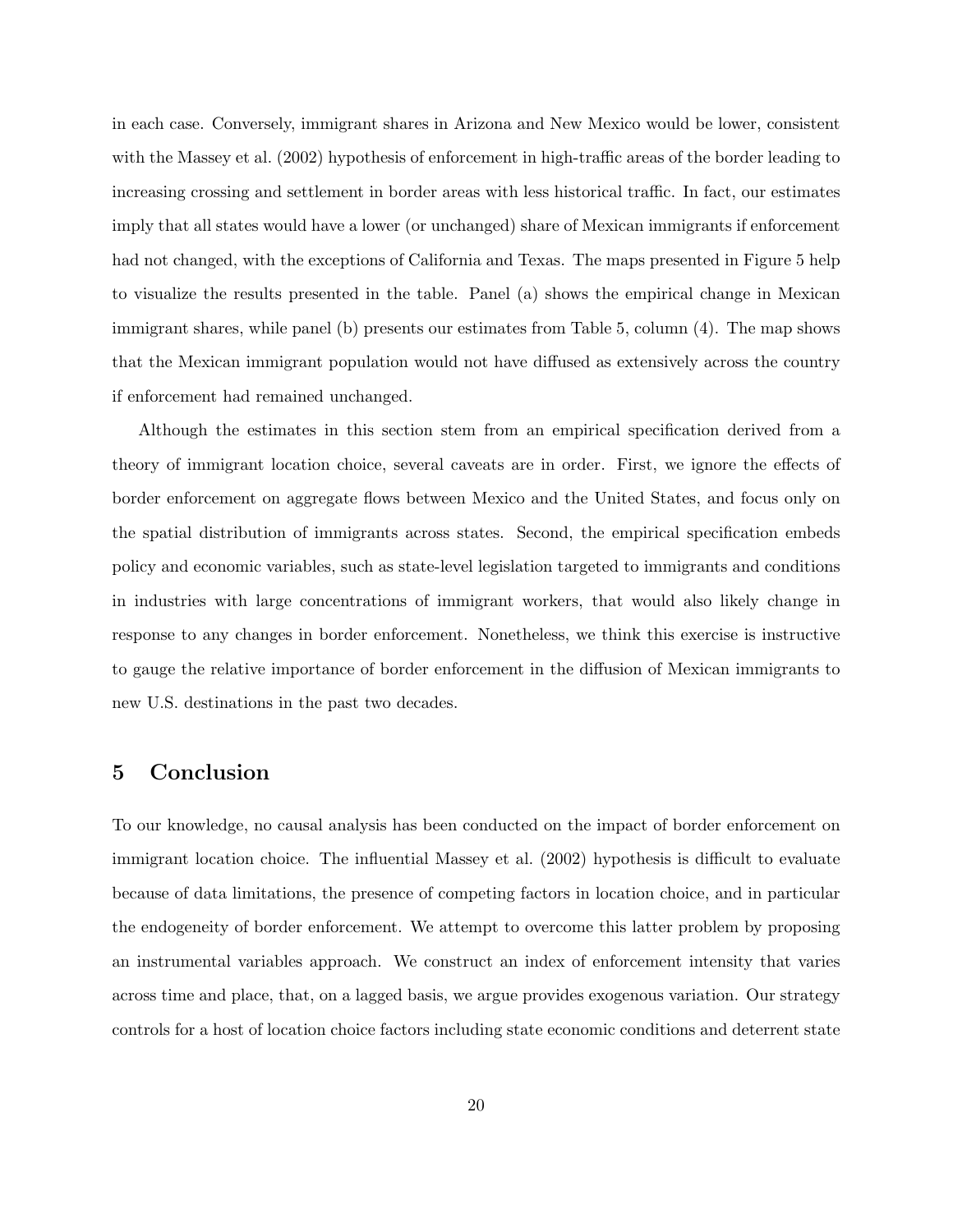immigration policy.

We find evidence that increases in border enforcement decrease the share of Mexican immigrants, on the order of a 21.9% decrease in share for every 1,000 additional border patrol officers. These results are stable across subgroups, with slightly stronger effects for likely or estimated unauthorized population shares, and null effects for immigrants less likely to be border crossers. Our estimates imply that California and Texas lost shares of Mexican immigrants to other parts of the country due to border enforcement, consistent with the hypothesis in Massey et al. (2002).

Understanding the causal effect of border enforcement efforts on immigration location choice has implications for policy at various levels of government. Major efforts are devoted to controlling who enters the U.S. across its southern border, with arguably great success. U.S. Secretary of Homeland Security Janet Napolitano recently testified that the Southwest border has "never been stronger," with illegal crossings on the decline (Dinan 2013). However, border policy is presumed to have less (if any) control over where immigrants settle once they cross the border. These results tell a different story—we quantify an economically sizeable effect of border enforcement on destination choice. As such, the results may be useful to policymakers at the federal and state level, concerned with the size and nature of immigration flows into the U.S. and into individual states.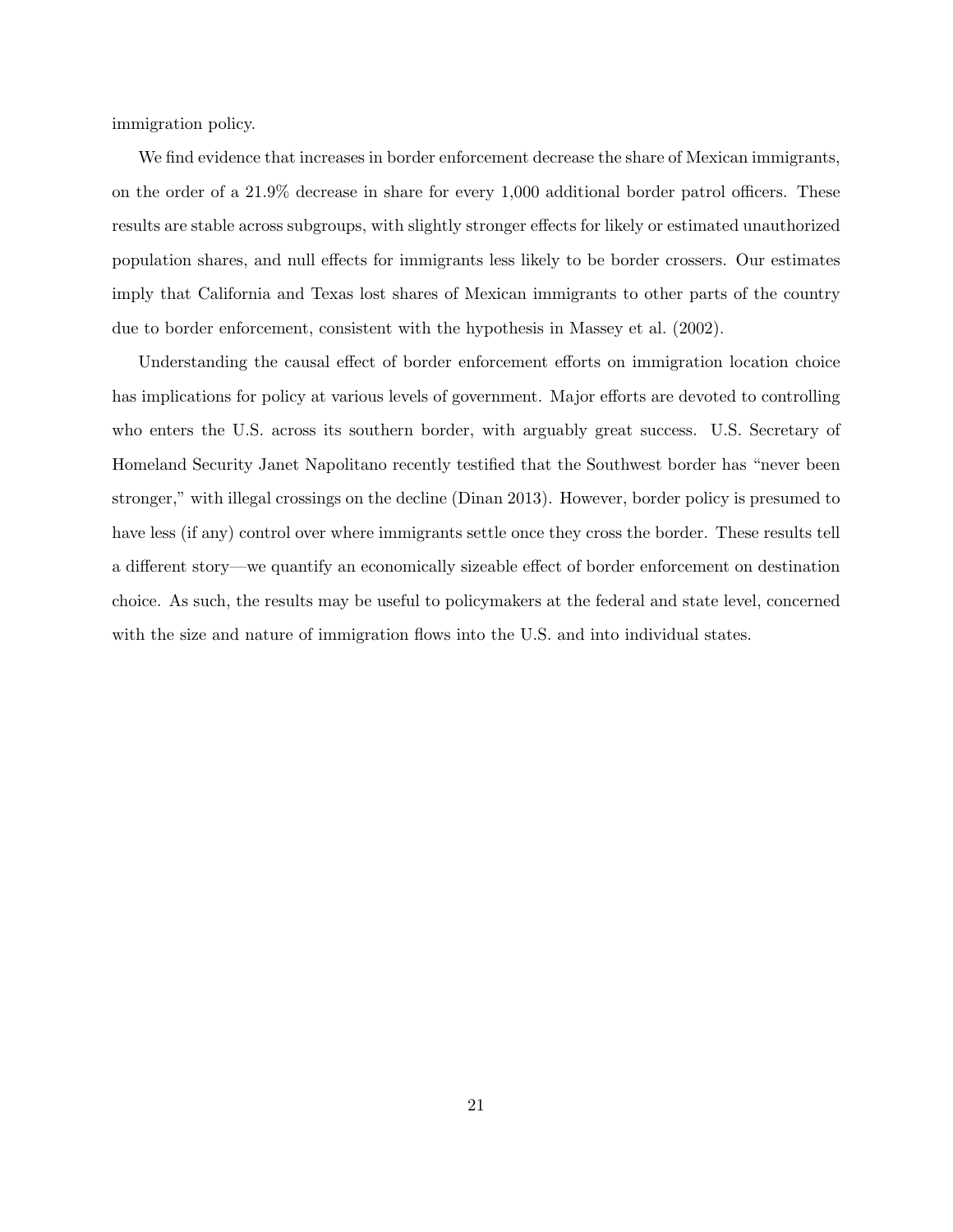# References

- Angelucci, Manuela, "US Border Enforcement and the Net Flow of Mexican Illegal Migration," Economic Development and Cultural Change, January 2012, 60 (2), 311–357.
- Bartel, Ann P., "Where Do the New U.S. Immigrants Live?," Journal of Labor Economics, October 1989, 7 (4).
- Bohn, Sarah, Magnus Lofstrom, and Steven Raphael, "Did the 2007 Legal Arizona Workers Act Reduce the State's Unauthorized Immigrant Population?," IZA Discussion Paper, April 2011, (5682).
- Borger, Scott, Gordon H. Hanson, and Bryan Roberts, "The Decision to Emigrate from Mexico," 2012.
- Borjas, George J., "Self-Selection and the Earnings of Immigrants," The American Economic Review, September 1987, 77 (4).
- , "Does Immigration Grease the Wheels of the Labor Market?," Brookings Papers on Economic Activity, January 2001, 2001 (1).
- Boushey, Graeme and Adam Luedtke, "Immigrants across the U.S. Federal Laboratory: Explaining State-Level Innovation in Immigration Policy," State Politics & Policy Quarterly, 2011, 11(4), 390–414.
- Cadena, Brian C., "Native Competition and Low-Skilled Immigrant Inflows," Journal of Human Resources, September 2013, 48 (4), 910–944.
- , "Recent Immigrants as Labor Market Arbitrageurs: Evidence from the Minimum Wage," July 2013.
- and Brian K. Kovak, "Immigrants Equilibrate Local Labor Markets: Evidence from the Great Recession," Working Paper 19272, National Bureau of Economic Research August 2013.
- Card, David and Ethan G. Lewis, "The Diffusion of Mexican Immigrants during the 1990s: Explanations and Impacts," Mexican Immigration to the United States, 2007, pp. 193–227.
- Chiquiar, Daniel and Gordon H. Hanson, "International Migration, Self-Selection, and the Distribution of Wages: Evidence from Mexico and the United States," Journal of Political Economy, April 2005, 113 (2), 239–281.
- Cornelius, Wayne A., "Death at the Border: Efficacy and Unintended Consequences of US Immigration Control Policy," Population and Development Review, 2001, 27 (4), 661685.

Department of Homeland Security, "Yearbook of Immigration Statistics," Technical Report 2002.

- , "Budget-In-Brief, Fiscal Year 2013," Technical Report 2013.
- Dinan, Stephen, "Napolitano approves Senates border security plan," The Washingtion Times, June 2013.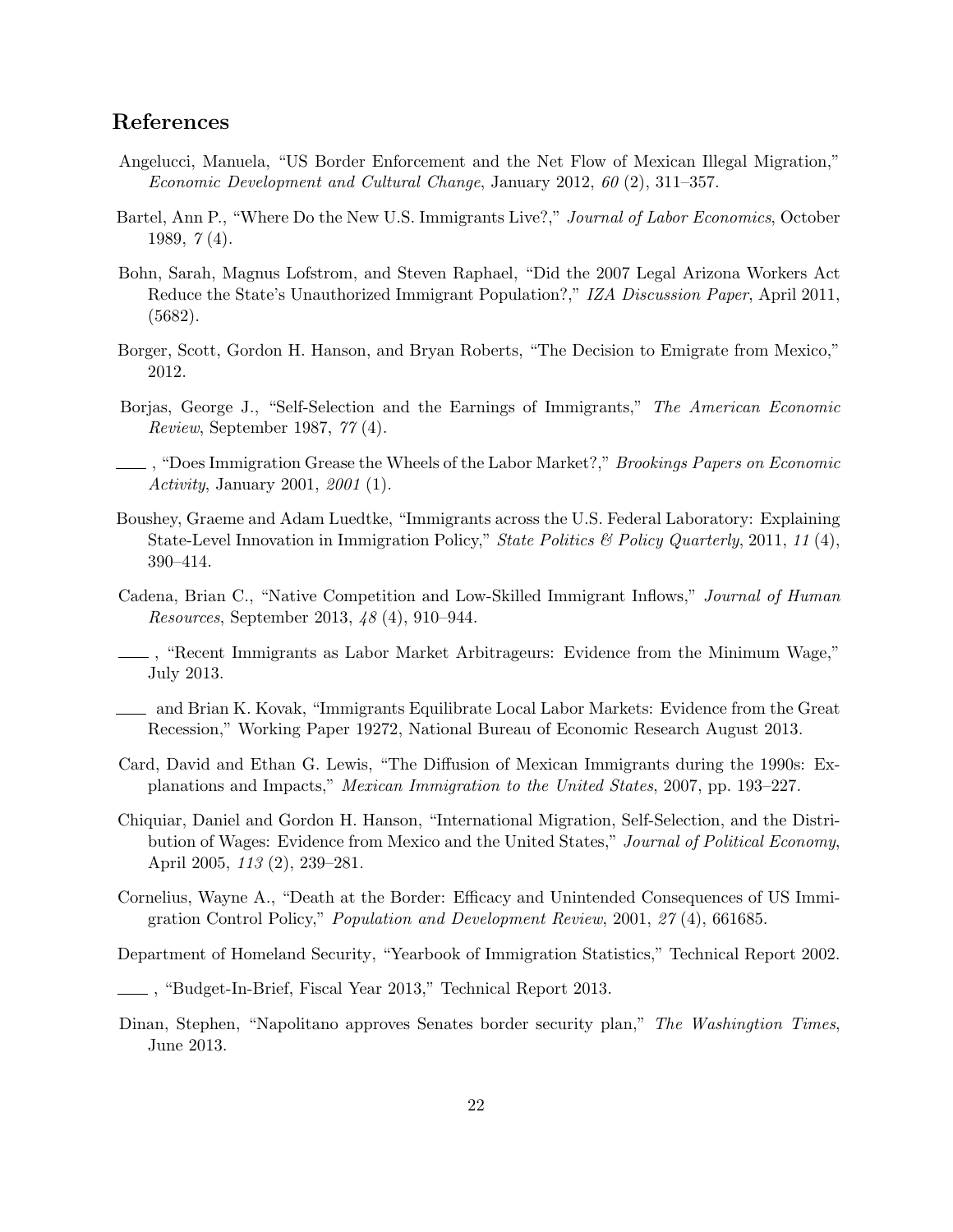- Gathmann, Christina, "Effects of Enforcement on Illegal Markets: Evidence from Migrant Smuggling along the Southwestern Border," Journal of Public Economics, October 2008, 92 (10-11), 1926–1941.
- Hanson, Gordon H., "Illegal Migration from Mexico to the United States," Journal of Economic Literature, December 2006, 44 (4).
- and Antonio Spilimbergo, "Illegal Immigration, Border Enforcement, and Relative Wages: Evidence from Apprehensions at the U.S.-Mexico Border," The American Economic Review, December 1999, 89 (5).
- , Raymond Robertson, and Antonio Spilimbergo, "Does Border Enforcement Protect U.S. Workers from Illegal Immigration?," Review of Economics and Statistics, February 2002, 84 (1), 73–92.
- Hopkins, Daniel, "Politicized Places: Explaining Where and When Immigrants Provoke Local Opposition," American Political Science Review, 2010, 104 (1), 40–60.
- Ibarrraran, Pablo and Darren Lubotsky, "Mexican Immigration and Self-Selection: New Evidence from the 2000 Mexican Census," in "Mexican Immigration to the United States," Chicago, IL: University of Chicago Press, 2007.
- Kossoudji, Sherrie A., "Playing Cat and Mouse at the U.S.-Mexican Border," Demography, May 1992, 29 (2), 159–180.
- , "Playing Cat and Mouse at the U.S.-Mexican Border," in Klaus F. Zimmermann and Thomas Bauer, eds., The economics of migration. Volume 1. The migration decision and immigration policy, Elgar Reference Collection. International Library of Critical Writings in Economics, vol. 151., 2002, pp. 384–405.
- Lessem, Rebecca, "Mexico-US Immigration: Effects of Wages and Border Enforcement," 2012.
- Lozano, Fernando A. and Mary J. Lopez, "Border Enforcement and Selection of Mexican Immigrants in the United States," Feminist Economics, January 2013, 19 (1), 76–110.
- Massey, Douglas S., Jorge. Durand, and Nolan J. Malone, Beyond smoke and mirrors: Mexican immigration in an era of economic integration, New York: Russell Sage Foundation, 2002.
- Munshi, Kaivan, "Networks in the Modern Economy: Mexican Migrants in the U. S. Labor Market," The Quarterly Journal of Economics, May 2003, 118 (2).
- Orrenius, Pia M., "The role of family networks, coyote prices and the rural economy in migration from Western Mexico: 1965-1994," 1999.
- , "The effect of US border enforcement on the crossing behavior of Mexican migrants," Crossing the Border: Research from the Mexican Migration Project, 2004, p. 281298.
- and Madeline Zavodny, "Self-Selection among Undocumented Immigrants from Mexico," Journal of Development Economics, October 2005, 78 (1), 215–240.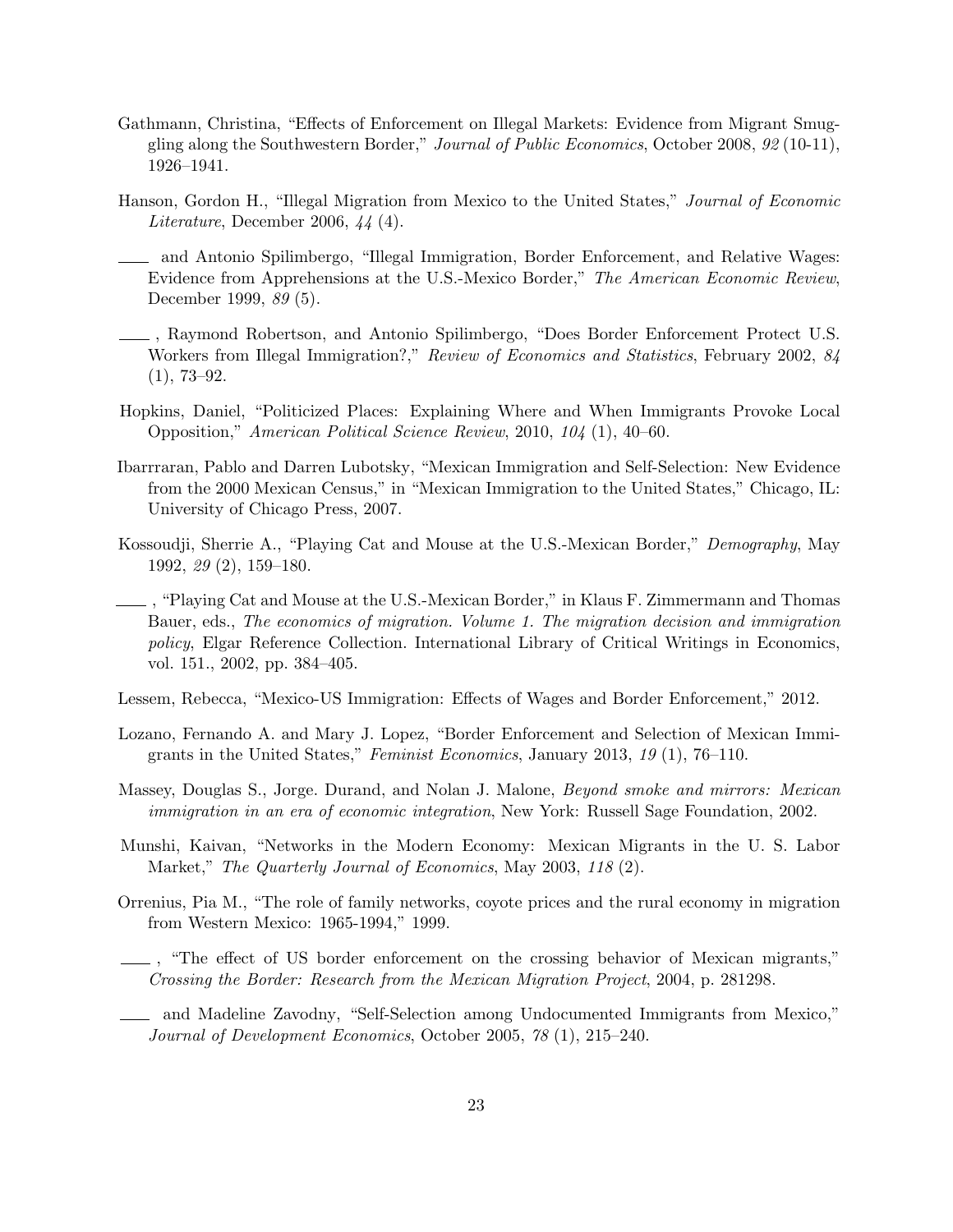- Passel, Jeffrey S. and DVera Cohn, "U.S. Unauthorized Immigration Flows Are Down Sharply Since Mid-Decade," 2010.
- Pena, Anita Alves, "Locational Choices of the Legal and Illegal: The Case of Mexican Agricultural Workers in the U.S.1," International Migration Review, 2009, 43 (4), 850880.
- Pugatch, Todd and Dean Yang, "The Impact of Mexican Immigration on US Natives: Evidence from Migrant Flows Driven by Rainfall Shocks," Mimeo. University of Michigan., 2011.
- Rendon, Silvio and Alfredo Cuecuecha, "International Job Search: Mexicans In and Out of the US," Review of Economics of the Household, March 2010, 8 (1), 53–82.
- Reyes, Belinda, Hans Johnson, and Richard Van Swearingen, "Holding the Line? The Effect of Recent Border Build-up on Unauthorized Immigration," Public Policy Institute of California Report, 2002.
- Roberts, Bryan, Gordon H. Hanson, Derekh Cornwell, and Scott Borger, "An Analysis of Migrant Smuggling Costs along the Southwest Border," DHS Office of Immigration Statistics Working Paper, November 2010.
- Scanlon, Dennis P., Michael Chernew, Catherine McLaughlin, and Gary Solon, "The impact of health plan report cards on managed care enrollment," Journal of Health Economics, January 2002, 21 (1), 19–41.
- Simanski, John and Lesley Sapp, "Immigration Enforcement Actions: 2012," Technical Report, Department of Homeland Security Office of Immigration Statistics December 2013.
- Singer, Audrey, "The Rise of New Immigrant Gateways," 2004.
- Sjaastad, Larry A., "The Costs and Returns of Human Migration," Journal of Political Economy, October 1962, 70 (5).
- Sorensen, Todd and Carmen Carrion-Flores, "The Effects of Border Enforcement on Migrants' Border Crossing Choices: Diversion or Deterrence?," 2007.
- Warren, Robert and John Robert Warren, "Unauthorized Immigration to the United States: Annual Estimates and Components of Change, by State, 1990 to 2010," International Migration Review, 2013, 47 (2), 296329.
- Ziliak, James P., "Efficient Estimation With Panel Data When Instruments Are Predetermined: An Empirical Comparison of Moment-Condition Estimators," Journal of Business  $\mathscr$  Economic Statistics, 1997, 15 (4), 419–431.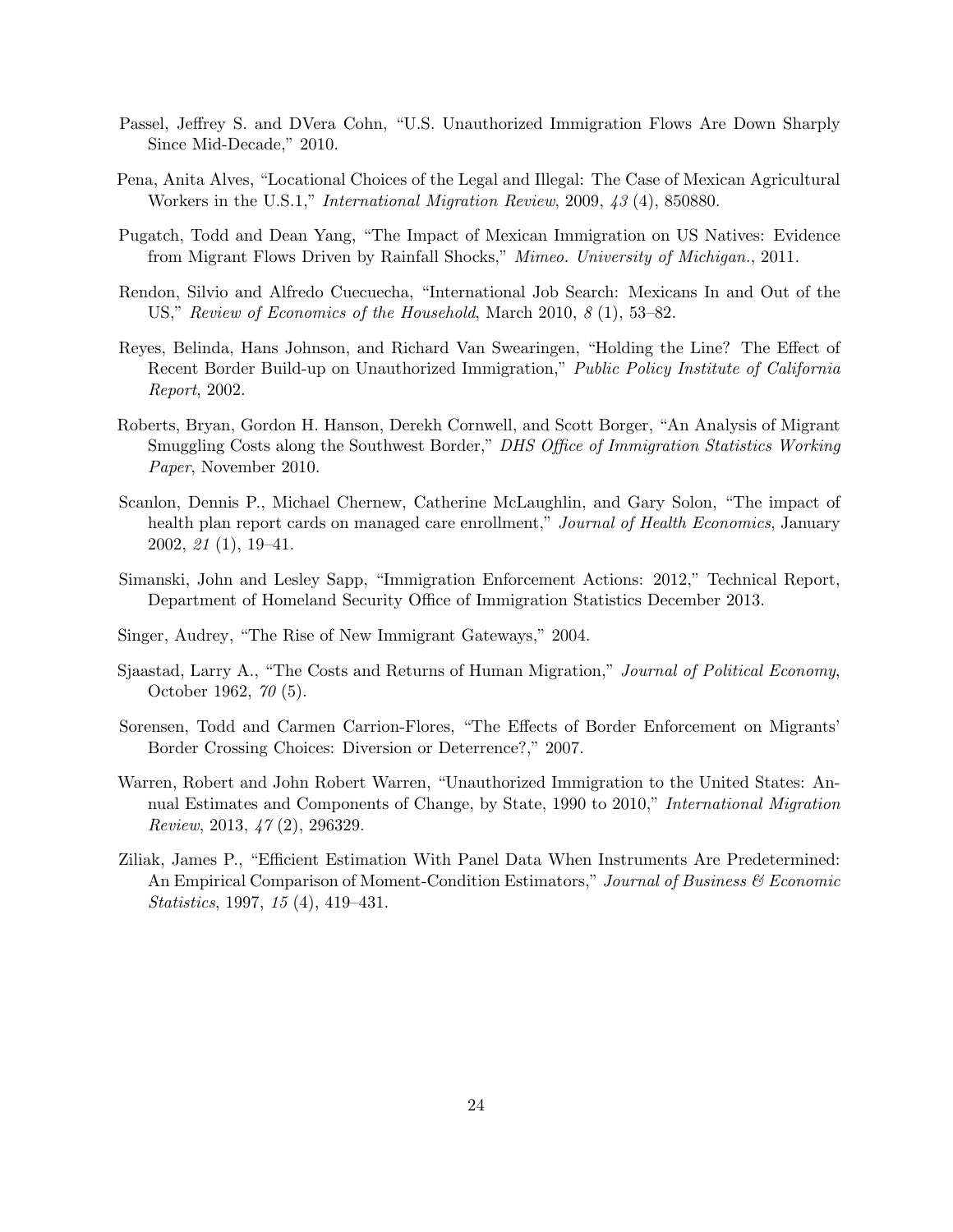## <span id="page-26-0"></span>A Border enforcement and location choice model

We adapt the pioneering work of Sjaastad (1962) and Borjas (1987), and assume that a prospective migrant from Mexico will relocate to the United States if his utility net of migration costs in the U.S. exceeds his utility in Mexico, such that the following inequality holds:<sup>[12](#page-26-1)</sup>

$$
u_{US} - c(e, d) > u_{MX} \tag{6}
$$

where  $u_{US}$  is utility in the U.S.,  $u_{MX}$  is utility in Mexico, and  $c(\cdot)$  is the cost of migrating to the U.S. from Mexico. Assuming the migrant cannot cross the border legally, the cost is comprised of bor-der enforcement e and the distance d to the choice of location, and is increasing in each argument.<sup>[13](#page-26-2)</sup>

The model is easily extended to multiple potential destinations in the U.S. Initially assume that there is a unique mapping between border crossing locations and destinations, so that migrants crossing successfully in a particular location are constrained to locate in the associated U.S. destination. The migrant will choose U.S. destination k over U.S. destination  $l$  if the following inequality holds (and the left-hand side is non-negative):

$$
u_k - u_{MX} - c(e_k, d_k) > u_l - u_{MX} - c(e_l, d_l)
$$
\n(7)

where enforcement is made destination-specific in the sense developed in the paper. It follows immediately that changes in enforcement at particular crossing points will alter the relative costs associated with U.S. destinations, leading marginal migrants to change their locations.

The effect operates through two channels, as shown in Sorensen and Carrion-Flores (2007): deterrence from any migration to the U.S., and diversion of some migrants from one crossing location (and hence destination) to another. Both effects will increase the share of migrants locating at the destination with decreased relative enforcement.

Now consider the more realistic setting in which a potential migrant to a destination may choose among multiple crossing locations. Crossing locations vary in their associated smuggling fees and probabilities of apprehension. For each destination, crossing locations also vary in their distance cost, where "distance" is defined broadly to include direct travel costs, ease of travel through pre-existing networks associated with the destination, foregone earnings during travel time, and probability of apprehension in the interior. For each U.S. destination  $k$ , the value of migration is:

<span id="page-26-3"></span>
$$
V_k = u_k - \min_s[c(e_s, d_k^s)]
$$
\n(8)

where s indexes border crossing sector and  $d_k^s$  is the distance cost from crossing s to destination k. A migrant will choose destination k if  $V_k > u_{MX}$  and  $V_k > V_l$  for all  $l \neq k$ . As in the case of a single crossing location per destination, with multiple crossing locations changes in enforcement at border sector s can lead to changes in migrant destinations. Because the cost-minimizing crossing

<span id="page-26-2"></span><span id="page-26-1"></span><sup>12</sup>We thank Scott Borger for discussions that helped develop this section.

<sup>&</sup>lt;sup>13</sup>Enforcement affects smuggling fees f and the probability of apprehension p. Although not all illegal migrants choose to pay for smuggling services, in general they will face a trade-off between paying for smuggling or facing a higher probability of apprehension, as in Gathmann (2008). We abstract from this decision and assume that the migrant chooses the cost-minimizing combination of  $(f, p)$ , summarized as e.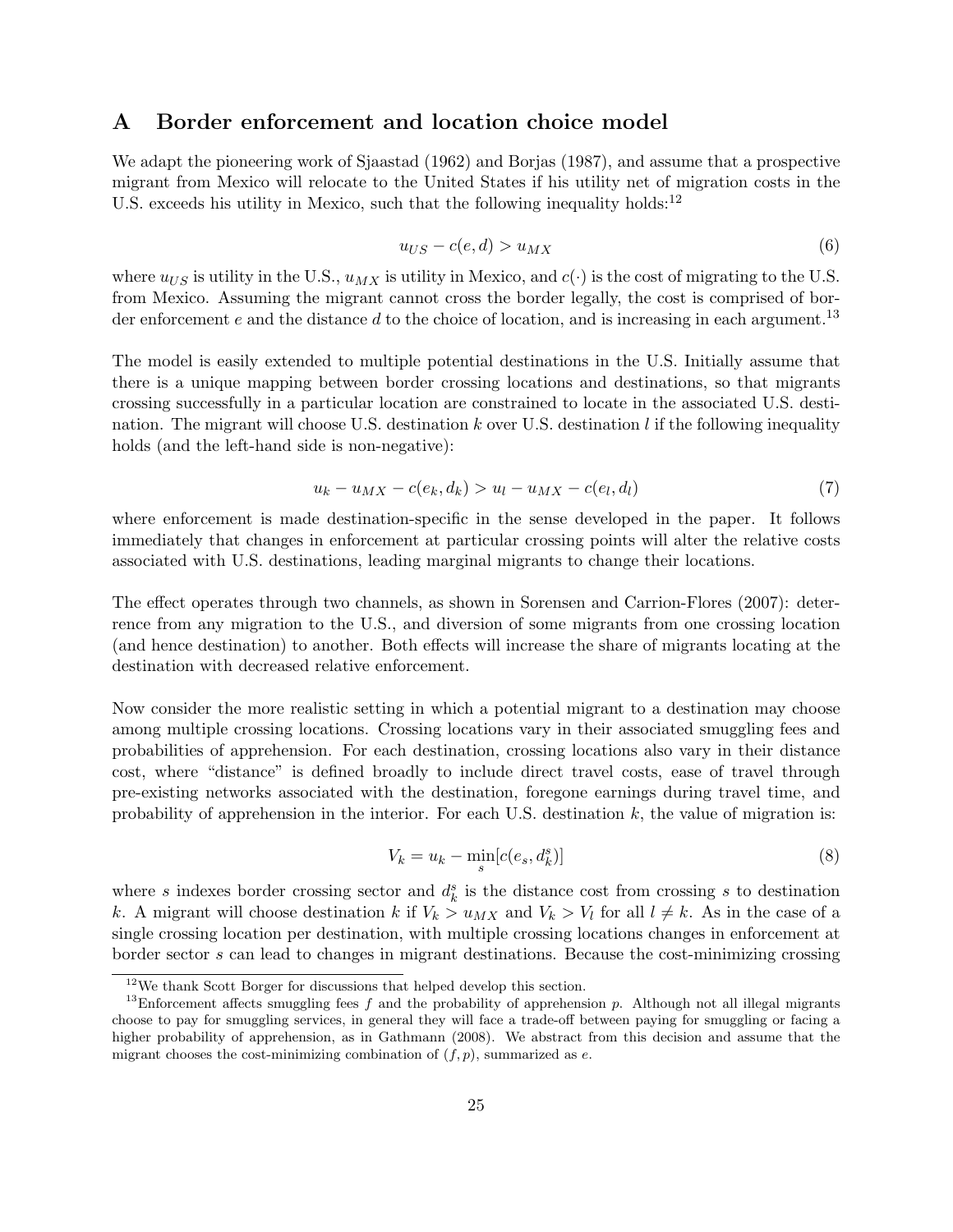location can vary across destinations, crossing sector-specific changes in migration costs can alter a migrant's ranking of destinations. For instance, suppose San-Diego/Tijuana is the preferred crossing location for migrants to California (CA). Increased enforcement at this sector may decrease  $V_{CA}$ sufficiently to switch a migrant's preferred destination from California to an alternate destination, such as Arizona or New Mexico.

Moreover, if the shape of the value function varies in the population of potential migrants, as is likely, then the composition of migrants may also change. Relatively risk-averse migrants may be deterred from attempting to locate in traditional U.S. destinations as enforcement increases, while more risk-tolerant migrants will be induced to settle in non-traditional destinations where the economic and social environment is less familiar.

Specifying the right-hand side of [\(8\)](#page-26-3) as a linear function of border enforcement, observable characteristics, and an idiosyncratic error, and adding individual and time subscripts  $i$  and  $t$ , leads to [\(1\)](#page-6-1), our point of departure in Section [2.](#page-6-2)

## <span id="page-27-0"></span>B Detail on data sources

Population data sources used to construct outcome variables are the U.S. Current Population Survey (CPS) 1994-2011, U.S. Census 2000, and American Community Survey (ACS) 2001-2011. In each case, microdata maintained by the Minnesota Population Center's Integrated Public Use Microdata Series (IPUMS) are aggregated by U.S. state (including the District of Columbia) and year. The 2000 Census are a 5% random sample of the full Census. CPS data for 2011 are from March only, as this was the only month available at the time the analysis was conducted; all other years include CPS data from all months.

Estimates of the unauthorized immigrant population by state-year are from Warren and Warren (2013). Warren and Warren (2013) use a residual method to estimate unauthorized population by state for each year from 1990 to 2010. This method, common to the migration and demography literature, compares the total number of immigrants based on survey data (in this case, ACS and Decennial Census) to the total number of authorized immigrants based on administrative information (DHS records of legal permanent and non-immigrant residents). The Warren and Warren (2013) estimates are the most detailed state-year estimates of unauthorized immigrants to date.

In constructing the weights  $\omega$  used to create the enforcement index in [\(2\)](#page-8-0), we use the Northern Border Migration Survey (EMIF) modules on migrants to the U.S. and voluntary returnees from the U.S. to Mexico. Because the weights span those whose last trip to the U.S. was between 1983- 1993 and we drop any respondents whose last trip was more than 10 years prior to the interview date, we use EMIF waves conducted between 1993-2003.

Control variables used in the analysis come from various sources. Unemployment rates, hourly wages, and annual income come from the IPUMS versions of the U.S. Current Population Survey 1994-2011, U.S. Census 2000, and American Community Survey 2001-2011, in concordance with the dataset used in the analysis. Data on gross domestic product (total, agricultural, and manufacturing) are from the U.S. Bureau of Economic Analysis. Data on new housing permits are from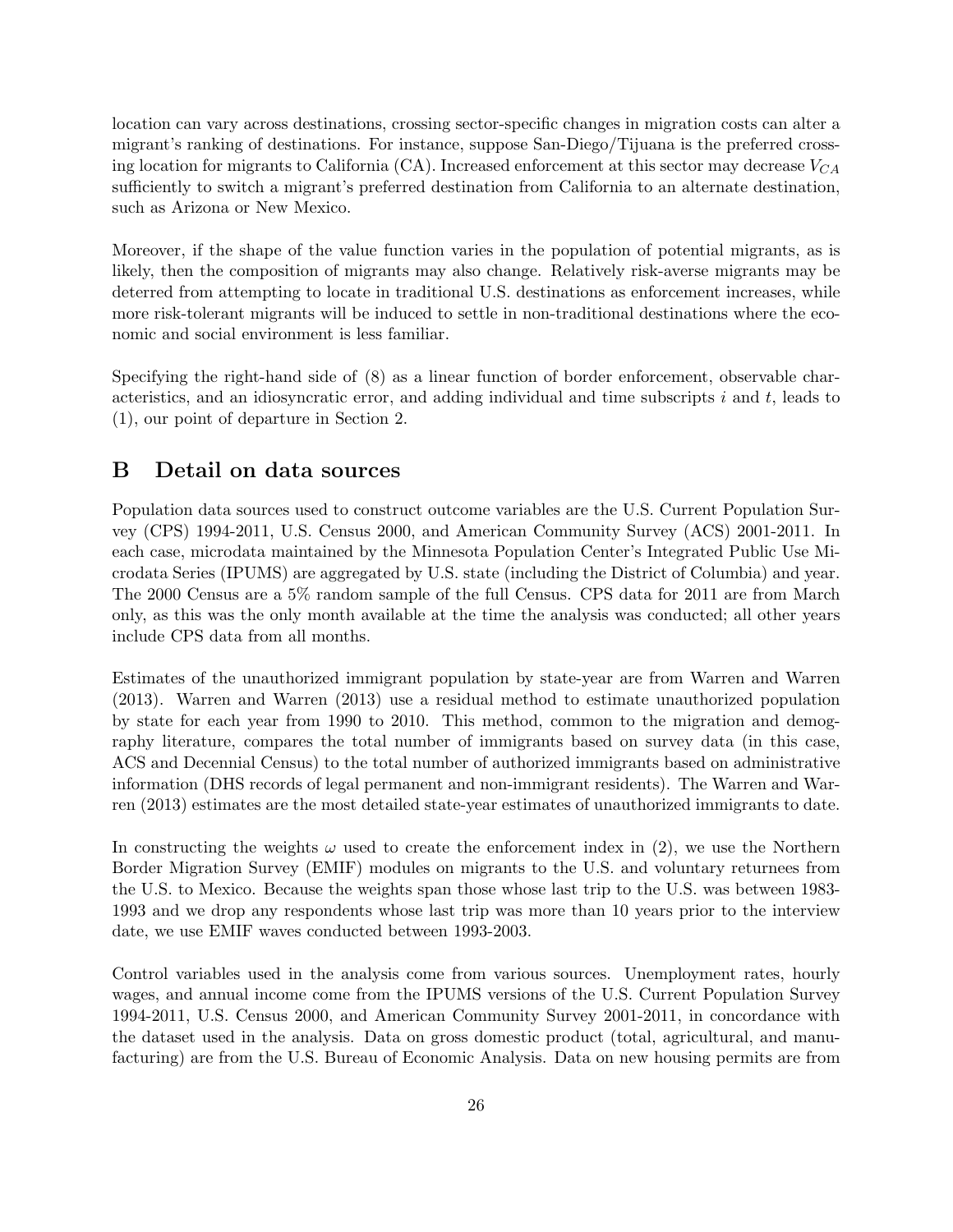the U.S. Census Bureau Building Permits Survey. Data on state legislation regarding immigrants are from the National Conference of State Legislatures Immigration Policy Project. Since 2005, the NCSL has collected information on laws and resolutions enacted by state legislatures to address immigrant-related issues. NCSL uses a comprehensive search to identify all immigrant-related laws, both deterrent and attractive, as well as those signed or vetoed by the governor. Our policy control variables account for the passage of any deterrent laws, signed by the governor and related only to employment and enforcement. Similar laws have been shown to have significant impacts on the location choice of immigrants, as in (Bohn et al. 2011). Additional laws, for example those constricting immigrant access to public services, may also be relevant to immigrant location choice.

# <span id="page-28-0"></span>C Calculation of counterfactual population shares

We use our estimates of the effect of border enforcement to calculate state shares of Mexican immigrants that would prevail if enforcement had not changed over the sample period. To do so, we subtract our estimated border enforcement effect from each state's (log) population share over the sample period:

<span id="page-28-1"></span>
$$
\log(S_{kT}) - \log(S_{k0}) = \sum_{t=0}^{T} \left( \Delta \log(S_{kt}) - \hat{\theta} \Delta e_{kt} \right)
$$
\n(9)

where  $t = 0$  and  $t = T$  denote the beginning and end of the sample,  $\hat{\theta}$  is the estimated IV coefficient on the enforcement index, and all other notation is as in  $(5)$ . We solve for  $S_{kT}$  by rewriting the left-hand side of [\(9\)](#page-28-1) and performing some algebraic manipulations:

$$
\exp\left[\log\left(\frac{\widehat{S_{kT}}}{S_{k0}}\right)\right] \times S_{k0} = \widehat{S_{kT}}\tag{10}
$$

Finally, we normalize  $\widehat{S_{kT}}$  so that the shares sum to 1.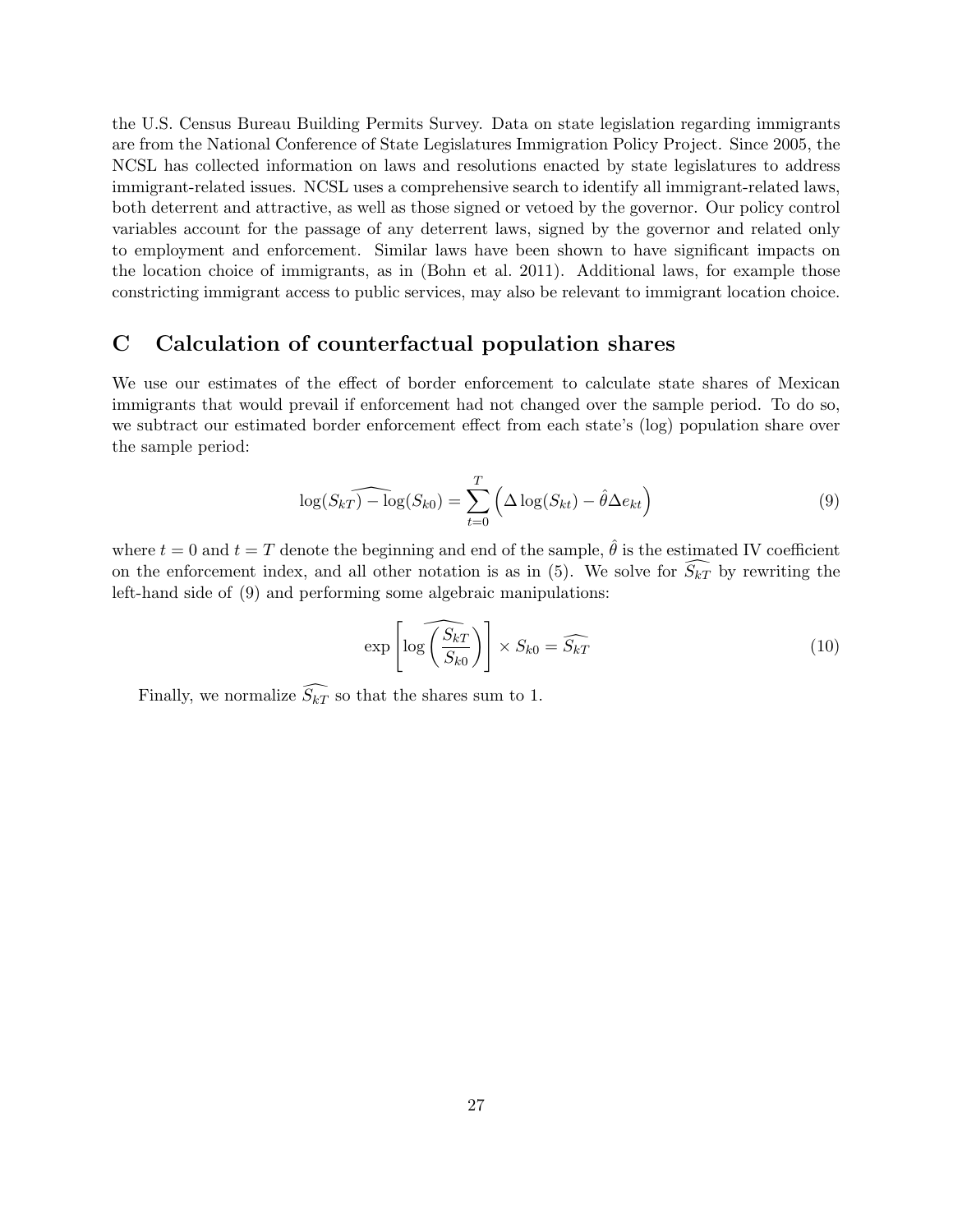<span id="page-29-0"></span>

| Variable                            | $\overline{N}$ | Mean      | $\overline{\text{S.D.}}$ |
|-------------------------------------|----------------|-----------|--------------------------|
| Mexican immigrants                  |                |           |                          |
| share                               | 840            | 0.02      | 0.07                     |
| all                                 | 840            | 194,931   | 631,422                  |
| males $16-50$                       | 810            | 73,869    | 217,852                  |
| unauthorized                        | 790            | 65,322    | 203,200                  |
| naturalized citizen                 | 790            | 47,152    | 164,748                  |
| not naturalized citizen             | 816            | 154,978   | 481,895                  |
| abroad last year                    | 220            | 1,674     | 3,951                    |
| not abroad last year                | 840            | 194,396   | 630,026                  |
| internal migrant                    | 280            | 834       | 2,058                    |
| not internal migrant                | 839            | 194,814   | 631,187                  |
| Other population groups             |                |           |                          |
| non-Mexican immigrant               | 867            | 466,837   | 941,395                  |
| non-Mexican unauthorized            | 816            | 126,225   | 255,302                  |
| natives                             | 867            | 4,876,839 | 4,898,778                |
| Puerto Rican                        | 743            | 29,911    | 70,619                   |
| Central American                    | 836            | 47,433    | 121,534                  |
| Enforcement                         |                |           |                          |
| index (agents)                      | 840            | 0.21      | 0.75                     |
| index (apprehensions)               | 840            | 21.2      | 76.9                     |
| weights (state-sector pairs)        | 423            | 0.02      | 0.10                     |
| border patrol agents (sector-years) |                |           |                          |
| all sector-years                    | 153            | 1,177     | 810                      |
| Rio Grande Valley (TX)              | 17             | 1,491     | 615                      |
| Laredo $(TX)$                       | 17             | 1,035     | 496                      |
| Del Rio $(TX)$                      | 17             | 963       | 421                      |
| $Big$ Bend $(TX)$                   | 17             | 298       | 194                      |
| El Paso $(TX \& NM)$                | 17             | 1,529     | 747                      |
| Tucson $(AZ)$                       | 17             | 2,048     | 1,065                    |
| Yuma (AZ)                           | 17             | 492       | 303                      |
| El Centro (CA)                      | 17             | 682       | 337                      |
| San Diego (CA)                      | 17             | 2,058     | 365                      |

Table 1: Summary statistics

Table shows summary statistics from U.S. state-years 1995-2011 (unless otherwise indicated). Population data from Current Population Survey. Unauthorized Mexican/non-Mexican immigrants are estimates from Warren and Warren (2013), multiplied by the proportion of Mexican/non-Mexican immigrants in the state-year cell. Enforcement index =  $\sum_s \Pr(\text{US destination}|\text{cross at border sector } s) \times \text{enforcement at sector } s, \text{ where enforcement is thousands of border part of the system).}$ agents or apprehensions of unauthorized migrants. Index may be interpreted as amount of enforcement dedicated to preventing arrival of unauthorized migrants at destination. Enforcement weights (crossing probabilities) calculated from EMIF crossings 1983-1993. Border patrol agents and apprehensions from Department of Homeland Security.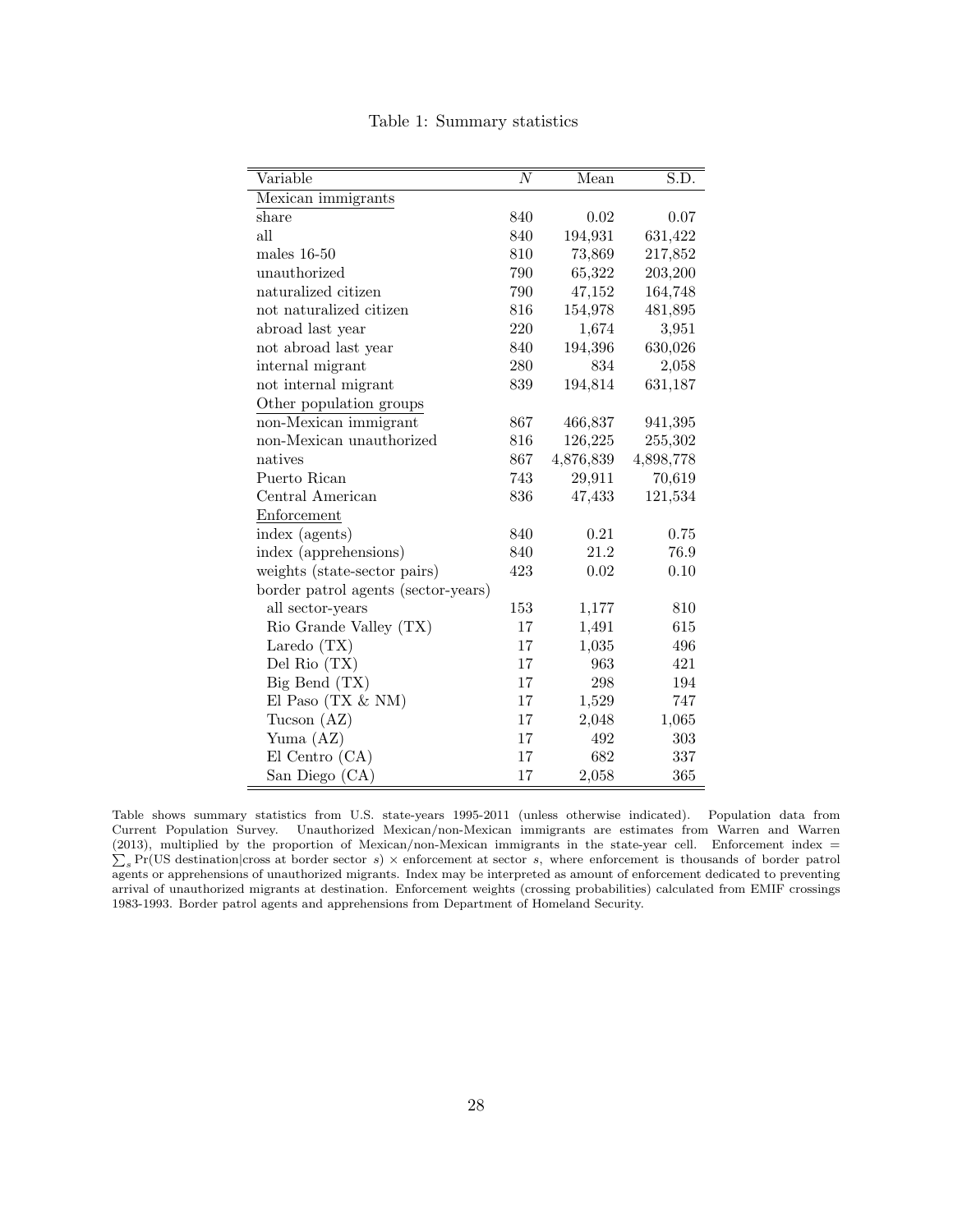Table 2: First Stage

<span id="page-30-0"></span>

|                           |                  | enforcement index, first difference |                  |                |
|---------------------------|------------------|-------------------------------------|------------------|----------------|
|                           | $\left(1\right)$ | $\left(2\right)$                    | $\left(3\right)$ | $\overline{4}$ |
| agent index, $t-2$        | 0.073            | 0.068                               |                  |                |
|                           | $(0.009)$ ***    | $(0.009)$ ***                       |                  |                |
| apprehension index, $t-2$ |                  |                                     | 0.57             | 0.60           |
|                           |                  |                                     | $(0.095)$ ***    | $(0.120)$ ***  |
| Observations              | 863              | 612                                 | 914              | 612            |
| R-squared                 | 0.38             | 0.37                                | 0.39             | 0.33           |
| 1st stage $F$ -statistic  | 74.2             | 59.0                                | 36.3             | 25.4           |
| data source               | CPS              | ACS                                 | $\mathrm{CPS}$   | ACS            |

Table shows regressions of first difference of enforcement index on its second lag. Sample is U.S. state-years (including D.C.) from Current Population Survey, 1995-2011 in column (1), U.S. Census 2000 and American Community Survey 2001-2011 in column (2). Enforcement index  $=\sum_s \Pr(\text{US destination}|\text{cross at border sector } s) \times \text{enforcement at sector } s$ . Index may be interpreted as amount of enforcement dedicated to preventing arrival of unauthorized migrants at destination, where enforcement is number of border patrol agents or apprehensions of unauthorized migrants (thousands), as indicated. Crossing probabilities calculated from EMIF crossings 1983-1993. Border patrol agents from Department of Homeland Security. All regressions include year fixed effects and the following controls (in first differences): Mexican immigrant unemployment rate, Mexican immigrant hourly wage, log GDP per capita, log agricultural GDP, log manufacturing GDP, log construction GDP, log new housing permits, and a dummy for passage of any punitive immigration legislation. Robust standard errors in parenthesis, clustered by state. \* significant at 10%; \*\* significant at 5%; \*\*\* significant at 1%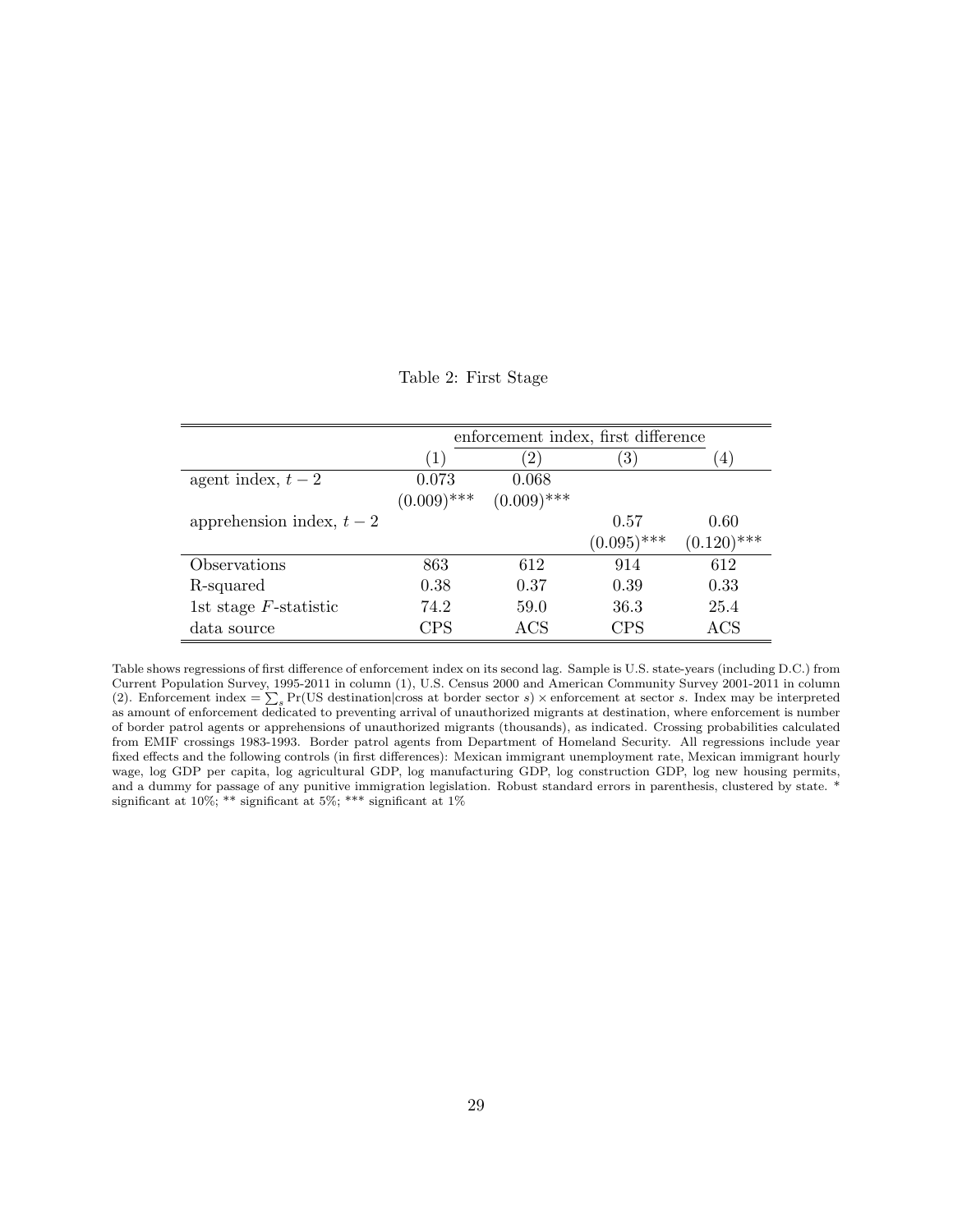| $-0.003$<br>$(0.316)$<br>$220$<br>$49.4$<br>$\begin{array}{c} -0.3 \\ (0.272) \\ 0.07 \end{array}$<br>$rac{6}{6}$<br>$\begin{array}{c} -0.209 \\ (0.056)^{***} \\ 0.03 \end{array}$<br>$-304$<br>$(0.090)***$<br>$815$<br>$815$<br>$815$<br>$\frac{20}{5}$<br>$75.4$<br>$(9.0000)$<br>$(9.0000)$<br>$(1500)$<br>$\begin{array}{c} 0.075 \\ 0.050) \\ 0.02 \end{array}$<br>$\frac{\text{S}}{\text{G}}$<br>$\begin{array}{c} -0.324 \\ 0.075)^{***} \\ 789 \\ 80.8 \end{array}$<br>$\frac{-0.200}{0.057}$ ***<br>0.057)<br>$\widehat{\mathbb{C}}$<br>$\frac{1}{12}$ or less<br>$\frac{-0.204}{0.057}$ ***<br>0.057)<br>$\frac{-0.316}{0.078}$<br>$\frac{809}{0.809}$<br>$\widetilde{2}$<br>$(0.058)$ ***<br>$0.075$ ) ***<br>$-0.219$<br>$-0.176$<br>0.04<br>839<br>enforcement index<br>enforcement index<br>Panel A: OLS<br><b>D</b> servations<br>$Panel}$ B: $IN$<br>R-squared |                       |      | $\frac{\text{nales}}{16-50}$ | mauthorized | aturalized citizer | broad last year                                                       | nternal                                                        | migran                                                                         |
|----------------------------------------------------------------------------------------------------------------------------------------------------------------------------------------------------------------------------------------------------------------------------------------------------------------------------------------------------------------------------------------------------------------------------------------------------------------------------------------------------------------------------------------------------------------------------------------------------------------------------------------------------------------------------------------------------------------------------------------------------------------------------------------------------------------------------------------------------------------------------------|-----------------------|------|------------------------------|-------------|--------------------|-----------------------------------------------------------------------|----------------------------------------------------------------|--------------------------------------------------------------------------------|
|                                                                                                                                                                                                                                                                                                                                                                                                                                                                                                                                                                                                                                                                                                                                                                                                                                                                                  |                       |      |                              |             |                    |                                                                       | $\frac{1}{8}$                                                  |                                                                                |
|                                                                                                                                                                                                                                                                                                                                                                                                                                                                                                                                                                                                                                                                                                                                                                                                                                                                                  |                       |      |                              |             |                    | $\frac{2}{5}$                                                         |                                                                | $\frac{2}{10}$                                                                 |
|                                                                                                                                                                                                                                                                                                                                                                                                                                                                                                                                                                                                                                                                                                                                                                                                                                                                                  |                       |      |                              |             |                    |                                                                       |                                                                |                                                                                |
|                                                                                                                                                                                                                                                                                                                                                                                                                                                                                                                                                                                                                                                                                                                                                                                                                                                                                  |                       |      |                              |             |                    |                                                                       |                                                                |                                                                                |
|                                                                                                                                                                                                                                                                                                                                                                                                                                                                                                                                                                                                                                                                                                                                                                                                                                                                                  |                       |      |                              |             |                    | $\begin{array}{c} -0.175 \ (0.058)^{***} \ (0.058)^{***} \end{array}$ | $\frac{-0.571}{(0.350)}$<br>0.12                               | $\frac{-0.175}{0.058}$<br>***<br>0.058)                                        |
|                                                                                                                                                                                                                                                                                                                                                                                                                                                                                                                                                                                                                                                                                                                                                                                                                                                                                  |                       |      |                              |             |                    |                                                                       |                                                                |                                                                                |
|                                                                                                                                                                                                                                                                                                                                                                                                                                                                                                                                                                                                                                                                                                                                                                                                                                                                                  |                       |      |                              |             |                    |                                                                       |                                                                |                                                                                |
|                                                                                                                                                                                                                                                                                                                                                                                                                                                                                                                                                                                                                                                                                                                                                                                                                                                                                  |                       |      |                              |             |                    |                                                                       |                                                                |                                                                                |
|                                                                                                                                                                                                                                                                                                                                                                                                                                                                                                                                                                                                                                                                                                                                                                                                                                                                                  |                       |      |                              |             |                    | $-0.214$<br>$(0.074)***$<br>$839$<br>$75.6$                           | $\begin{array}{c} 0.205 \\ (0.292) \\ 280 \\ 53.8 \end{array}$ | $\begin{array}{c} -0.218 \\ (0.073) \ast \ast \ast \\ 838 \\ 75.7 \end{array}$ |
|                                                                                                                                                                                                                                                                                                                                                                                                                                                                                                                                                                                                                                                                                                                                                                                                                                                                                  |                       |      |                              |             |                    |                                                                       |                                                                |                                                                                |
|                                                                                                                                                                                                                                                                                                                                                                                                                                                                                                                                                                                                                                                                                                                                                                                                                                                                                  | $1st$ stage $F$ -stat | 75.6 |                              |             |                    |                                                                       |                                                                |                                                                                |

<span id="page-31-0"></span>Table 3: Mexican immigrant population shares and border enforcement Table 3: Mexican immigrant population shares and border enforcement

Warren and Warren (2013) by the proportion of immigrants who are Mexican in the state-year cell. All regressions include year faced effects and the following controls (in 1st differences): Mexican immigrant unemployment r unauthorized migrants at destination. Instrument in IV specifications is second lag of enforcement index. Crossing probabilities calculated from EMIF crossings 1983-1993. Border patrol agents from Department of Homeland Security. Unauthorized Mexican immigrants calculated by multiplying unauthorized immigrant estimate of Table shows regressions of log population share on enforcement index, in first differences. Sample is U.S. state-years (including D.C.) from Current Population Survey, enforcement at sector s, where enforcement is thousands of border patrol agents. Index may be interpreted as amount of enforcement dedicated to preventing arrival of Table shows regressions of log population share on enforcement index, in first differences. Sample is U.S. state-years (including D.C.) from Current Population Survey, unauthorized migrants at destination. Instrument in IV specifications is second lag of enforcement index. Crossing probabilities calculated from EMIF crossings 1983- 1993. Border patrol agents from Department of Homeland Security. Unauthorized Mexican immigrants calculated by multiplying unauthorized immigrant estimate of Warren and Warren (2013) by the proportion of immigrants who are Mexican in the state-year cell. All regressions include year fixed effects and the following controls (in 1st differences): Mexican immigrant unemployment rate, Mexican immigrant hourly wage, log GDP per capita, log agricultural GDP, log manufacturing GDP, log construction GDP, log new housing permits, and a dummy for passage of any punitive immigration legislation. Robust standard errors in parenthesis, clustered by  $\sum_{i=1}^{n} Pr(US \text{ destination}|\text{cross at border sector } s) \times$  $\triangleright$ 1995-2011. Population share is state's share of Mexican immigrants within each category. Enforcement index = state. \* significant at 10%; \*\* significant at 5%; \*\*\* significant at 1%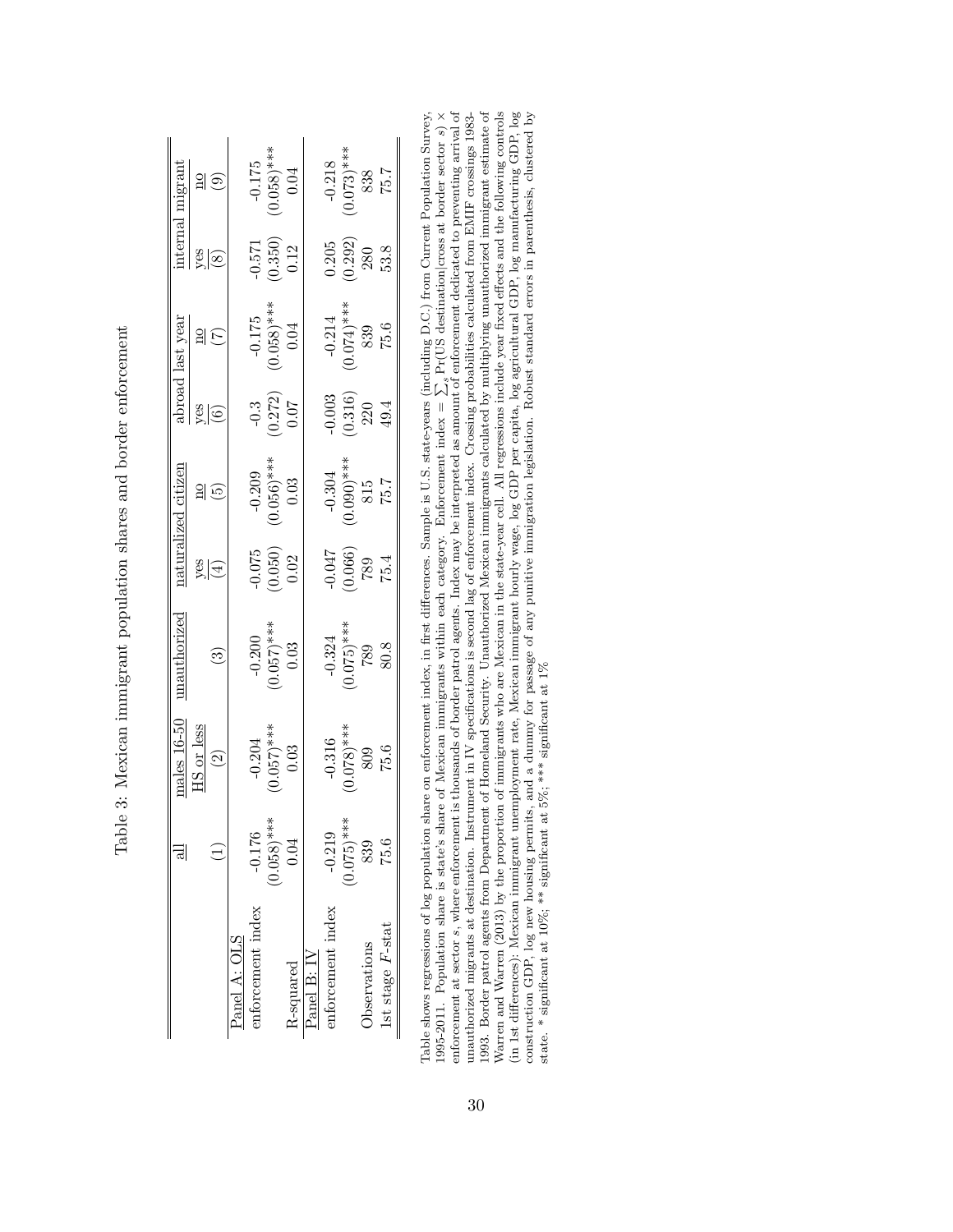|                       |                                                        | non-Mexican                                             | native                                                | $r$ <u>uert</u> o                                      | Central                                                  |
|-----------------------|--------------------------------------------------------|---------------------------------------------------------|-------------------------------------------------------|--------------------------------------------------------|----------------------------------------------------------|
|                       | mmigrant                                               | unauthorized                                            |                                                       | Rican                                                  | Imerican                                                 |
|                       | $\left(\frac{1}{2}\right)$                             | $\odot$                                                 | $\widetilde{\mathbb{C}}$                              | $\tag{4}$                                              | (5)                                                      |
| Panel A: OLS          |                                                        |                                                         |                                                       |                                                        |                                                          |
| enforcement index     |                                                        |                                                         |                                                       |                                                        |                                                          |
|                       | $\begin{array}{c} 0.017 \\ 0.030) \\ 0.04 \end{array}$ | $\begin{array}{c} 0.006 \\ (0.017) \\ 0.03 \end{array}$ | $\begin{array}{c} 0.017 \\ 0.014 \end{array}$<br>0.05 | $\begin{array}{c} 0.004 \\ 0.068) \\ 0.03 \end{array}$ | $\begin{array}{c} -0.095 \\ (0.070) \\ 0.04 \end{array}$ |
| R-squared             |                                                        |                                                         |                                                       |                                                        |                                                          |
| $P$ anel B: $IV$      |                                                        |                                                         |                                                       |                                                        |                                                          |
| enforcement index     | $-0.03$                                                | $-0.027$                                                | 0.037                                                 | 0.017                                                  | $-0.201$                                                 |
|                       | $\begin{array}{c} (0.044) \\ 863 \end{array}$          | $\begin{array}{c} (0.053) \\ 812 \end{array}$           | $(0.017)$ <sup>**</sup><br>863                        | $\begin{array}{c} (0.105) \\ 739 \end{array}$          | $0.084$ <sup>**</sup>                                    |
| Observations          |                                                        |                                                         |                                                       |                                                        | 832                                                      |
| 1st stage F-statistic | 75.6                                                   | 80.9                                                    | 75.2                                                  | 75.5                                                   | 75.7                                                     |

<span id="page-32-0"></span>Table 4: Population shares and border enforcement Table 4: Population shares and border enforcement

1983-1993. Boder patrol agents from Department of Homeland Security. Unauthorized immigrants are estimates of Warren and Warren (2013), multiplied by the proportion of immigrants who are non-Mexican in the state-year cell Table shows regressions of log population share on enforcement index, in first differences. Sample is U.S. state-years (including D.C.) from Current Population Survey, 1995-2011. Population share is state's share within e of unauthorized migrants at destination. Instrument in IV specifications is second lag of enforcement index. Crossing probabilities calculated from EMIF crossings Table shows regressions of log population share on enforcement index, in first differences. Sample is U.S. state-years (including D.C.) from Current Populaenforcement at sector s, where enforcement is thousands of border patrol agents. Index may be interpreted as amount of enforcement dedicated to preventing arrival of unauthorized migrants at destination. Instrument in IV specifications is second lag of enforcement index. Crossing probabilities calculated from EMIF crossings 1983-1993. Border patrol agents from Department of Homeland Security. Unauthorized immigrants are estimates of Warren and Warren (2013), multiplied by the proportion of immigrants who are non-Mexican in the state-year cell. All regressions include year fixed effects and the following controls (in 1st differences): unemployment rate of indicated group, hourly wage of indicated group, log GDP per capita, log agricultural GDP, log manufacturing GDP, log construction GDP, log new housing permits, and a dummy for passage of any punitive immigration legislation. Robust standard errors in parenthesis, clustered by state. \* significant at 10%; \*\* tion Survey, 1995-2011. Population share is state's share within each category indicated. Enforcement index =  $\sum_{s}$ Pr(US destination|cross at border sector s)  $\times$ significant at 5%; \*\*\* significant at 1%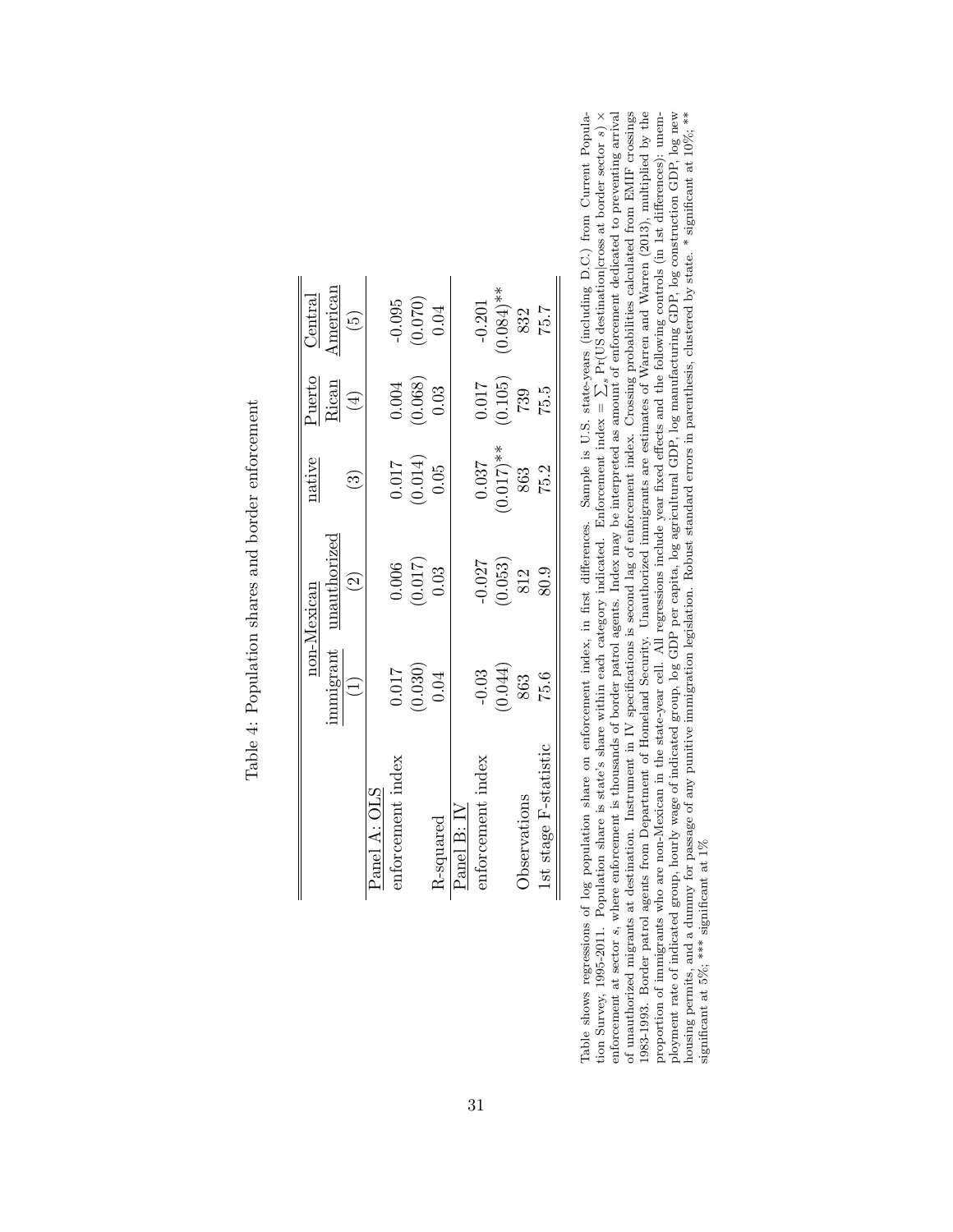| State                |           | observed | counterfactual | change    |
|----------------------|-----------|----------|----------------|-----------|
|                      | 1994      | 2011     | 2011           |           |
|                      | (1)       | (2)      | (3)            | $(3)-(2)$ |
| Alabama              | 0.05%     | 0.51%    | 0.26%          | $-0.25$   |
| Alaska               | 0.03%     | 0.04%    | 0.02%          | $-0.02$   |
| Arizona              | $4.50\%$  | 5.03%    | 4.72%          | $-0.30$   |
| Arkansas             | $0.15\%$  | $0.29\%$ | 0.15%          | $-0.14$   |
| California           | $54.02\%$ | 38.16%   | 46.40%         | 8.24      |
| Colorado             | $0.57\%$  | 1.78%    | 1.02%          | $-0.76$   |
| Connecticut          | $0.00\%$  | 0.18%    | 0.12%          | $-0.05$   |
| Delaware             | $0.06\%$  | 0.19%    | 0.10%          | $-0.09$   |
| District of Columbia | 0.02%     | 0.06%    | 0.03%          | $-0.03$   |
| Florida              | 2.17%     | 1.95%    | 1.09%          | $-0.86$   |
| Georgia              | 1.28%     | 1.95%    | 1.02%          | $-0.92$   |
| Hawaii               | 0.01%     | $0.08\%$ | 0.04%          | $-0.04$   |
| Idaho                | 0.36%     | 0.57%    | $0.30\%$       | $-0.27$   |
| Illinois             | 6.53%     | 5.56%    | 3.02%          | $-2.54$   |
| Indiana              | $0.09\%$  | 0.82%    | 0.42%          | $-0.40$   |
| Iowa                 | 0.11%     | 0.54%    | 0.28%          | $-0.26$   |
| Kansas               | 0.12%     | 0.63%    | 0.33%          | $-0.30$   |
| Kentucky             | $0.03\%$  | 0.32%    | 0.16%          | $-0.15$   |
| Louisiana            | 0.07%     | 0.21%    | 0.11%          | $-0.10$   |
| Maine                | $0.00\%$  | 0.01%    | $0.00\%$       | $-0.01$   |
| Maryland             | 0.09%     | 0.43%    | $0.22\%$       | $-0.21$   |
| Massachusetts        | 0.17%     | 0.05%    | 0.03%          | $-0.02$   |
| Michigan             | 0.12%     | 0.87%    | 0.45%          | $-0.42$   |
| Minnesota            | 0.28%     | 0.48%    | 0.25%          | $-0.23$   |
| Mississippi          | 0.03%     | 0.12%    | $0.06\%$       | $-0.06$   |
| Missouri             | $0.11\%$  | 0.25%    | 0.13%          | $-0.12$   |
| Montana              | 0.01%     | 0.03%    | 0.02%          | $-0.01$   |
| Nebraska             | 0.13%     | 0.54%    | 0.28%          | $-0.26$   |
| Nevada               | 1.14%     | 1.93%    | 1.02%          | $-0.91$   |
| New Hampshire        | $0.00\%$  | $0.00\%$ | $0.00\%$       | 0.00      |
| New Jersey           | $0.37\%$  | 1.80%    | $0.92\%$       | $-0.88$   |
| New Mexico           | 1.08%     | 0.99%    | 0.56%          | $-0.43$   |
| New York             | 1.33%     | 1.84%    | 0.95%          | $-0.89$   |
| North Carolina       | 0.53%     | 2.03%    | 1.09%          | $-0.94$   |
| North Dakota         | 0.01%     | $0.00\%$ | $0.00\%$       | 0.00      |
| Ohio                 | 0.11%     | 0.34%    | 0.18%          | $-0.17$   |
| Oklahoma             | $0.56\%$  | 0.44%    | 0.23%          | $-0.21$   |
| Oregon               | 1.09%     | 0.74%    | 0.39%          | $-0.35$   |
| Pennsylvania         | $0.19\%$  | $0.38\%$ | $0.20\%$       | $-0.19$   |
| Rhode Island         | 0.02%     | 0.04%    | 0.02%          | $-0.02$   |
| South Carolina       | $0.06\%$  | 0.54%    | 0.28%          | $-0.26$   |
| South Dakota         | $0.00\%$  | $0.03\%$ | $0.01\%$       | $-0.01$   |
| Tennessee            | 0.03%     | $0.65\%$ | 0.34%          | $-0.32$   |
| Texas                | 20.85%    | 22.45%   | 30.63%         | 8.17      |
| Utah                 | 0.32%     | 0.64%    | 0.33%          | $-0.31$   |
| Vermont              | $0.00\%$  | $0.00\%$ | $0.00\%$       | 0.00      |
| Virginia             | 0.12%     | 0.85%    | $0.44\%$       | $-0.41$   |
| Washington           | 0.47%     | 1.84%    | 0.97%          | $-0.88$   |
| West Virginia        | $0.00\%$  | 0.01%    | $0.00\%$       | $-0.01$   |
| Wisconsin            | 0.56%     | 0.79%    | 0.41%          | $-0.38$   |
| Wyoming              | $0.05\%$  | 0.05%    | $0.03\%$       | $-0.02$   |

<span id="page-33-0"></span>Table 5: State shares of Mexican immigrants, 1994-2011

Table shows state shares of Mexican immigrants in 1994, 2011, and 2011 under counterfactual in which border enforcement did not change, in columns (1)-(3), respectively. Final column shows percentage-point change in state share due to enforcement, found by subtracting column (3) from column (2). Column (3) found by using estimated IV coefficient on enforcement index from Table [3,](#page-31-0) column (1) to determine predicted change in population share in each state due to changes in enforcement. This change is then used to predict each state's population share in 2011 as though no change in enforcement occurred. Details in Appendix [C.](#page-28-0) Data source: CPS, 1994-2011.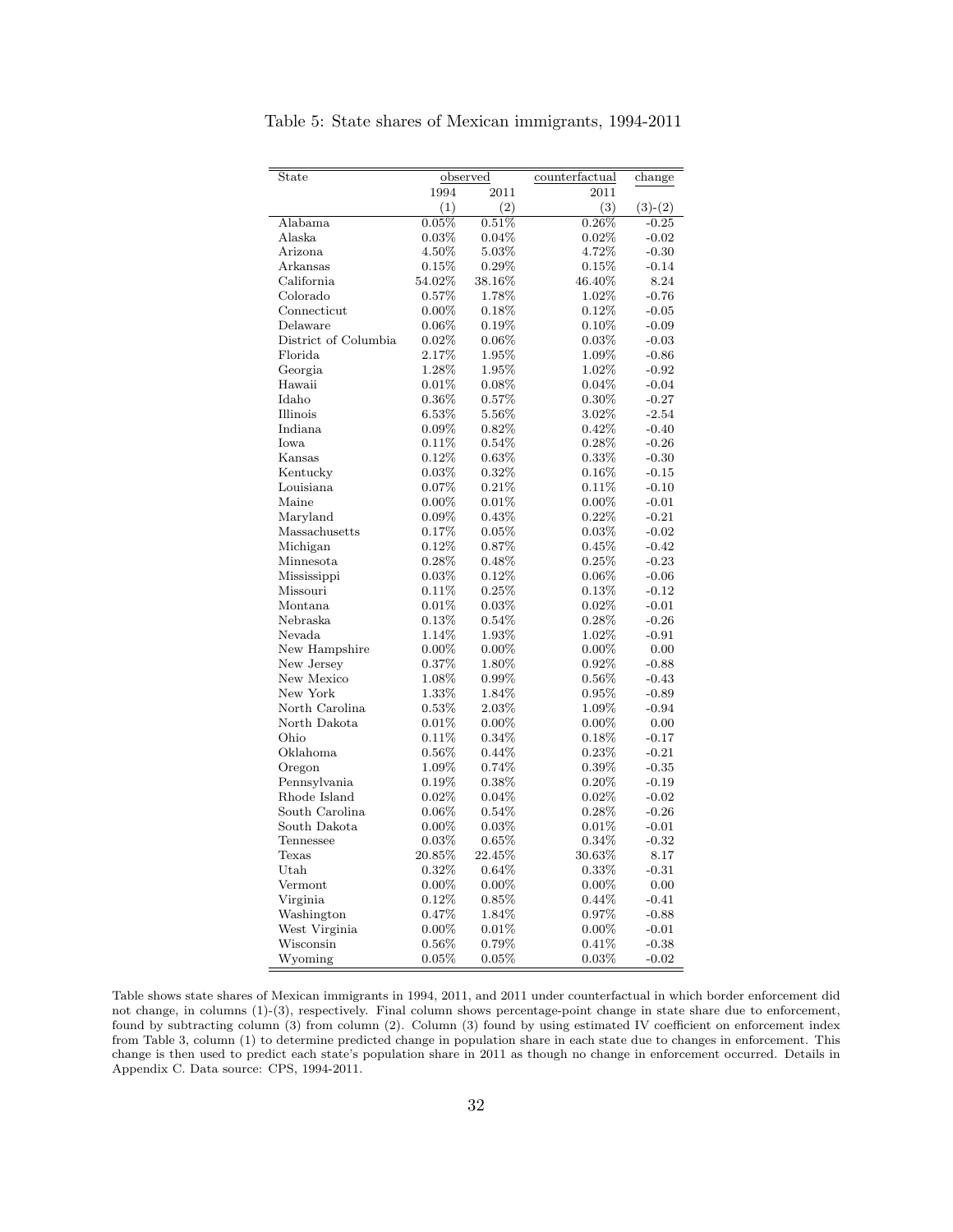<span id="page-34-0"></span>

| Year |          |          | Share in top 5 states Share in top 10 states Share in California and Texas |
|------|----------|----------|----------------------------------------------------------------------------|
| 1980 | 0.92     | 0.96     | 0.80                                                                       |
| 1990 | $0.90\,$ | 0.95     | 0.79                                                                       |
| 2000 | 0.76     | $0.86\,$ | 0.63                                                                       |
| 2010 | 0.71     | 0.82     | 0.58                                                                       |

Table A1: Shares of Mexican Immigrants

Table shows shares of Mexican immigrants in state groupings by year. Sources: U.S. Census for 1980-2000, American Community Survey for 2010.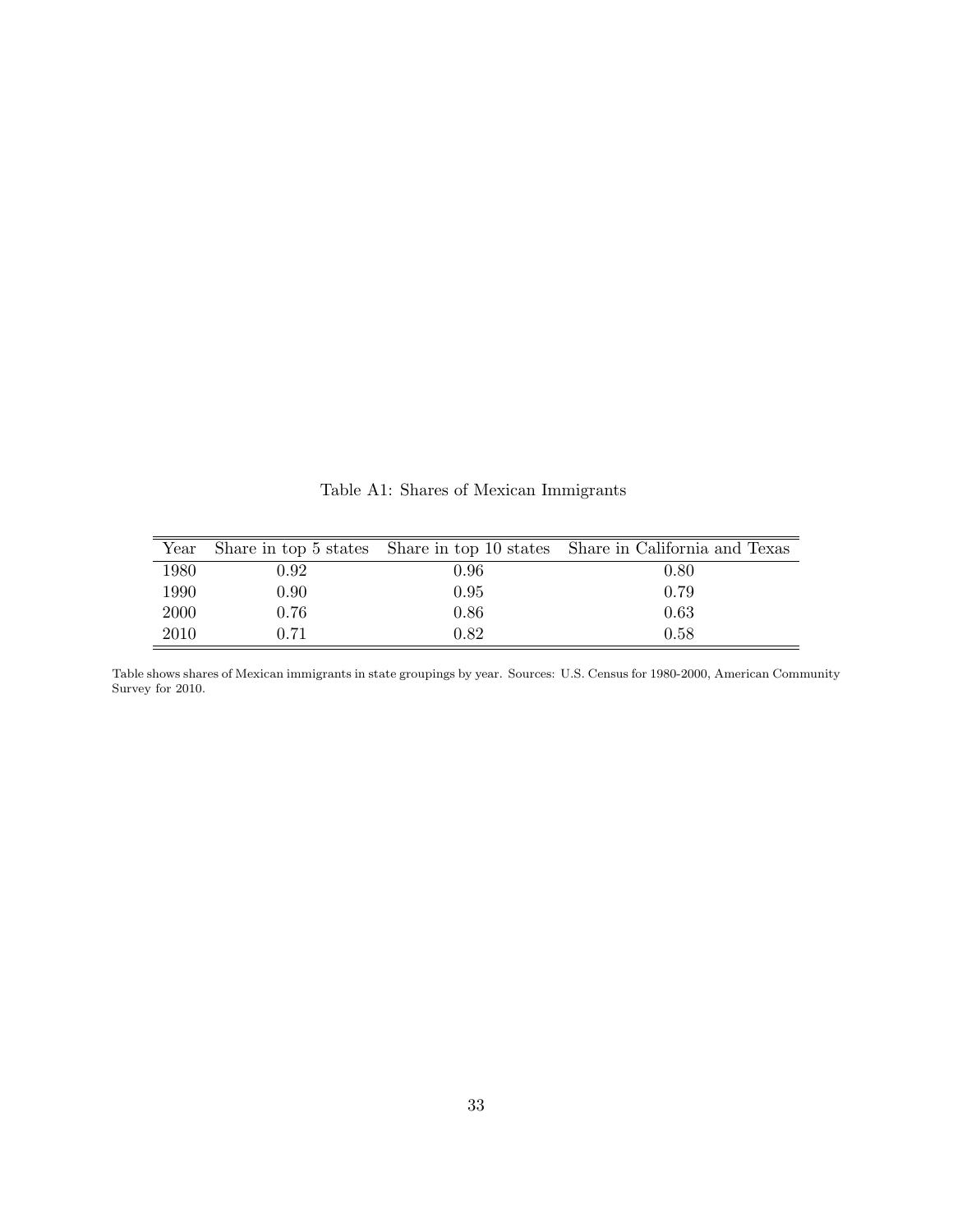|                       |                   | $_{\text{aales 16-5}}$                                    | nauthorized                                 |                                    | aturalized citizer                                      |                                                                 | broad last year                                          |                                                                                             |                                                        |
|-----------------------|-------------------|-----------------------------------------------------------|---------------------------------------------|------------------------------------|---------------------------------------------------------|-----------------------------------------------------------------|----------------------------------------------------------|---------------------------------------------------------------------------------------------|--------------------------------------------------------|
|                       |                   | S or less                                                 |                                             |                                    |                                                         |                                                                 |                                                          |                                                                                             |                                                        |
|                       |                   | $\widehat{\Omega}$                                        | $\widehat{\mathbb{G}}$                      | $\frac{\text{S}}{\text{S}}$        | $\frac{20}{5}$                                          | $\frac{8}{6}$                                                   | $\frac{20}{5}$                                           |                                                                                             |                                                        |
| Panel A: OLS          |                   |                                                           |                                             |                                    |                                                         |                                                                 |                                                          |                                                                                             |                                                        |
| inforcement index     | $-0.083$          |                                                           |                                             |                                    |                                                         |                                                                 |                                                          |                                                                                             |                                                        |
|                       | $(0.061)$<br>0.08 | $\begin{array}{c} 0.005 \\ 0.037 \end{array}$<br>$(150.0$ | $\frac{0.072}{0.056}$                       | $-0.024$<br>$0.049$<br>$0.07$      | $\begin{array}{c} -0.02 \\ 0.053 \end{array}$<br>0.053) | $\begin{array}{c} 0.028 \\ 0.077) \\ 0.08 \end{array}$          | $\begin{array}{c} 70.08 \\ (620.0) \\ 0.059 \end{array}$ | $\begin{array}{c} 0.145 \\ 0.094 \end{array}$<br>0.11                                       | $\begin{array}{c} 0.087 \\ 0.060) \\ 0.09 \end{array}$ |
| R-squared             |                   |                                                           |                                             |                                    |                                                         |                                                                 |                                                          |                                                                                             |                                                        |
| Panel B: IV           |                   |                                                           |                                             |                                    |                                                         |                                                                 |                                                          |                                                                                             |                                                        |
| inforcement index     | $-0.222$          |                                                           |                                             |                                    |                                                         |                                                                 |                                                          |                                                                                             |                                                        |
|                       | $0.083)$ ***      | $74.8$<br>74.8<br>74.8<br>74.8                            | $\frac{-0.205}{(0.081)^{**}}$<br>506<br>506 | $-0.125$<br>0.062)**<br>550<br>550 | $-0.195$<br>0.074)***<br>552<br>552                     | $\begin{array}{c} -0.051 \\ (0.193) \\ 396 \\ 90.5 \end{array}$ | $-0.225$<br>$0.079)***$<br>$557$<br>$74.8$               | $\begin{array}{c} 0.126 \\ 0.160 \end{array}$<br>$\begin{array}{c} 423 \\ 91.6 \end{array}$ | $-0.224$<br>$(0.086)***$<br>$557$<br>74.8              |
| <b>O</b> servations   | 557               |                                                           |                                             |                                    |                                                         |                                                                 |                                                          |                                                                                             |                                                        |
| $1st$ stage $F$ -stat |                   |                                                           |                                             |                                    |                                                         |                                                                 |                                                          |                                                                                             |                                                        |

<span id="page-35-0"></span>Table A2: Mexican immigrant population shares and border enforcement (Census/ACS) Table A2: Mexican immigrant population shares and border enforcement (Census/ACS)

Crossing probabilities calculated from EMIF crossings 1983-1993. Border patrol agents from Department of Homeland Security. Unauthorized Mexican immigrants collected by multiplying unauthorized immigrant estimate of Warren and Warren (2013) by the proportion of immigrants who are Mexican in the state-year cell. All all the state-year cell. All all all all all all all all all regressions include year fixed effects and the following controls (in 1st differences): Mexican immigrant unemployment rate, Mexican immigrant hourly wage, log GDP Sample is U.S. state-years (including D.C.) from U.S. Cen-Enforcement index  $=$ per capita, log agricultural GDP, log manufacturing GDP, log construction GDP, log new housing permits, and a dummy for passage of any punitive immigration legislation. Robust standard errors in parenthesis, clustered by s Table shows regressions of log population share on enforcement index, in first differences. Sample is U.S. state-years (including D.C.) from U.S. Census 2000, American Community Survey 2001-2011. Population share is state's share of Mexican immigrants within each category. Enforcement index =  $\sum_s \Pr(\text{US destination}|\text{cross at border})$  × enforcement at sector s, where enforcement is thousan Pr(US destination|cross at border sector s)  $\times$  enforcement at sector s, where enforcement is thousands of border patrol agents. Index may be interpreted as  $\frac{1}{2}$  and  $\frac{1}{2}$  and  $\frac{1}{2}$  and  $\frac{1}{2}$  and  $\frac{1}{2$ amount of enforcement dedicated to preventing arrival of unauthorized migrants at destination. Instrument in IV specifications is second lag of enforcement index. Crossing probabilities calculated from EMIF crossings 1983-1993. Border patrol agents from Department of Homeland Security. Unauthorized Mexican immigrants calculated by multiplying unauthorized immigrant estimate of Warren and Warren (2013) by the proportion of immigrants who are Mexican in the state-year cell. All regressions include year fixed effects and the following controls (in 1st differences): Mexican immigrant unemployment rate, Mexican immigrant hourly wage, log GDP per capita, log agricultural GDP, log manufacturing GDP, log construction GDP, log new housing permits, and a dummy for passage of any punitive immigration sus 2000, American Community Survey 2001-2011. Population share is state's share of Mexican immigrants within each category. legislation. Robust standard errors in parenthesis, clustered by state. \* significant at 10%; \*\* significant at 5%; \*\*\* significant at 1% Table shows regressions of log population share on enforcement index, in first differences.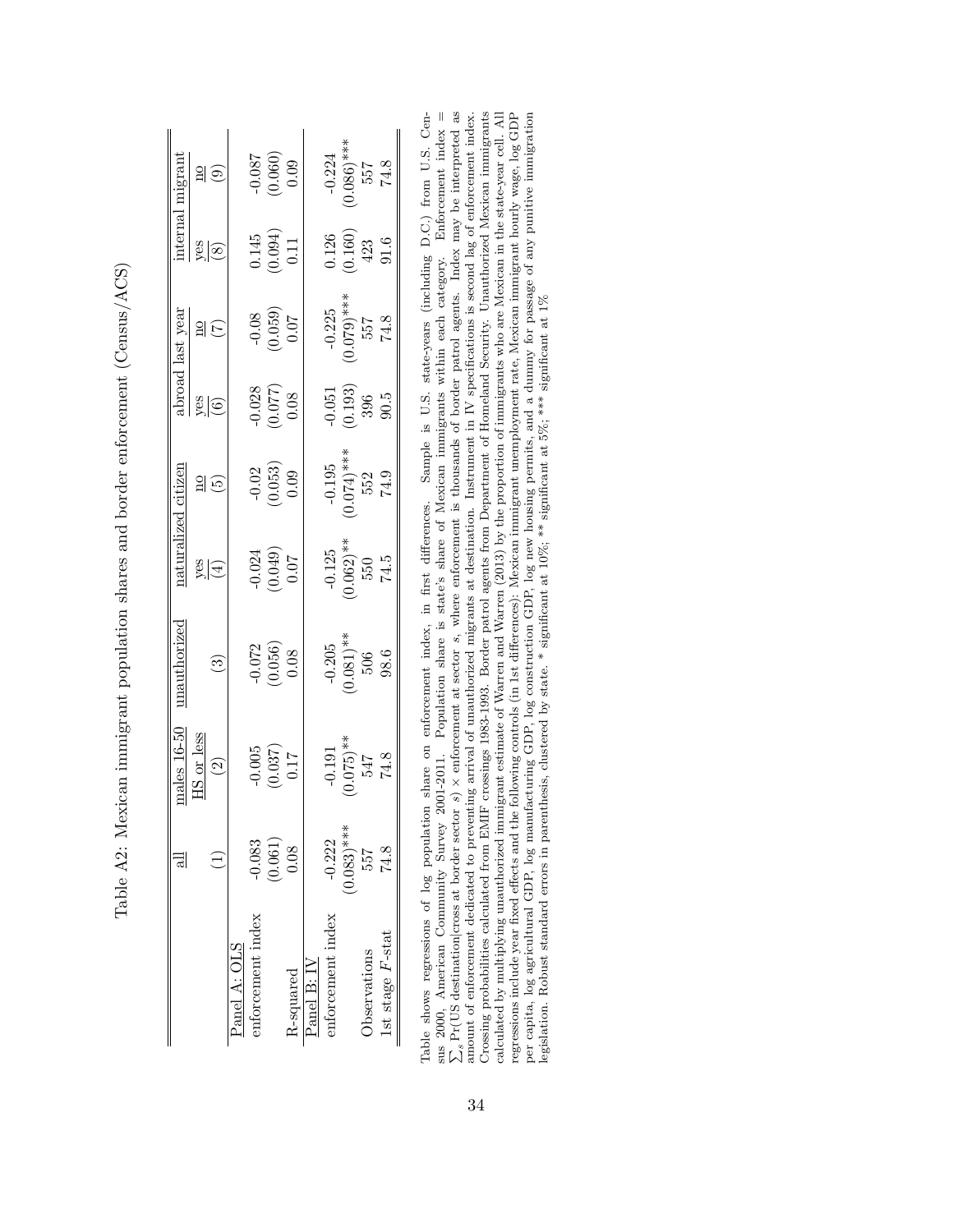|                       | $\exists$                             |                                                | nauthorized                                     | aturalizec                                              | citizer                               |                                                 | broad last year                         |                                                               |                                                                                                                    |
|-----------------------|---------------------------------------|------------------------------------------------|-------------------------------------------------|---------------------------------------------------------|---------------------------------------|-------------------------------------------------|-----------------------------------------|---------------------------------------------------------------|--------------------------------------------------------------------------------------------------------------------|
|                       |                                       | $\frac{\text{males }16-50}{\text{HS or less}}$ |                                                 |                                                         |                                       |                                                 |                                         |                                                               |                                                                                                                    |
|                       |                                       | $\binom{2}{3}$                                 | $\widehat{S}$                                   | $\frac{1}{\sqrt{2}}$                                    | $\frac{20}{5}$                        | $rac{6}{6}$                                     | $\frac{20}{2}$                          |                                                               | $\begin{tabular}{l} \underline{internal}\ \underline{migrant} \\ \underline{yes} \\ \underline{(8)} \end{tabular}$ |
| Panel A: OLS          |                                       |                                                |                                                 |                                                         |                                       |                                                 |                                         |                                                               |                                                                                                                    |
| enforcement index     | $-0.18$                               |                                                |                                                 |                                                         |                                       |                                                 |                                         |                                                               |                                                                                                                    |
|                       | $* \times$<br>$(0.058)*$              | $\frac{10.208}{0.080}$ **<br>0.080)            | $\frac{-0.200}{0.058}$ <sup>***</sup><br>0.058) | $\begin{array}{c} -0.139 \\ 0.090) \\ 0.01 \end{array}$ | $\frac{-0.175}{0.098}$ *              | $\frac{0.262}{0.475}$<br>0.16                   | $-0.179$<br>$(0.058)***$<br>$0.05$      | $\frac{0.846}{0.841}$<br>0.14                                 | $-0.174$<br>0.063)***<br>0.05                                                                                      |
| R-squared             | 0.05                                  |                                                |                                                 |                                                         |                                       |                                                 |                                         |                                                               |                                                                                                                    |
| Panel B: IV           |                                       |                                                |                                                 |                                                         |                                       |                                                 |                                         |                                                               |                                                                                                                    |
| enforcement index     | $-0.245$                              |                                                |                                                 |                                                         |                                       |                                                 |                                         |                                                               |                                                                                                                    |
|                       | $\stackrel{*}{\ast}$<br>$(0.105)^{s}$ | $\frac{0.242}{0.157}$<br>$\frac{863}{75.6}$    | $\frac{-0.375}{0.083}$<br>$\frac{812}{812}$     | $\frac{-0.1}{0.092}$<br>$\frac{863}{75.6}$              | $\frac{-0.259}{0.142}$<br>863<br>75.6 | $\frac{(0.345)}{(0.777)}$<br>$\frac{863}{75.6}$ | $\frac{-0.24}{0.104}$ **<br>863<br>75.6 | $\begin{array}{c} 0.063 \\ 0.911) \\ 863 \\ 75.6 \end{array}$ | $\begin{array}{c} 0.167 \\ 0.136) \\ 863 \\ 75.6 \end{array}$                                                      |
| Observations          | 863                                   |                                                |                                                 |                                                         |                                       |                                                 |                                         |                                                               |                                                                                                                    |
| $1st$ stage $F$ -stat | 75.6                                  |                                                |                                                 |                                                         |                                       |                                                 |                                         |                                                               |                                                                                                                    |

Table A3: Mexican immigrant population shares and border enforcement (all cells) Table A3: Mexican immigrant population shares and border enforcement (all cells)

<span id="page-36-0"></span>agents. Index may be interpreted as amount of enforcement dedicated to preventing arrival of unauthorized migrants at destination. Instrument in IV specifications is second lag of enforcement index. Crossing probabilities Unauthorized Mexican immigrants calculated by multiplying unauthorized immigrant estimate of Warren and Warren (2013) by the proportion of immigrants who are Mexican in the state-year cell. All regressions include year fixed effects and the following controls (in 1st differences): Mexican immigrant unemployment rate, Mexican immigrant hourly wage, log GDP per capita, log a Table shows regressions of log population share on enforcement index, in first differences. Sample is U.S. state-years (including D.C.) from Current Population Survey, 1995-2011. Population share is state's share of Mexican immigrants within each category. One person added to all state-year cells so that log of zero population  $\sum_{s} \Pr(\text{US destination}|\text{cross at border sector } s) \times \text{entforcement at sector } s$ , where enforcement is thousands of border patrol agents. Index may be interpreted as amount of enforcement dedicated to preventing arrival of unauthorized migrants at destination. Instrument in IV specifications is second lag of enforcement index. Crossing probabilities calculated from EMIF crossings 1983-1993. Border patrol agents from Department of Homeland Security. Unauthorized Mexican immigrants calculated by multiplying unauthorized immigrant estimate of Warren and Warren (2013) by the proportion of immigrants who are Mexican in the state-year cell. All regressions include year fixed effects and the following controls (in 1st differences): Mexican immigrant unemployment rate, Mexican immigrant hourly wage, log GDP per capita, log agricultural GDP, log manufacturing GDP, log construction GDP, log new housing permits, and a dummy for passage of any punitive immigration legislation. Robust standard errors in parenthesis, clustered by state. \* significant at 10%; \*\* significant at 5%; \*\*\* significant  $\mathbb{N}$ share is well-defined. Enforcement index  $=$ <br> $\frac{1}{2}$ at 1%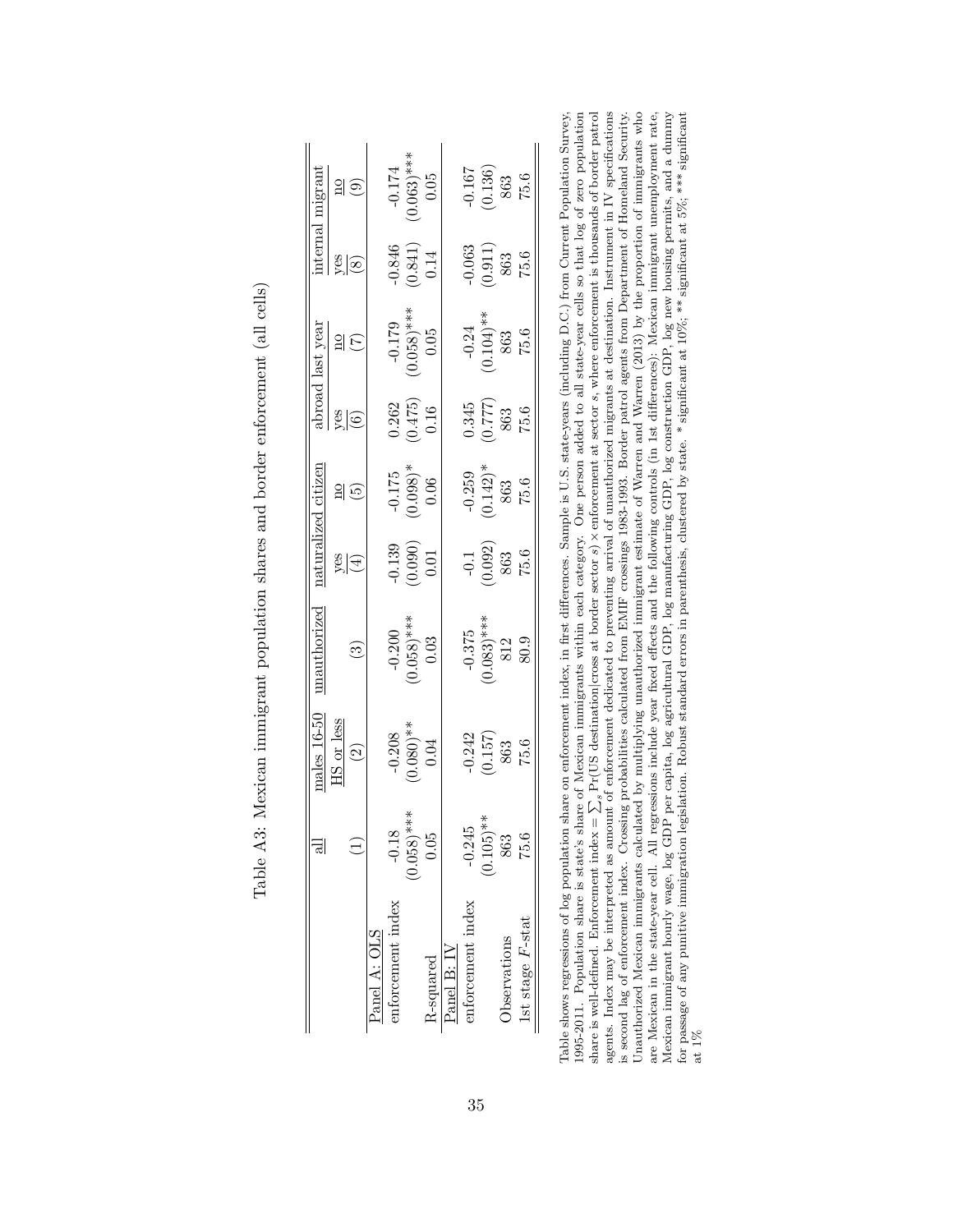

<span id="page-37-0"></span>Figure 1: Mexican immigrant diffusion and border enforcement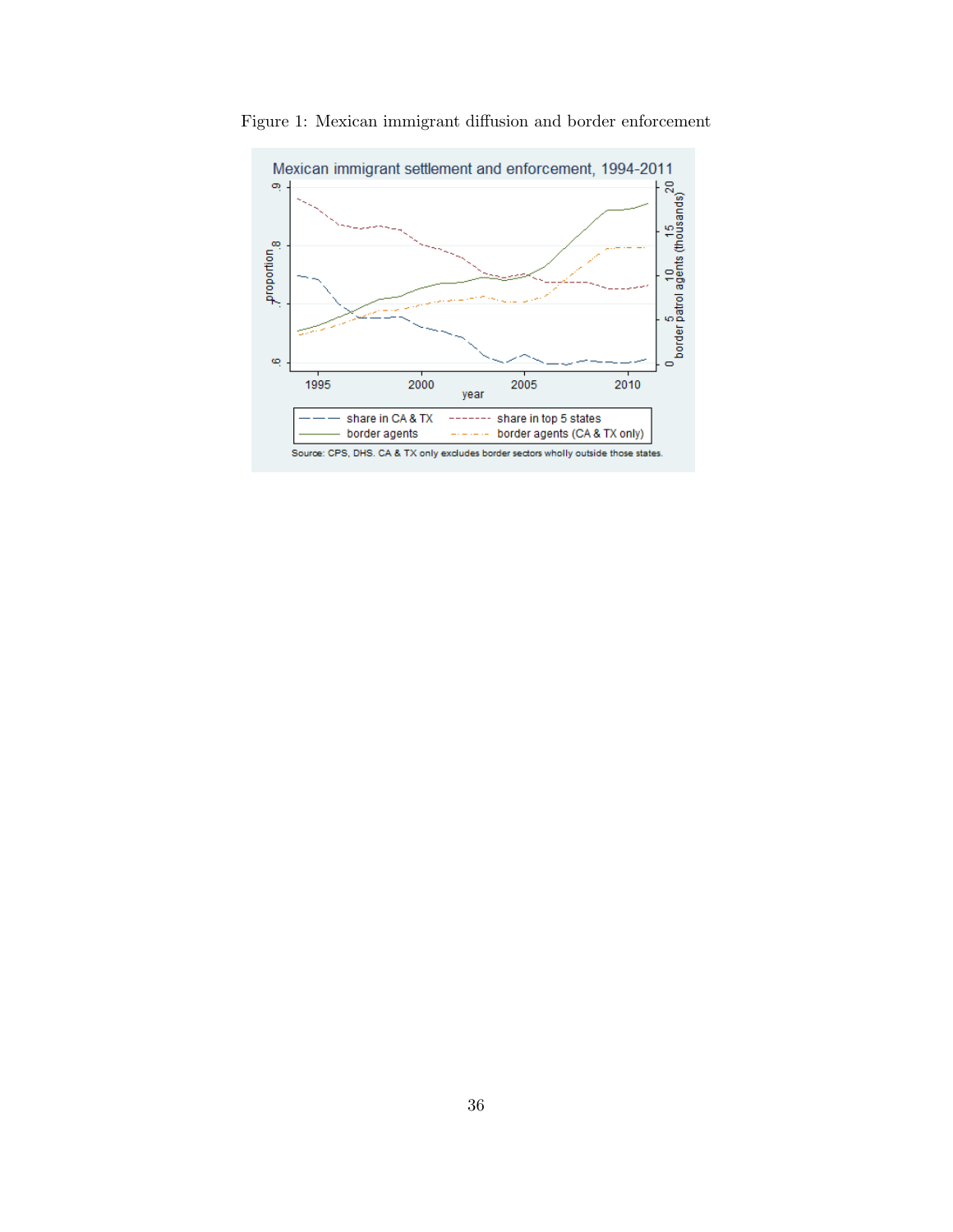

Figure 2: Mexican migrant enforcement and crossing patterns

| ٠            |  |
|--------------|--|
| ۰.<br>$\sim$ |  |
|              |  |

<span id="page-38-0"></span>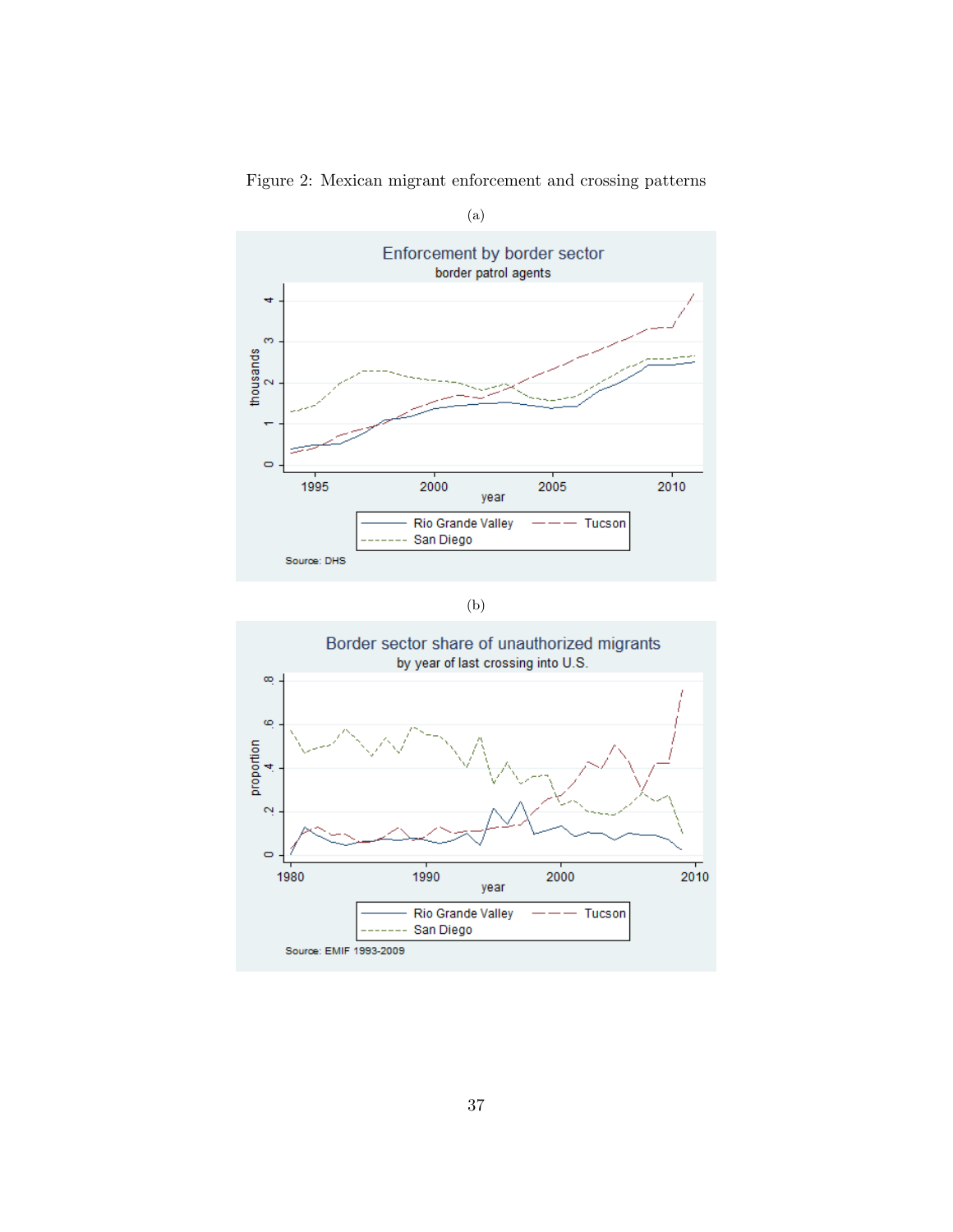Figure 3: Mexican migrant crossing patterns





(c)

<span id="page-39-0"></span>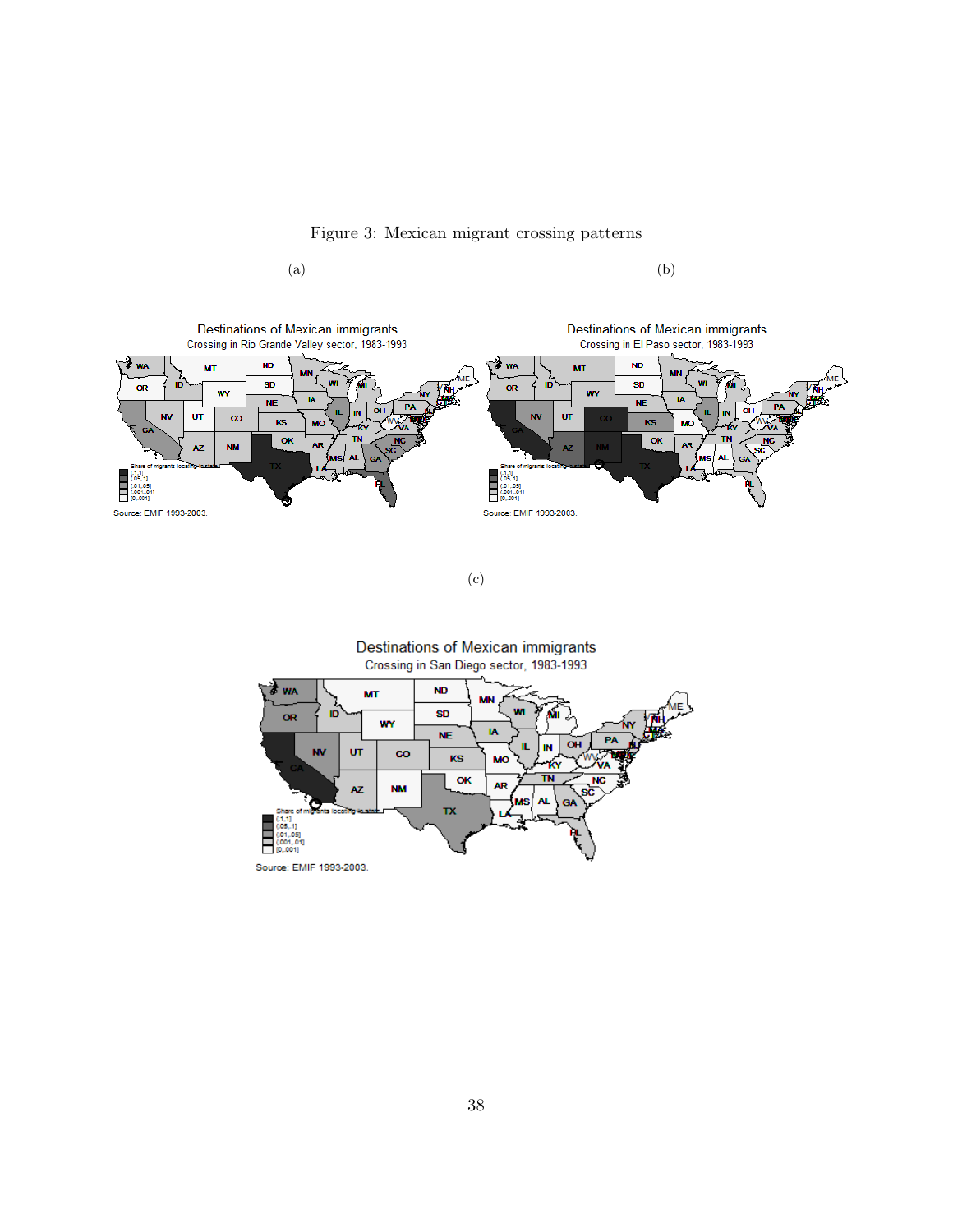<span id="page-40-0"></span>

Figure 4: Enforcement index

Figure 5: Change in state shares of Mexican immigrants, observed and counterfactual

 $(a)$  (b)

<span id="page-40-1"></span>

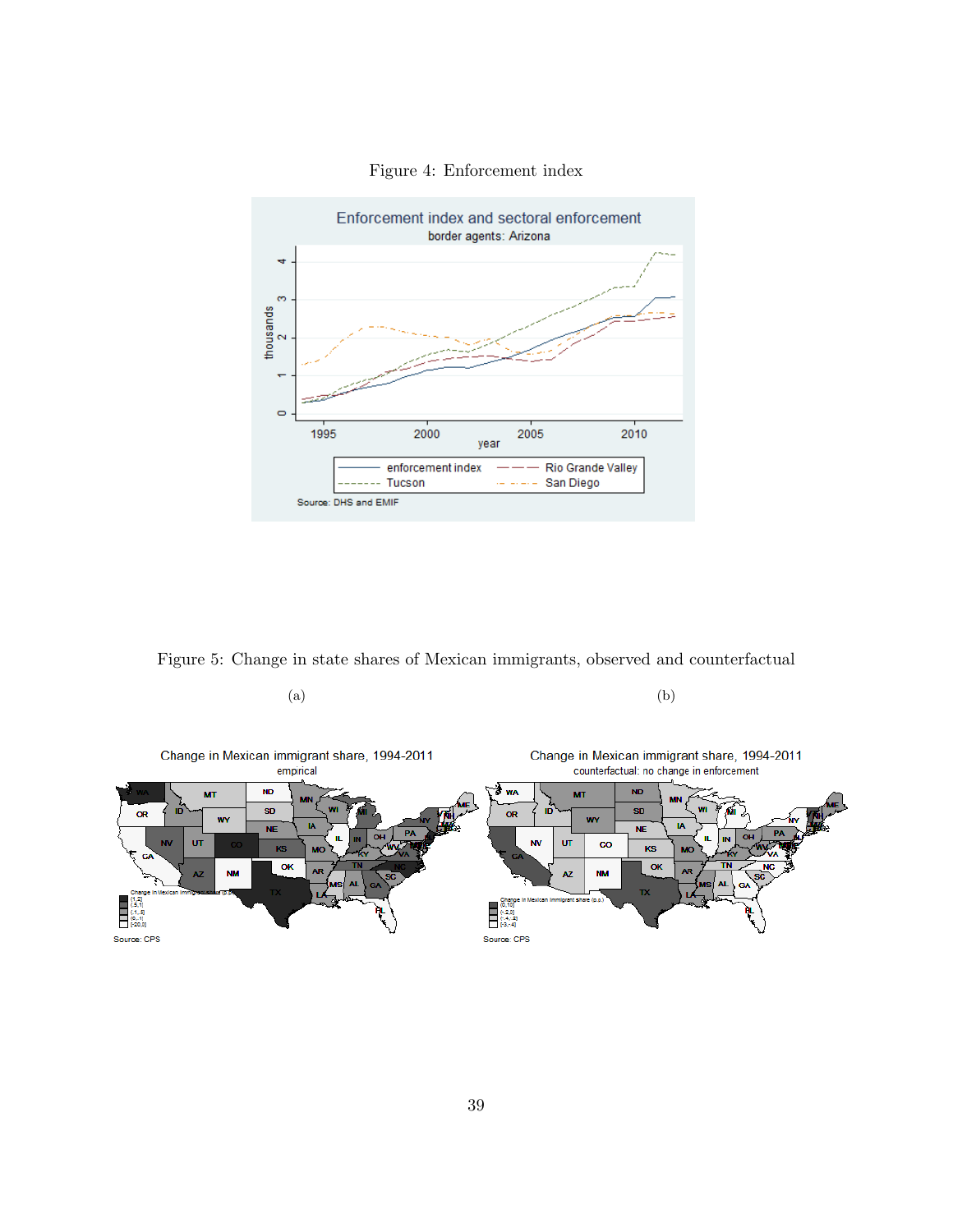

<span id="page-41-0"></span>

Figure A2: Mexican immigrant population, by data source

<span id="page-41-1"></span>